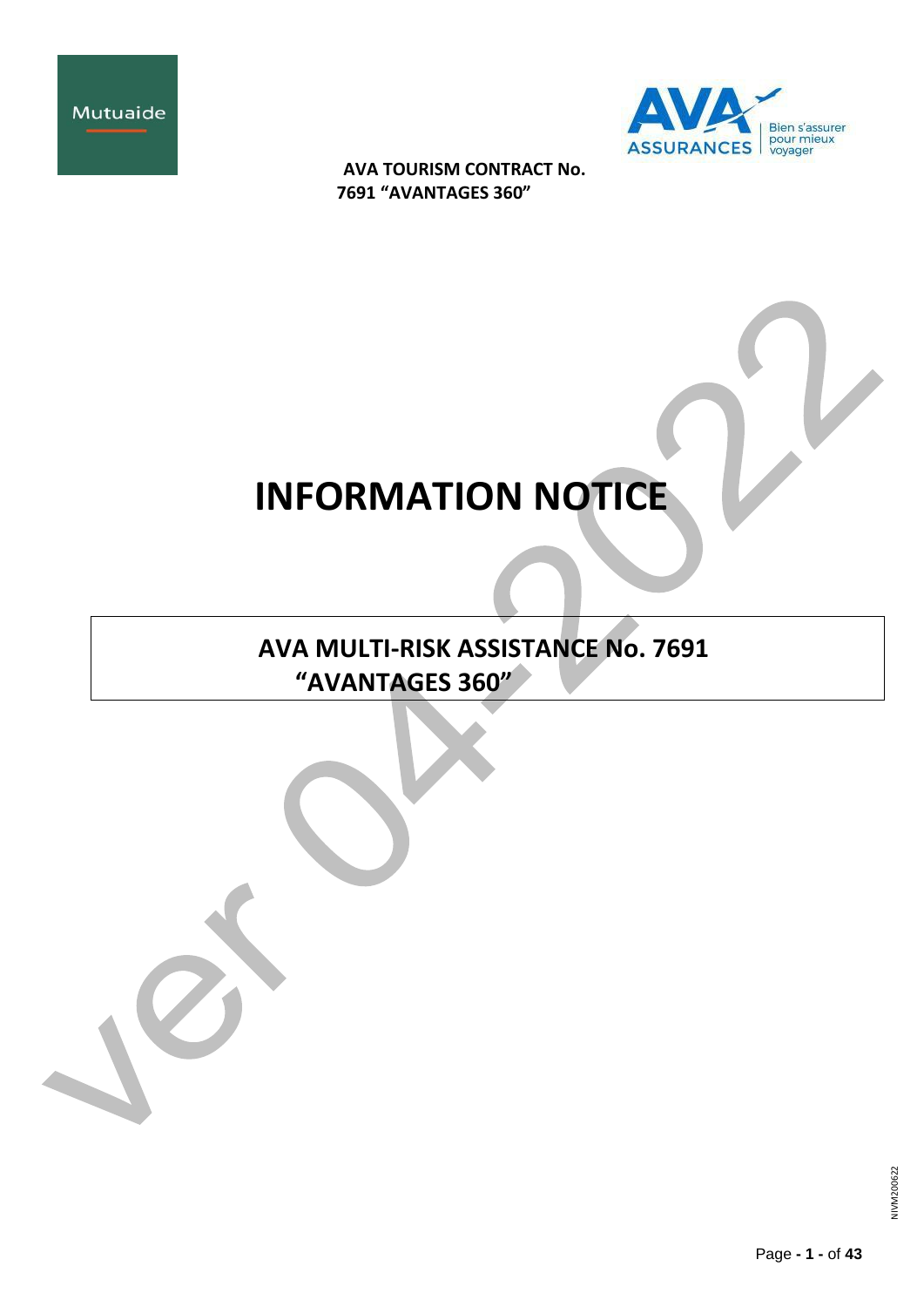



## **INFORMATION NOTICE ON MULTI-RISKS CONTRACT NO. 7691**

## **HOW TO CONTACT OUR MUTUAIDE ASSISTANCE SERVICE**

126, rue de la Piazza - CS 20010 – 93196 Noisy le Grand CEDEX 7 days/week – 24 hours/day

- **by phone from France: 01.55.98.58.55** *(Call not surcharged, cost according to operator, call may be recorded)*
- **by phone from abroad: 33.1.55.98.58.55 preceded by the local access code for international calls** *(Call not surcharged, cost according to operator, call may be recorded)*
- **by fax: 01.45.16.63.92**
- **by email:** [voyage@mutuaide.fr](mailto:voyage@mutuaide.fr)

**To permit us to intervene under the best conditions, remember to prepare the following information that will be requested during your call:**

- The number of your contract,
- Your last and first names,
- Your home address,
- The country, city or town where you are at the time of the call,
- Specify the exact address (no., street, hotel, etc.),
- The phone number where we can reach you,
- The nature of your problem.

**At the time of the first call, an assistance case number will be provided to you. Provide it each time that you are in contact with our Assistance Service.**

**FOR REIMBURSEMENT OF YOUR MEDICAL EXPENSES (EXCLUDING HOSPITALIZATION)**

**AVA**

25 Rue de Maubeuge – 75009 PARIS Monday through Friday from 9:00 am to 5:00 pm

- **by phone from France: 01.53.20.44.23** *(Call not surcharged, cost according to operator, call may be recorded)*
- **by phone from abroad: 33.1. 53.20.44.23 preceded by the local access code for international calls** *(Call not surcharged, cost according to operator, call may be recorded)*
- **by email:** [sinistre@ava.fr](mailto:gestion-assurance@mutuaide.fr)

# **To benefit from the reimbursement of your medical expenses (which did not result in hospitalization), you will have to provide the AVA management service with the following documents:**

- The number of your contract,
- RIB (for the 1st reimbursement request)
- Original invoices for payment for care received or in digital form,
- Originals of medical prescriptions or in digital form,
- The reimbursement request form.

# **HOW TO CONTACT OUR INSURANCE SERVICE**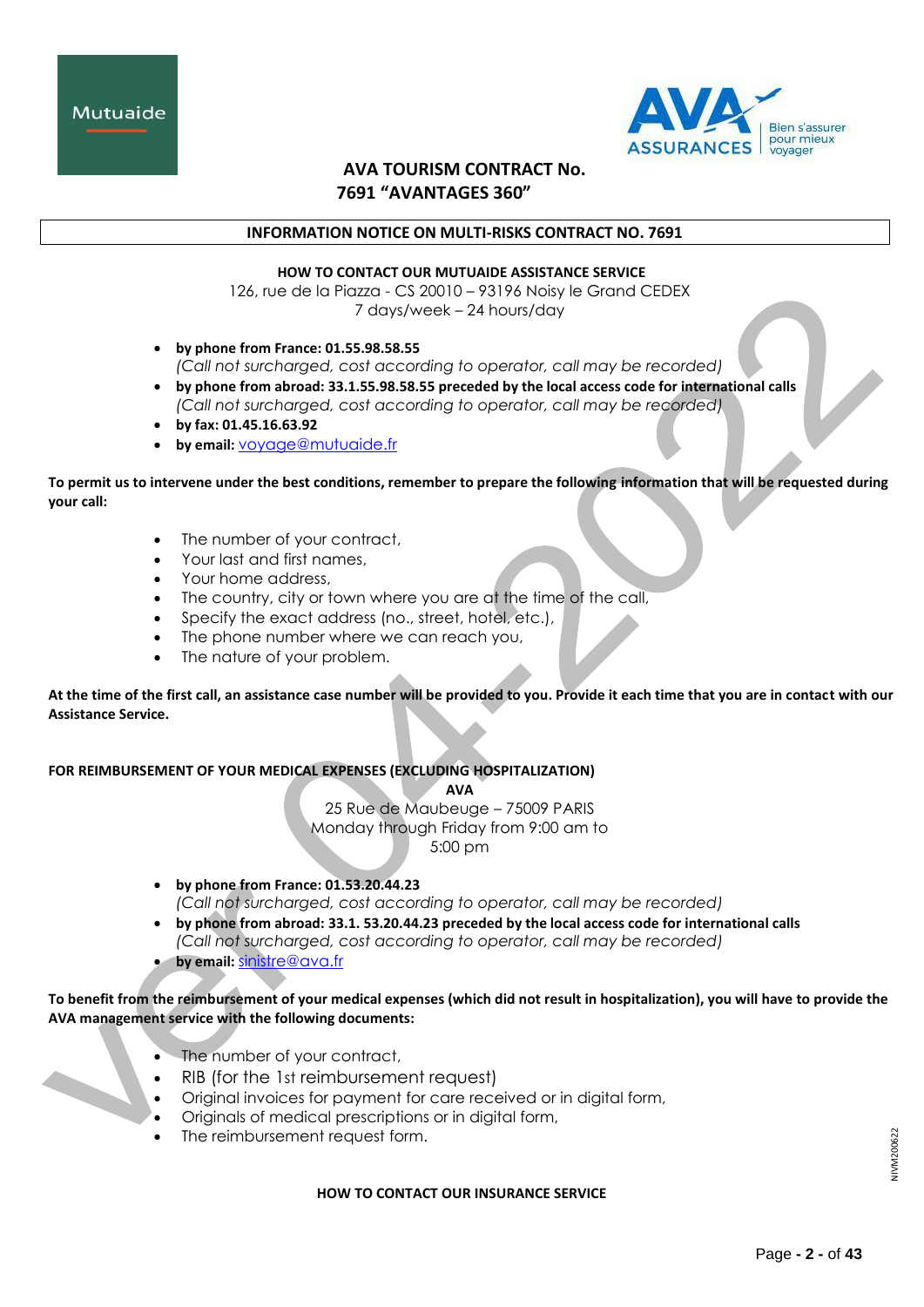



**AVA**

25 Rue de Maubeuge – 75009 PARIS Monday through Friday from 9:00 am to 5:00 pm

- **by phone from France: 01.53.20.44.23** *(Call not surcharged, cost according to operator, call may be recorded)*
- **by phone from abroad: 33.1. 53.20.44.23 preceded by the local access code for international calls** *(Call not surcharged, cost according to operator, call may be recorded)*
- **by email:** [sinistre@ava.fr](mailto:gestion-assurance@mutuaide.fr)

**Remember to gather the following information that will be requested during your call:**

- The number of your contract,
- Your last and first names,
- Your home address,
- The phone number where we can reach you,
- The reason for your declaration.

**At the time of the first call, an insurance case number will be provided to you. Provide it each time that you are in contact with our Insurance Service.**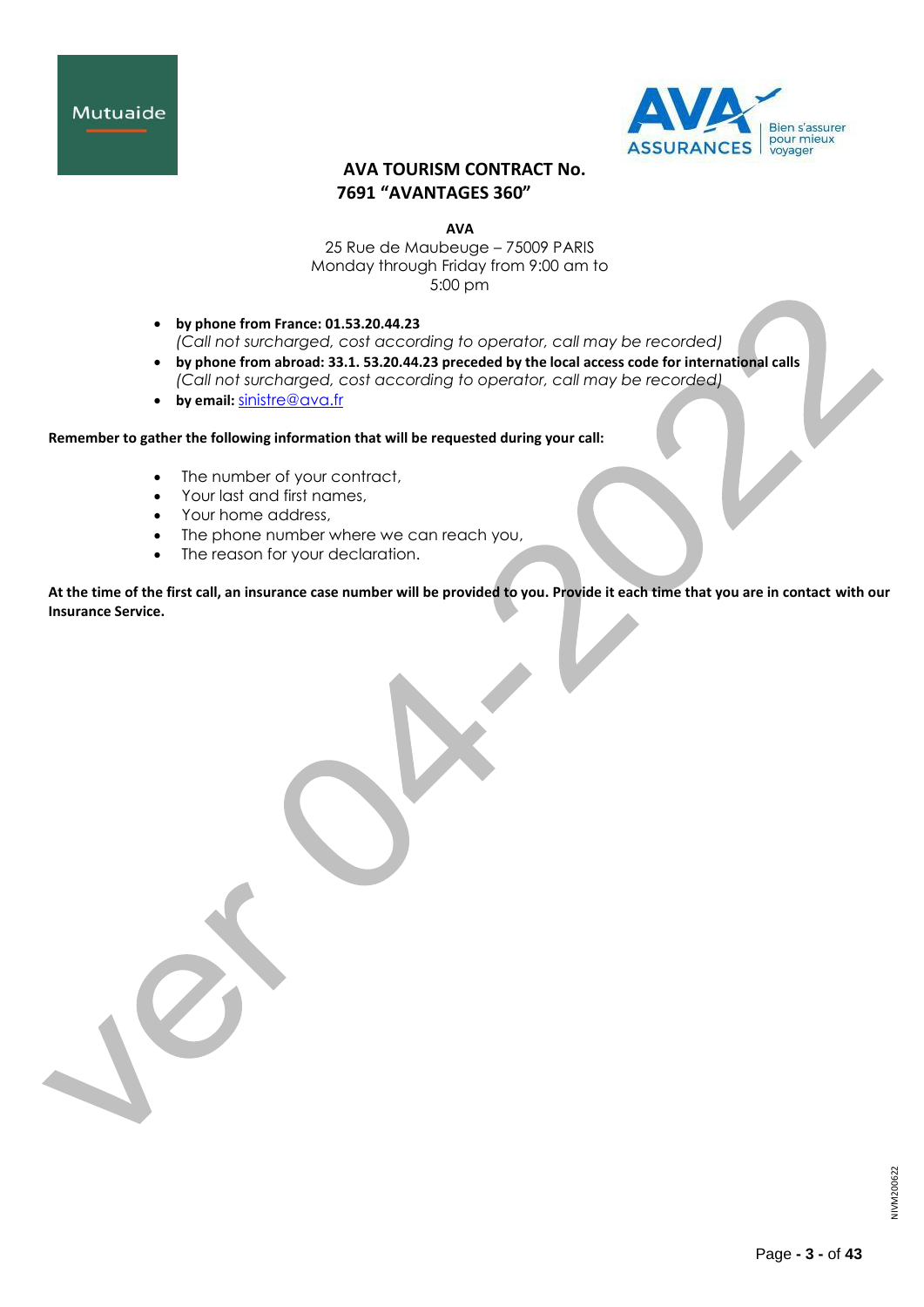

# **TABLE OF GUARANTEES**

| <b>INSURANCE GUARANTEES</b>                                                                                                                                                                                                                                                                                                                                                                                                                                                                                                                                                                                  | <b>CEILING</b>                                                                                                                                                                                                                                                                      |
|--------------------------------------------------------------------------------------------------------------------------------------------------------------------------------------------------------------------------------------------------------------------------------------------------------------------------------------------------------------------------------------------------------------------------------------------------------------------------------------------------------------------------------------------------------------------------------------------------------------|-------------------------------------------------------------------------------------------------------------------------------------------------------------------------------------------------------------------------------------------------------------------------------------|
| 1 / CANCELLATION<br>$\checkmark$ Cancellation for illness declared in the month preceding<br>departure in the event of an epidemic or pandemic (A)<br>$\checkmark$ Cancellation in case you are designated as being a contact case<br>in the 14 days preceding departure $(A)$<br>Cancellation for refusal of boarding following a temperature<br>$\checkmark$<br>check or positive result of a PCR and/or antigenic test on arrival<br>at the departure airport (A)<br>Cancellation in case of absence of vaccination (A)<br>✓<br>Cancellation for all random and unforeseeable causes (A1)<br>$\checkmark$ | 12,000 $\epsilon$ per insured and per year<br>(A)<br>Maximum 6,000 $\epsilon$ per trip and per insured/<br>Maximum 12,000 $\epsilon$ per event/ per trip.<br>Deductible of 30 €                                                                                                     |
| <b>Cancellation of sport or leisure activities (A2)</b><br>✓<br>2 / FLIGHT DELAY (B)                                                                                                                                                                                                                                                                                                                                                                                                                                                                                                                         | (A1) 12,000 per insured person per year<br>Maximum 6,000 $\notin$ per trip per insured /<br>Maximum 12,000 € per event / per trip.<br>Deductible 60€ (A2) 1,000 € per year and<br>per insured / Deductible of 10% with a<br>minimum of 30 € insured                                 |
| $3$ / BAGGAGE $(C)$                                                                                                                                                                                                                                                                                                                                                                                                                                                                                                                                                                                          | $(B)$ Set compensation of 150 $\epsilon$ per person<br>/450 € per event                                                                                                                                                                                                             |
| $\checkmark$ Precious objects (C1)<br>Late delivery (more than 24 hours) (C2)<br>✓<br>4/ EXPENSES FOR INTERRUPTION OF STAY (D)<br>Reimbursement of land-based services not used ON Q<br>prorated basis (transport not included)<br>5/ EXPENSES FOR INTERRUPTION OF ACTIVITIES (E)                                                                                                                                                                                                                                                                                                                            | $(C)$ 2,000 $\epsilon$ per person and per year /<br>maximum of 4,000 € per event<br>(C1) 50% of the guarantee<br>(C2) set amount of 300€ per person and per<br>year / Maximum 600 € per event<br>$(D)$ 6,000 $\epsilon$ per trip and per insured /<br>Maximum of 12,000 € per event |
| Including following temporary closure of the activity (fire,<br>✓<br>water damage, natural disaster)<br>6/ DAMAGE TO SPORTS EQUIPMENT (F)<br>Breakage of rented sports equipment including ski equipment                                                                                                                                                                                                                                                                                                                                                                                                     | $(E)$ 1,000<br>€<br>per year per insured<br>deductible of 10% with a minimum of 30 €<br>insured                                                                                                                                                                                     |
| 7/ REIMBURSEMENT OF SKI PASSES AND/OR SKI LESSONS<br>(G)<br>Reimbursement of ski lift pass following shutdown<br>✓<br>Reimbursement of ski lift passes and sport courses following an                                                                                                                                                                                                                                                                                                                                                                                                                        | $(F)$ 600 $\epsilon$ per year and per insured                                                                                                                                                                                                                                       |
| accident                                                                                                                                                                                                                                                                                                                                                                                                                                                                                                                                                                                                     | $(G)$ 600 $\epsilon$ per year and per insured                                                                                                                                                                                                                                       |
|                                                                                                                                                                                                                                                                                                                                                                                                                                                                                                                                                                                                              |                                                                                                                                                                                                                                                                                     |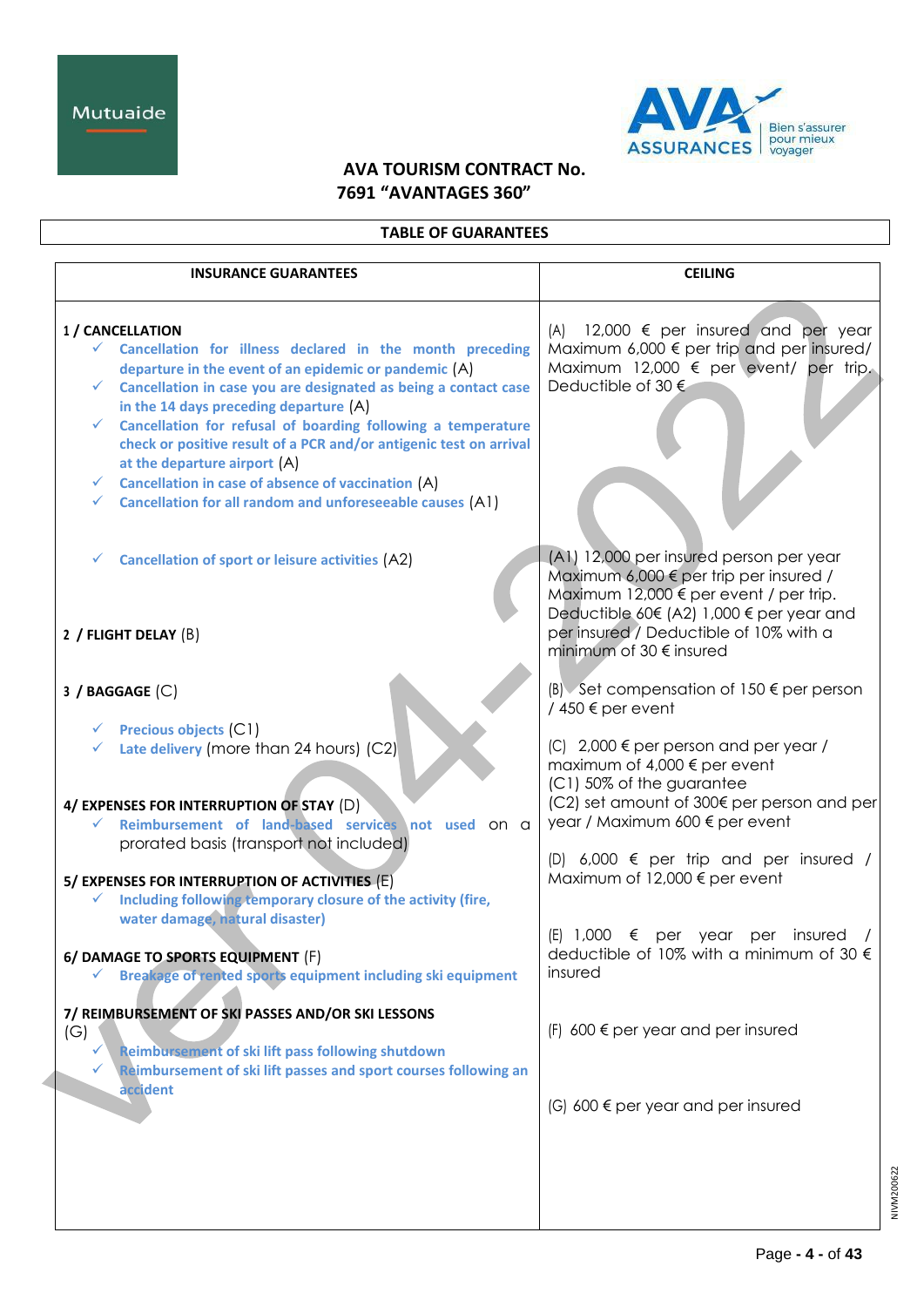Mutuaide



# **AVA TOURISM CONTRACT No. 7691 "AVANTAGES 360"**

| 8/ CIVIL LIABILITY IN PRIVATE LIFE ABROAD                                                                                                                                         |                                                                                                      |
|-----------------------------------------------------------------------------------------------------------------------------------------------------------------------------------|------------------------------------------------------------------------------------------------------|
| Bodily harm, property damage and consequential losses (H1)<br>$\checkmark$<br>Incl.                                                                                               | (H1) 4,500,000 € per claim (H2)                                                                      |
| $\checkmark$ Property damage and consecutive consequential losses<br>with a straight deductible of $150 \in$ per claim (H2)<br>Defence before civil, commercial or administrative | 750.000 € per claim<br>(H3) Fees charged to the Insurer, unless the                                  |
| courts. Defence of civil interests before the criminal<br>courts (H3)                                                                                                             | guarantee ceiling in question is exceeded                                                            |
| 9/ INDIVIDUAL ACCIDENT                                                                                                                                                            | (11) 15.000 €                                                                                        |
| $\checkmark$ Accidental death (11)                                                                                                                                                | (12) 15,000 €, reducible in case of                                                                  |
| Total permanent disability following an accident (12)<br>✓                                                                                                                        | permanent partial disability according to<br>the Social Security scale for Job-related<br>Accidents. |
|                                                                                                                                                                                   | Relative deductible: Any accident                                                                    |
|                                                                                                                                                                                   | guaranteed under this contract resulting<br>in partial permanent disability of less than             |
|                                                                                                                                                                                   | or equal to 10% will not result in payment                                                           |
|                                                                                                                                                                                   | of any compensation. However, for any                                                                |
|                                                                                                                                                                                   | disability greater than 10%, no deductible<br>will be applied.                                       |
|                                                                                                                                                                                   | (13) 50.000 €                                                                                        |
| <b>Maximum per event (I3)</b>                                                                                                                                                     |                                                                                                      |
|                                                                                                                                                                                   |                                                                                                      |
| <b>ASSISTANCE GUARANTEES</b>                                                                                                                                                      | <b>CEILING</b>                                                                                       |
|                                                                                                                                                                                   |                                                                                                      |
| 1 / REPATRIATION ASSISTANCE                                                                                                                                                       |                                                                                                      |
| Tele-consultation before departure (A)                                                                                                                                            | (A) Real expenses                                                                                    |
| Medical repatriation (including in the event of an epidemic or                                                                                                                    | (B) Real expenses                                                                                    |
| pandemic) (B)<br><b>Repatriation of accompanying persons (C)</b>                                                                                                                  | (C) Ticket for round-trip transport *                                                                |
| Repatriation of children under age 18 (D)                                                                                                                                         | (D) Ticket for R/T transport*                                                                        |
| Visit of family member/close friend (E)                                                                                                                                           | (E) Round-trip transport ticket *+<br>Hotel expenses 80 € per night / Max 10                         |
| Return impossible (F)                                                                                                                                                             | nights                                                                                               |
|                                                                                                                                                                                   | (F) 1,000 $\epsilon$ Max per person and 50,000 $\epsilon$                                            |
| <b>Extension of stay (G)</b>                                                                                                                                                      | Max per group + Hotel expenses 80 $\epsilon$ per<br>night / Max 14 nights                            |
|                                                                                                                                                                                   | (G) Hotel expenses 80 € per night / Max 14                                                           |
| Hotel costs following placement into quarantine (H)                                                                                                                               | nights                                                                                               |
| Medical expenses outside country of residence following                                                                                                                           | (H) Hotel expenses $80 \text{ } \in$ per night / Max 14<br>nights                                    |
| illness, including in case of epidemic or pandemic (I)<br>$\checkmark$ Deductible (I1)                                                                                            | (I) $500.000 \in per$ person                                                                         |
| Dental care (12)<br>✓                                                                                                                                                             | $(11)$ 30 $\epsilon$ per case (12)                                                                   |
| Sending of medication abroad (J)                                                                                                                                                  | 250€                                                                                                 |

NIVM200622

NIVM200622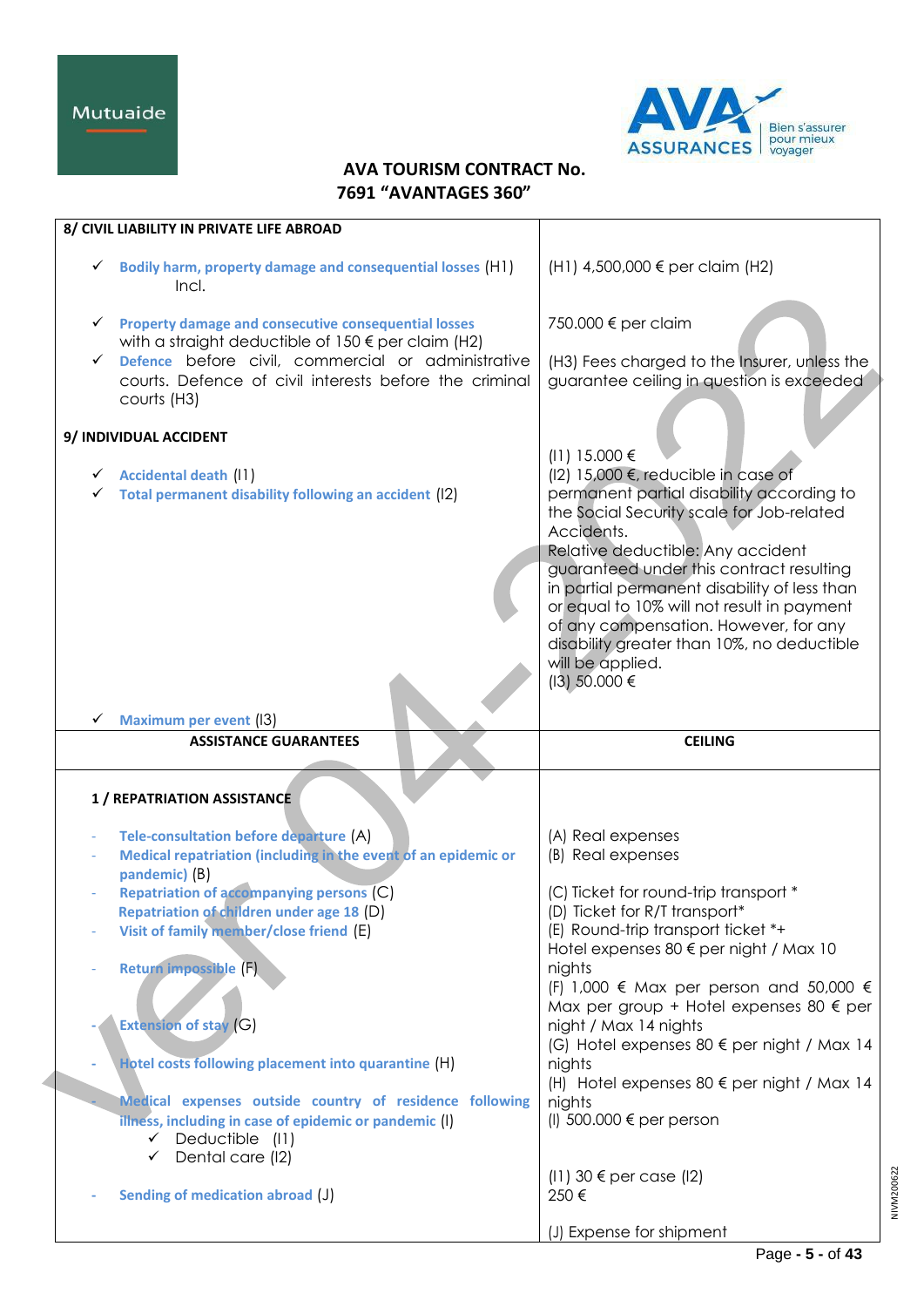Mutuaide



# **AVA TOURISM CONTRACT No. 7691 "AVANTAGES 360"**

| <b>Repatriation of remains</b>                             |                                           |
|------------------------------------------------------------|-------------------------------------------|
| $\checkmark$ Repatriation of remains (K1)                  | (K1) Actual costs                         |
| $\checkmark$ Funeral expenses necessary for transport (K2) | $(K2)$ 2,300 €                            |
| Early return (L)                                           | (L) Ticket for round-trip transport *     |
| Coverage of local telephone plan (M)                       | (M) Up to 80 €                            |
| <b>Legal Assistance Abroad</b>                             |                                           |
| $\checkmark$ Advance of bail bond (N1)                     | (N1) 15.300 €                             |
| $\checkmark$ Payment of legal fees (N2)                    | (N2) 3.100 €                              |
| Expenses for search and rescue (O)                         | (O) 5,000 € per person (P)                |
| <b>Advance of funds (P)</b>                                | 1,500 €                                   |
| Psychological support following placement into quarantine  | $(Q)$ 6 sessions per event                |
| (Q)                                                        |                                           |
| <b>Emergency suitcase (R)</b>                              | 100 € Max per person and 350 € Max<br>(R) |
|                                                            | per family                                |
|                                                            |                                           |
| 2/ ADDITIONAL ASSISTANCE TO PERSONS                        |                                           |
|                                                            |                                           |
| Housekeeper following repatriation (a)                     | 15 hours spread over 4 weeks (a)          |
| Delivery of household groceries (b)<br>$\checkmark$        | 15 days maximum and 1 delivery per week   |
|                                                            | (b)                                       |
| Psychological support after repatriation (c)<br>✓          | 6 sessions per event (b)                  |
|                                                            |                                           |
|                                                            |                                           |
| * by train 1st class or plane economy class                |                                           |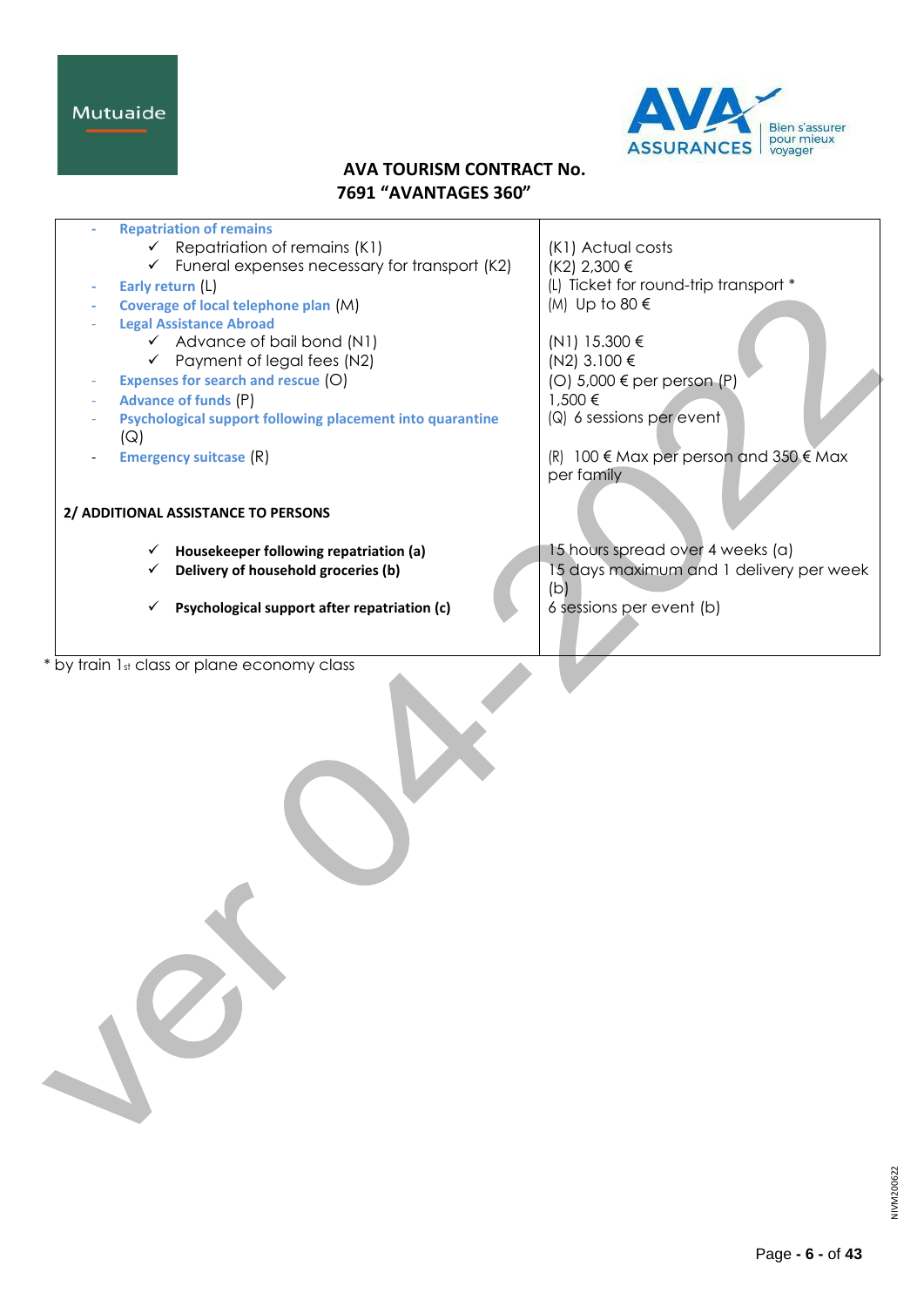

## **ARTICLE 1 – DEFINITIONS AND SCOPE OF APPLICATION**

#### **Us, the Insurer**

MUTUAIDE ASSISTANCE – 126, rue de la Piazza - CS 20010 – 93196 Noisy le Grand CEDEX. SA with capital of 12 558 240€ – Company governed by the Insurance Code - Subject to regulation by the Autorité de Contrôle Prudentiel de Résolution – 4 Place de Budapest, CS 92459, 75436 Paris Cedex 09 – 383 974 086 RCS Bobigny – VAT FR 31 383 974 086.

For the Civil Liability in Private Life Abroad and Individual Accident cover, under policy number 35.806.460, the Insurer is TOKIO MARINE EUROPE SA (TOKIO MARINE HCC).

## **Serious bodily injury**

Sudden and unforeseeable decline in health, due to an external cause and unintentional on the part of the victim, observed by a competent medical authority leading to the issuance of a prescription for medication to the patient and involving the discontinuation of all professional or other activity.

#### **Accident**

Any bodily harm, unintentional on the part of the Insured and resulting from the sudden and unforeseeable action of an external cause of which the Insured is the victim.

## **Leisure Activities**

Practice of leisure, cultural or sports activities giving rise to an annual subscription or the purchase of an individual service and proof of payment.

## **Attack**

Any act of violence consisting a criminal or illegal attack on persons and/or property in the country where you are staying, the purpose of which is to seriously disrupt public order by intimidation and terror, and which is the subject of media coverage.

This "attack" will have to be recognized by the French Ministry of Foreign Affairs or the Ministry of the Interior. If several attacks take place on the same day, in the same country, and if the authorities consider it as one and the same coordinated action, this event will be considered as one and the same event.

# **Beneficiary**

Natural person or group duly insured under this contract and hereafter referred to as "you".

For Assistance and Insurance guarantees excluding Civil Liability Private Life abroad and Individual Accidents, these people must reside in France, in the DOM-ROM COM (French overseas departments and territories) or sui generis communities or in Europe.

For the Civil Liability for Private Life Abroad and Individual Accident cover, these persons must be domiciled in Continental France or the Overseas Departments and have enrolled in this policy through a tour operator, travel agency or any organization having tourism certification.

#### **Baggage**

Travel bags, suitcases, trunks and their contents, excluding clothing items that you are wearing.

# **Injury**

Sudden decline in health resulting from the sudden action of an unintentional external cause on the part of the victim observed by a competent medical authority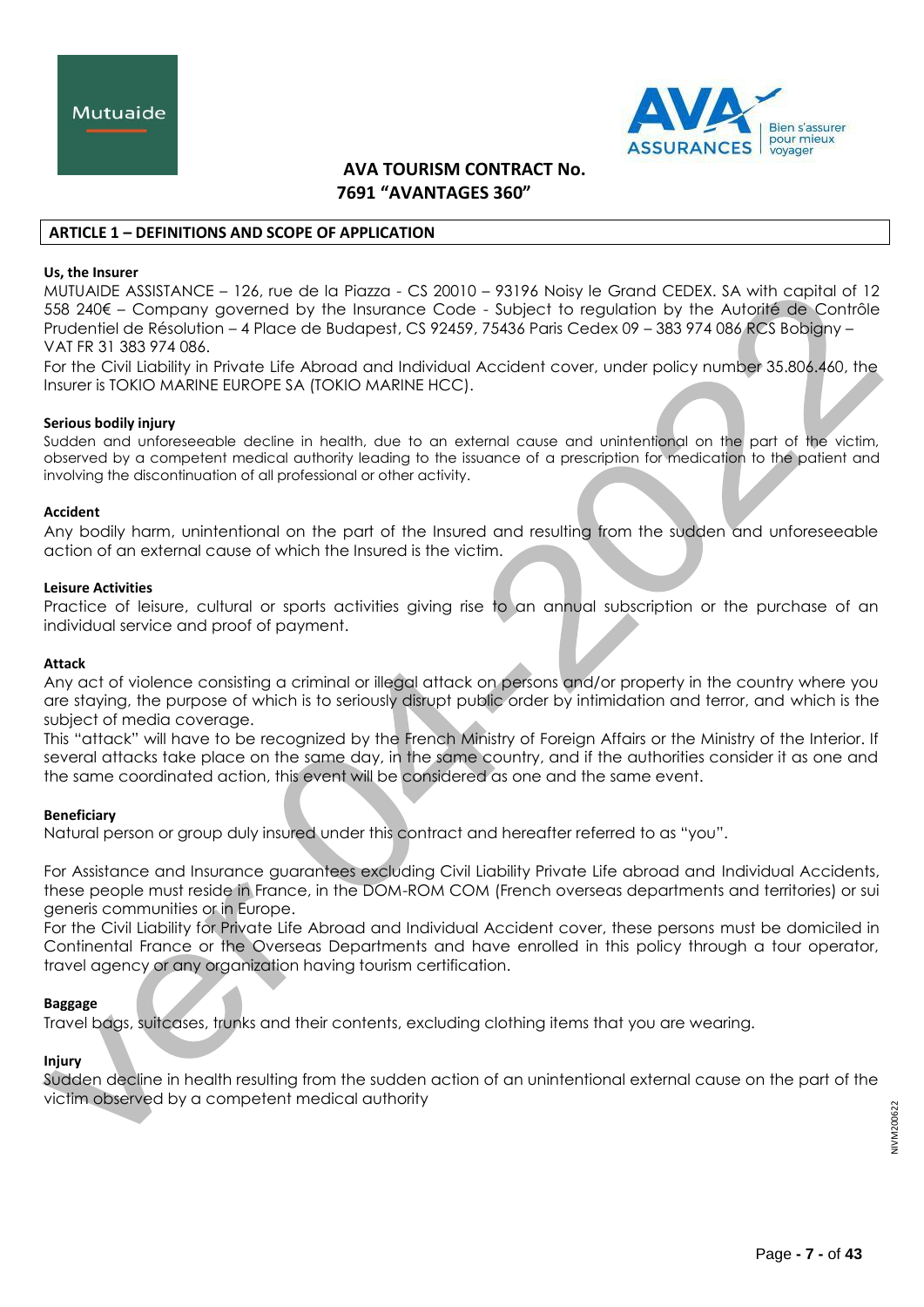



#### **Natural Disaster**

Abnormal intensity of a natural agent not resulting from human intervention. Phenomenon, such as an earthquake, a volcanic eruption, a tidal wave, a flood or a natural cataclysm, having caused the abnormal intensity of a natural agent, and recognized as such by the public authorities.

#### **COM**

COM refers to the Overseas Collectivities, namely French Polynesia, Saint-Pierre-et-Miquelon, Wallis and Futuna, Saint Martin and Saint-Barthelemy.

#### **Definition of assistance to persons**

Assistance to persons includes all the services implemented in the event of illness, injury or death of covered persons during covered travel.

#### **Covered travel**

Stay for which you are insured and have paid the corresponding premium, with a maximum duration of 90 consecutive days.

## **Domicile**

Domicile is considered as the main and usual place of residence in France, in the French overseas departments and territories or sui generis communities or in Europe. In the event of a dispute, the tax domicile constitutes the domicile.

For the Civil Liability in Private Life Abroad and Individual Accident guarantees, the domicile must be located in Mainland France or an Overseas Department.

#### **DOM-ROM, COM and sui generis communities**

Guadeloupe, Martinique, French Guyana, Réunion, French Polynesia, Saint Pierre and Miquelon, Wallis and Futuna, Mayotte, Saint-Martin, Saint Barthelemy, New Caledonia.

#### **DROM**

DROM refers to the Overseas Departments and Regions, namely Guadeloupe, Martinique, Guyana, Reunion and Mayotte.

#### **Request for enrolment**

Document duly completed and signed by the Insured on which appear his last and first names, address, dates of stay, country of destination, guarantee period, the option chosen, if applicable, the date of establishment of this document and the amount of the corresponding insurance contribution.

Only enrolments for which the corresponding insurance contribution has been paid are taken into account by the Insurer in the event of a Claim.

## **Duration of the guarantees**

• The "Cancellation" guarantee takes effect on the day of subscription of the insurance contract and expires on the day of your departure on the trip.

• The duration of validity of the other guarantees corresponds to the dates of stay indicated on the enrolment form, with a maximum duration of 90 consecutive days.

#### **Basic necessities**

Clothing and toiletries allowing you to temporarily cope with the unavailability of your personal belongings.

#### **Epidemic**

Abnormally high incidence of an illness during a given period and in a given region.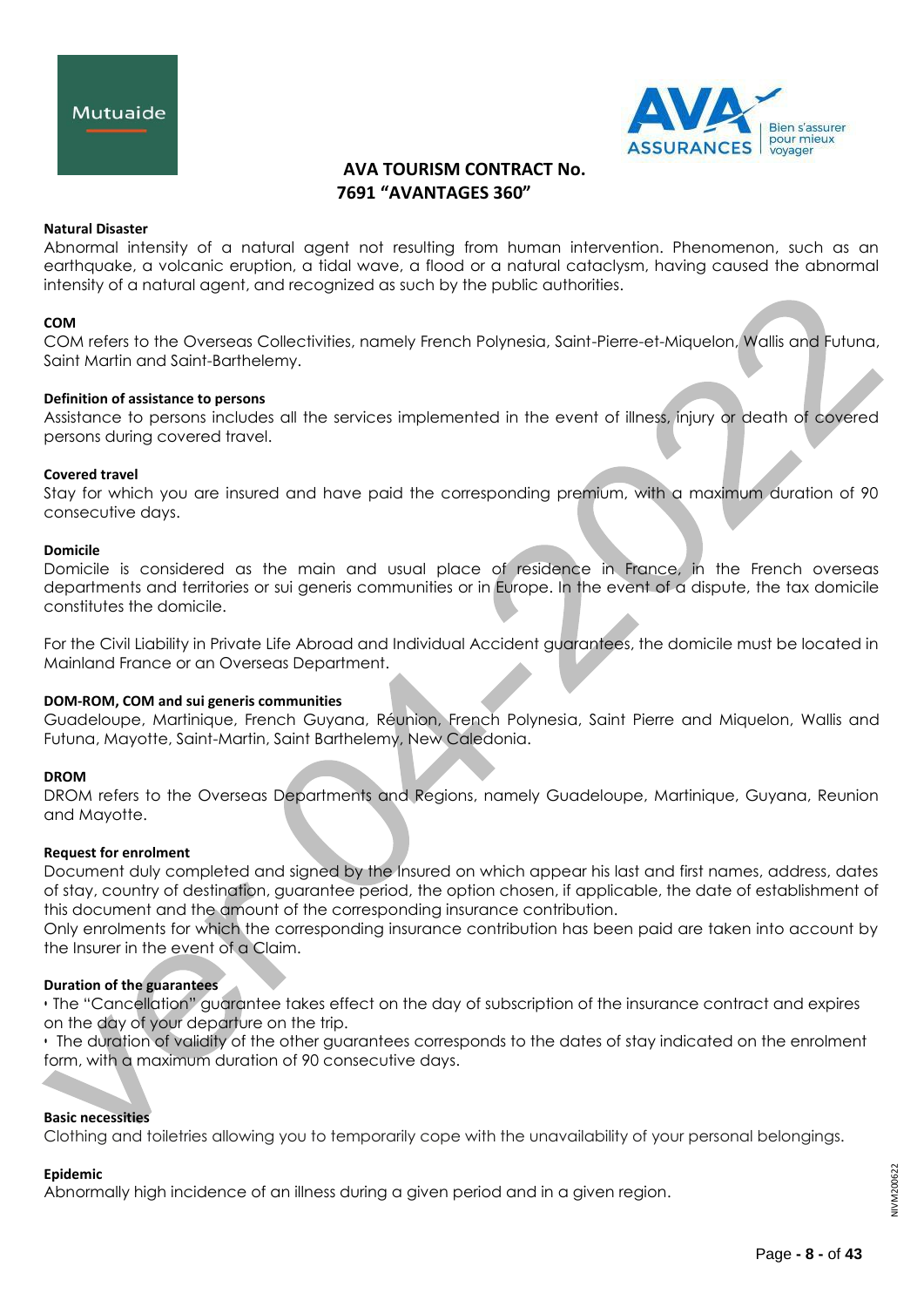



## **European Economic Area (EEA)**

Germany, Austria, Belgium, Bulgaria, Cyprus, Croatia, Denmark, Spain, Estonia, Finland, France, Greece; Hungary, Ireland, Iceland, Italy, Latvia, Liechtenstein, Lithuania, Luxembourg, Malta, Norway, Netherlands, Poland, Portugal, Czech Republic, Romania, United Kingdom, Slovakia, Slovenia, Sweden.

#### **Foreign**

Any country outside your home country.

By extension, the COM, for the Insured of French nationality domiciled in mainland France, Corsica or Principality of Monaco

By extension, mainland France for the insured of French nationality domiciled in the COM

#### **Europe**

Europe refers to the following countries: Germany, Andorra, Austria, Belgium, Bulgaria, Cyprus, Croatia, Denmark, Spain, Estonia, Finland, Metropolitan France, Gibraltar, Hungary, Greece, Ireland, Italy and Islands, Liechtenstein, Latvia, Lithuania, Luxembourg, Malta, Principality of Monaco, Norway, Netherlands, Poland, Portugal, Romania, United Kingdom, Slovakia, Slovenia, Czech Republic, San Marino, Sweden and Switzerland.

#### **Guaranteed assistance events**

Illness, accident or death during covered travel.

## **Guaranteed insurance events**

Depending on the products chosen:

- $\checkmark$  Cancellation
- $\checkmark$  Theft, destruction, lost baggage, delay in baggage delivery,
- $\checkmark$  Interruption of stay
- $\checkmark$  Interruption of activities
- $\checkmark$  Damage to sports equipment
- Civil Liability in Private Life Abroad
- $\checkmark$  Individual Accident

#### **Execution of services**

The services covered by this agreement can only be triggered with prior approval from MUTUAIDE ASSISTANCE. As a result, no expenditure made under the authority of the Beneficiaries may be reimbursed by MUTUAIDE ASSISTANCE.

#### **Deductible**

Portion of the claim left as the responsibility of the Beneficiary provided for in the contract in the event of a claim. The deductible can be expressed as an amount, percentage, in days, hours, or kilometres.

#### **Group**

All the participants appearing on the same travel registration form.

## **Long-haul**

"Long-haul" refers to travel to countries not listed in the "Medium-haul" definition.

# **Illness**

Sudden and unforeseeable decline in health noted by a competent medical authority.

# **Serious illness**

Sudden and unforeseeable decline in health observed by a competent medical authority leading to the issuance of a prescription for medication to the patient and involving the cessation of all professional or other activity.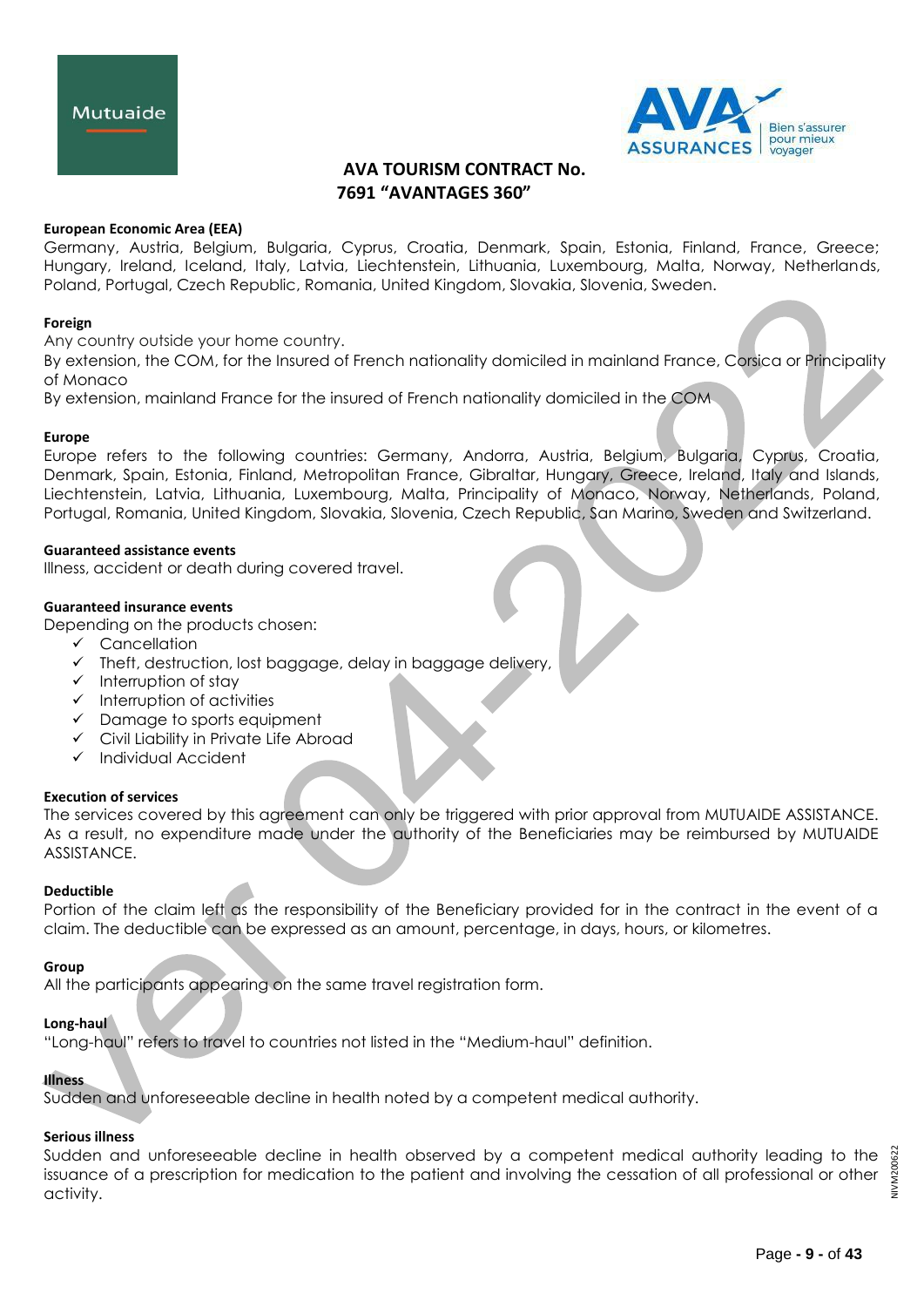



#### **Sports equipment**

Bicycles, windsurfing, ski equipment. etc.

#### **Maximum per event**

In the event that the cover is exercised in favour of several insured victims of the same event and insured under the same special conditions, the insurer's cover is, in any event, limited to the maximum amount specified for this cover, regardless of the number of victims. As a result, compensation is reduced and adjusted in proportion to the number of victims.

## **Family members**

Your de facto or common law spouse or any person bound to you by a PACS, your ascendants or descendants or those of your spouse, your stepfather, stepmother, brothers, sisters, including the children of the spouse or common law spouse of one of your direct ascendants, brothers-in-law, sisters-in-law, sons-in-law, daughters-inlaw, or those of your spouse. They must be domiciled in the same country as you unless otherwise stipulated in the contract.

#### **Medium haul**

"Medium-haul" refers to trips to Europe and the Maghreb countries.

#### **We organise**

We take the necessary steps to give you access to the service.

#### **We cover**

We finance the service.

#### **Nullity**

Any fraud, falsification, false declaration or false testimony that could implement the guarantees provided for in the agreement, result in nullity of our commitments and forfeiture of the rights specified in said agreement.

#### **Precious objects**

Pearls, jewels, watches, worn furs, as well as any sound and/or image reproduction device and their accessories, hunting rifles, fishing equipment, portable computers.

#### **Pandemic**

Epidemic which is developing over a vast territory, crossing borders and qualified as a pandemic by the World Health Organization (WHO) and/or by the competent local public authorities of the country where the event occurred.

#### **Mediterranean countries**

Bosnia Herzegovina, Montenegro, Albania, Turkey, Syria, Lebanon, Israel, Palestine, Egypt, Libya, Tunisia, Algeria, Morocco.

## **Quarantine**

Isolation of the person, in the event of suspected illness or proven illness, decided by a local competent authority, in order to avoid a risk of spreading said illness in the context of an epidemic or pandemic.

#### **Claim**

Random event of a nature to trigger the guarantee of this contract.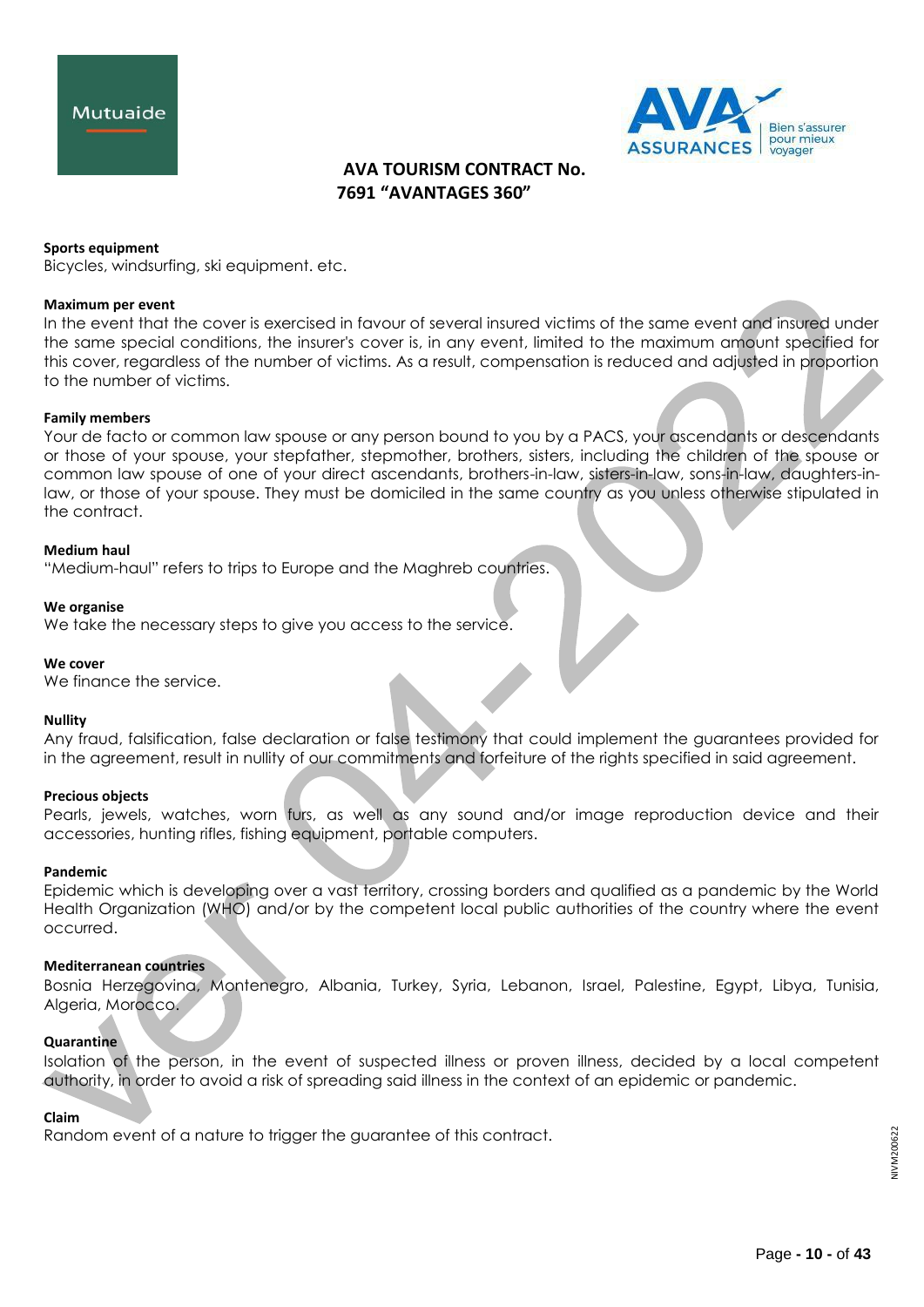



## **Emergency dental care**

Expenses incurred for an emergency dental service (which cannot be postponed, as a result of the Insured's pathology) and performed for the following care: dressing, filling, root canal or extraction.

## **Territoriality**

Whole world.

#### **Trip**

Travel that one undertakes, usually over a long distance, away from one's usual home.

Private: package, cruise, rental, hotel service, flight only, transport ticket for a trip of more than 200 km from one's Home, booked with a tour operator and whose dates, destination and cost appear on the travel registration form or rental contract.

Professional: on behalf of one's company or on one's own account if the Insured is self-employed. The guarantee for each assignment takes effect from the moment the Insured leaves his place of work or his Home to perform the assignment and ends as soon as he returns, upon the first return to his place of work or his Home.

#### **Tour operator**

[Person or](https://www.linternaute.fr/dictionnaire/fr/definition/personne/) [structure organizing](https://www.linternaute.fr/dictionnaire/fr/definition/structure-1/) [and commercializing](https://www.linternaute.fr/dictionnaire/fr/definition/et/) [travel\(](https://www.linternaute.fr/dictionnaire/fr/definition/des/)Tour Operator)

# **ARTICLE 2 - DESCRIPTION OF THE INSURANCE GUARANTEES**

# **1/ CANCELLATION**

The guarantee is acquired if the contract is subscribed no later than 24 hours after the purchase of the Trip or the day before the 1st of application of the penalties provided for in the cancellation scale of the tour operator.

# **CANCELLATION FOR MEDICAL REASONS**

The cover is granted to you for the reasons and circumstances listed below to the exclusion of all others, within the limit indicated in the Table of Guarantees:

• Illness (rendering the trip impossible) or Serious illness (including following an epidemic or pandemic declared within 30 days prior to departure), Accident or Accident involving serious bodily injury or death, including the aftermath, sequelae, complications or aggravation of an illness or accident, observed before registering for the trip or before booking your trip. The date of the first medical consultation will be taken into account for calculation of the reimbursement:

- yourself, your de facto or common law spouse, your ascendants or descendants (any degree), your guardian or anyone who usually lives in your household,
- $\triangleright$  your brothers, sisters, including the children of the spouse or common law spouse of one of your direct ascendants, brothers-in-law, sisters-in-law, sons-in-law, daughters-in-law, fathers-in-law, mothers-in-law,
- $\triangleright$  your professional replacement designated at the time of the subscription,
- the person designated when subscribing this contract, responsible during your trip for looking after or accompany on vacation, your children of minor age or the disabled person living under your roof, provided that there is hospitalization of more than 48 hours or death.

#### **• If you are declared a "contact case" or in the 14 days preceding departure.**

You must provide proof issued by the CPAM or the ARS declaring you a "contact case". In the absence of these supporting documents, no compensation will be possible.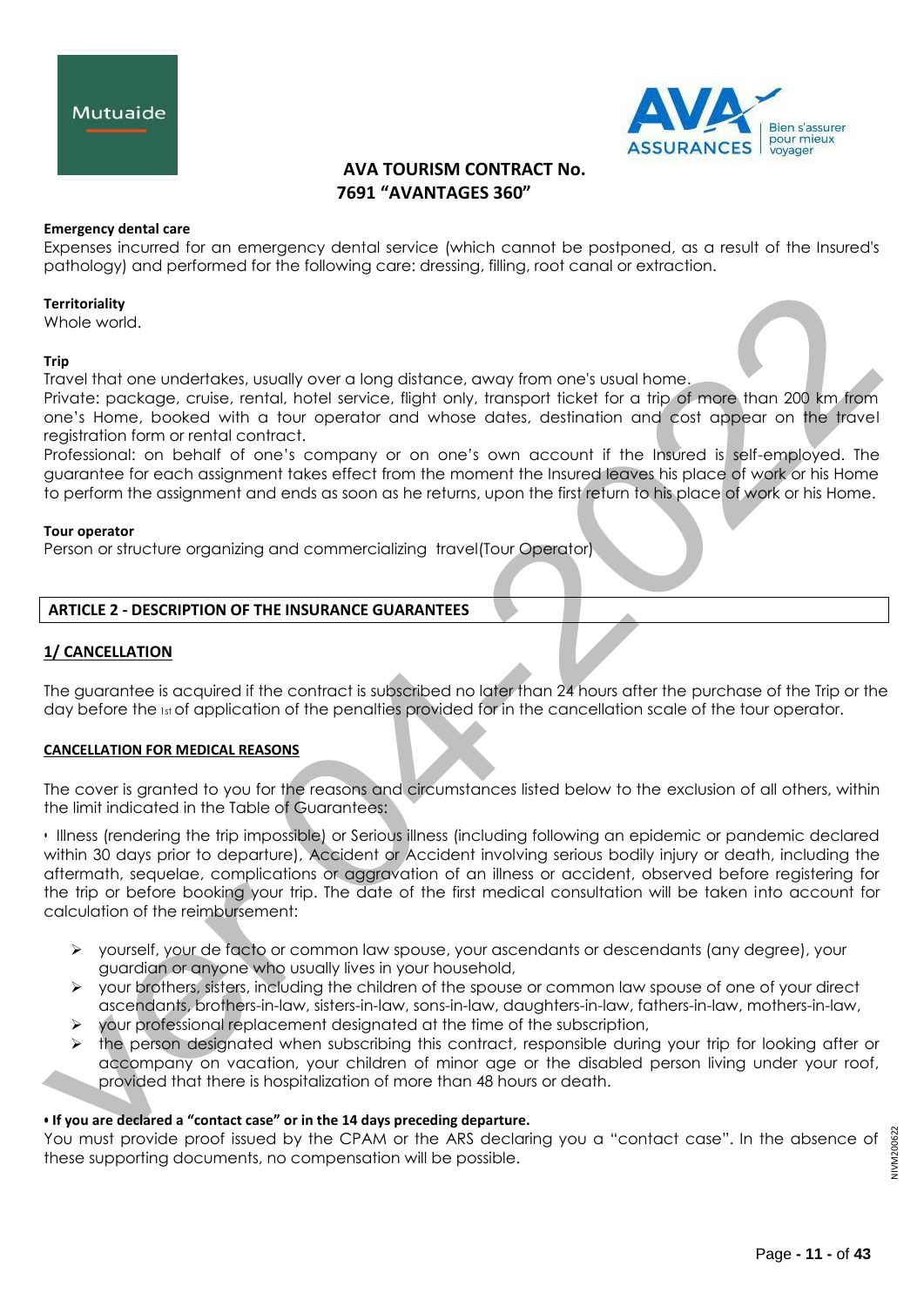



**• Refusal of boarding following your temperature check** or a positive result of a PCR and/or antigenic test **on your arrival at the departure airport**. (Proof issued by the transport company which refused boarding, or by the health authorities, must be sent to us; in the absence of this proof, no compensation will be possible).

## **• Absence of vaccination against Covid 19**

- $\checkmark$  in the event that, at the time of subscribing this contract, the country of destination did not impose a vaccine and, at the time when it requires it, you no longer have time to proceed with the vaccine allowing you travel.
- $\checkmark$  contraindication of vaccination or the after-effects of vaccination, or medical impossibility of following a preventive treatment necessary for the destination chosen for your trip.

Cancellation by one of the people accompanying you (maximum 3 people) registered at the same time as you and insured by this same contract, when cancellation is due to one of the covered causes. If the person wishes to travel alone, additional costs are taken into account, without our reimbursement being able to exceed the amount due in the event of cancellation on the date of the event.

**It is up to you to establish the reality of the situation granting entitlement to our services; as such, we reserve the right to refuse your request, on the advice of our doctors, if the information provided does not prove the materiality of the facts.**

## **CANCELLATION FOR ALL EXCEPT**

The guarantee is also granted to you, within the limit indicated in the Table of Guarantees, for **any other random event, whatever it is, constituting an immediate, real and serious obstacle**, preventing your departure and/or participation in the activities planned during your stay. Random event refers to any sudden, unforeseeable circumstance beyond the control of the Insured which justifies cancellation of the trip. The random event must have a direct causal link to the inability to leave.

Cancellation by one of the people accompanying you (maximum 3 people) registered at the same time as you and insured by this same contract, when cancellation is due to one of the covered causes. If the person wishes to travel alone, additional costs are taken into account, without our reimbursement being able to exceed the amount due in the event of cancellation on the date of the event.

# **AMOUNT OF THE GUARANTEE**

The compensation paid in application of this Contract may in no case exceed the price of the trip declared when subscribing this Contract and within the limits provided for in the Table of Benefits. We will reimburse you for the amount of the cancellation fees billed according to the conditions of the cancellation scale listed in the general conditions of the travel agency. Administrative fees of less than 50 euros, tips, fees for a visa and the premium paid in exchange for subscription of

# **WHEN DO YOU HAVE TO REPORT THE CLAIM?**

this contract are not refundable.

**Two steps**

1/ From the first signs of illness or upon becoming aware of the event giving rise to the guarantee, you must **IMMEDIATELY notify your travel agency.**

**If you later cancel the trip with your travel agency, we will only reimburse you for the cancellation costs from the date of the**  NIVM200622 **contraindication noted by a competent authority, in accordance with the cancellation scale appearing in the special terms of sale NIVM200 of the travel agency.**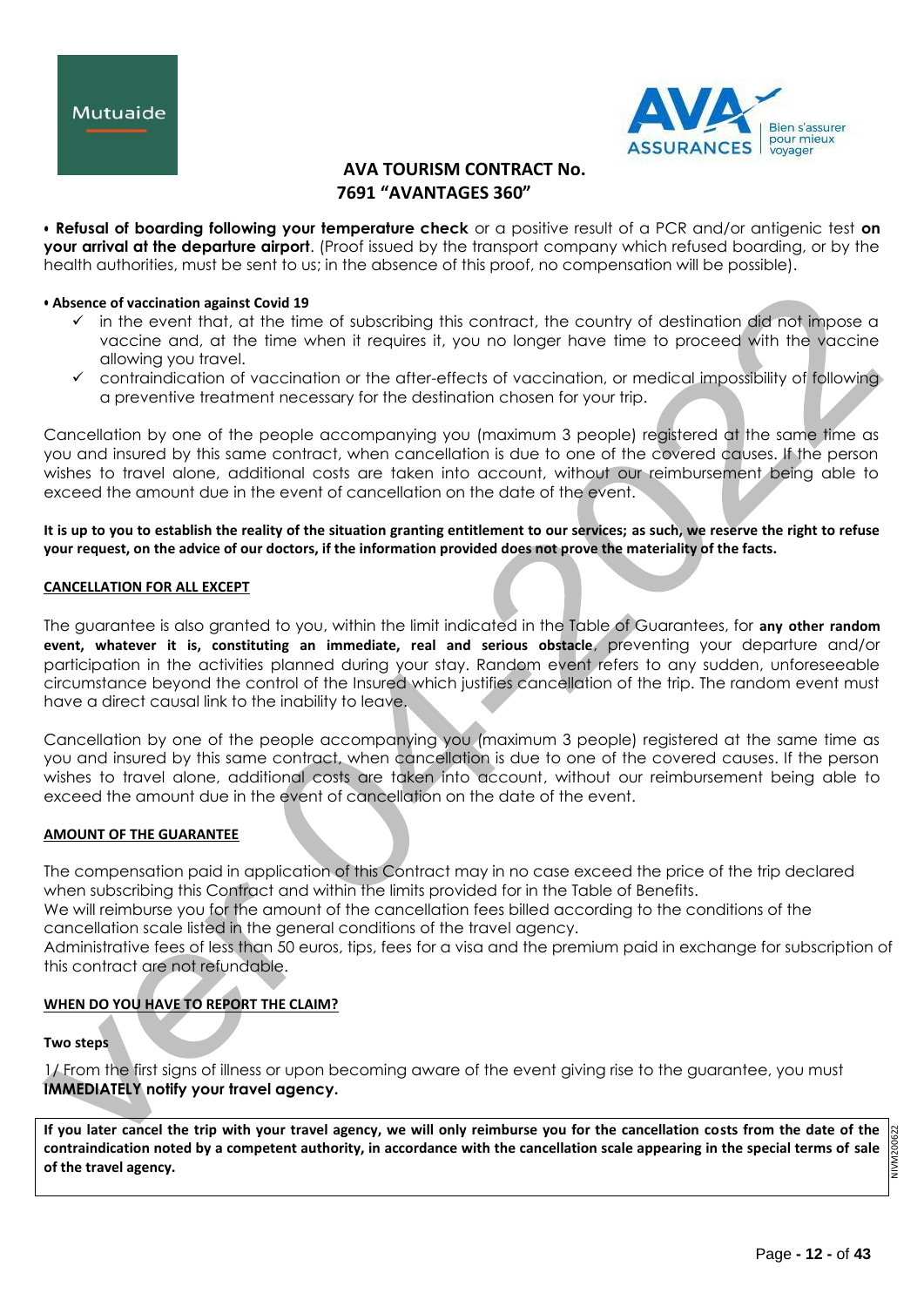



2/ Furthermore, you must declare the claim to **AVA - 25 Rue de Maubeuge – 75009 PARIS**, in the five business days following the event which triggers the guarantee.

## **WHAT ARE YOUR OBLIGATIONS IN THE EVENT OF A CLAIM?**

#### **Your written claim declaration must be accompanied by:**

- in case of illness or accident, a medical certificate and/or an administrative hospitalization certificate specifying the origin, nature, severity and foreseeable consequences of the illness or accident,
- in the event of death, a certificate and the civil status record,
- in other cases, any document of confirmation justifying the reason for your cancellation.

**You must send AVA - 25 Rue de Maubeuge – 75009 PARIS the documents and medical information necessary for examination of your case, using the pre-printed "Service Médical" envelope, which we will send to you upon receipt of the claim, as well as the medical questionnaire to be completed by your doctor.**

**If you do not have these documents or information, you must obtain them from your attending physician and send them by means of the pre-printed envelope mentioned above, to AVA - 25 Rue de Maubeuge – 75009 PARIS.**

**You must also send any information or documents that will be requested to justify the reason for your cancellation and, in particular:**

- $\checkmark$  All photocopies of prescriptions prescribing medications, analyses or examinations as well as all documents justifying their delivery or performance and, in particular, the care forms including, for the medications prescribed, a copy of the corresponding labels.
- $\checkmark$  statements from Social Security or any other similar body, relative to the reimbursement of treatment costs and the payment of daily indemnities,
- $\checkmark$  The original of the paid invoice for the debit that you must be required to pay to the travel agency or that the latter keeps,
- $\checkmark$  The number of your insurance contract,
- $\checkmark$  the registration form issued by the travel agency,
- $\checkmark$  In the event of an accident, you must specify the causes and circumstances and provide us with the names and addresses of those responsible, as well as, if applicable, of the witnesses,
- $\checkmark$  in case of refusal of boarding: proof issued by the transport company which refused boarding, or by the health authorities; in the absence of this proof, no compensation will be possible).
- $\checkmark$  And any other necessary document.

**In addition, it is expressly agreed that you accept, in advance, the principle of an examination by our medical consultant. Therefore, if you oppose it without a legitimate reason, you will lose your right to cover.**

#### **WHAT WE EXCLUDE**

**The Cancellation guarantee does not cover the impossibility of leaving linked to the closing of borders, material organization, accommodation conditions or security of the destination.**

**In addition to the exclusions common to all guarantees, the following are also excluded:**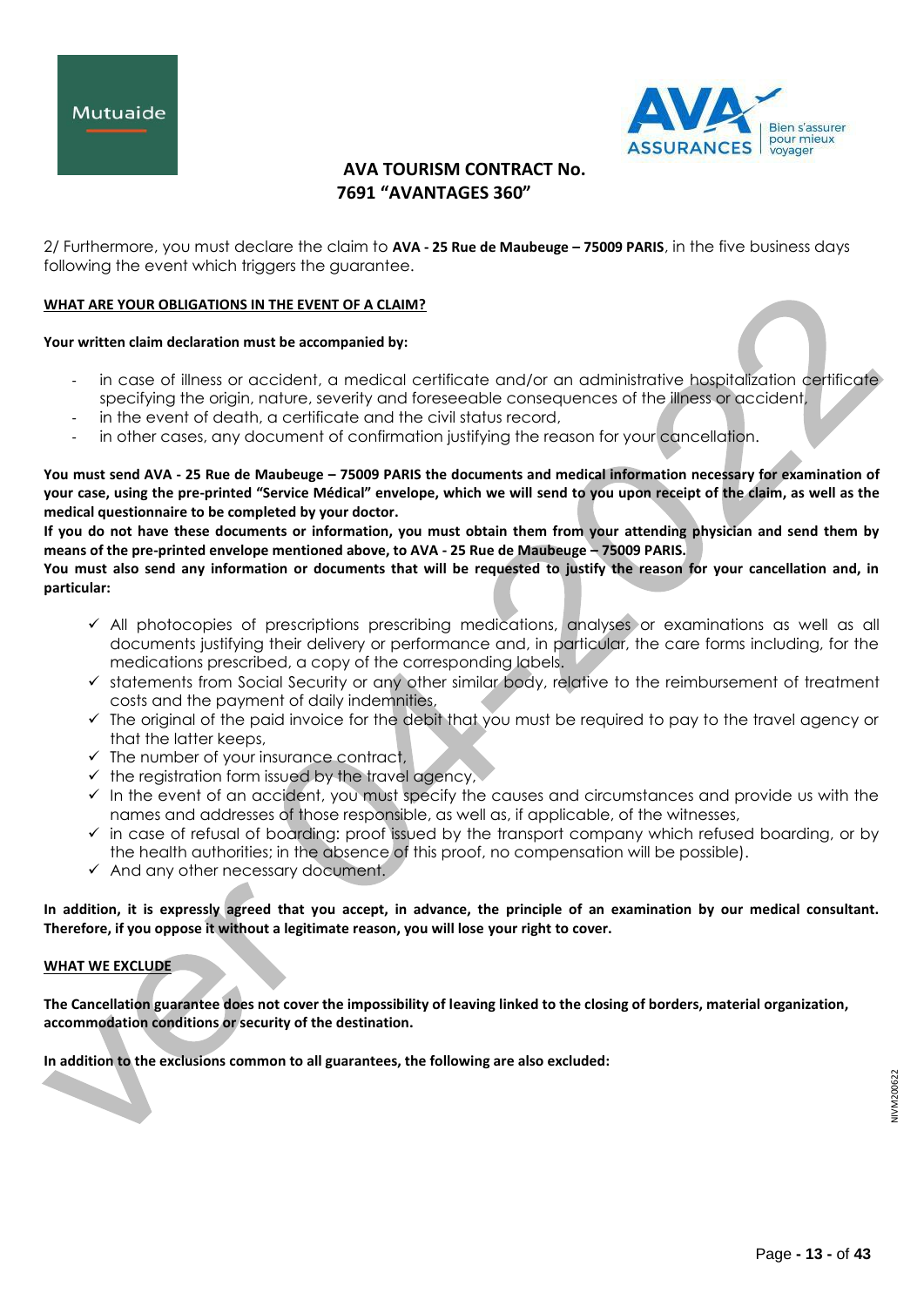

- **Any event, illness or accident that has already been observed, relapse, aggravation or hospitalization between the date of purchase of your stay and the date of subscription of the insurance contract,**
- **Any circumstance that is only a mere inconvenience,**
- **Pregnancy, including its complications beyond the 28th week and, in all cases, voluntary termination of pregnancy, childbirth, in vitro fertilization and their consequences,**
- **Forgotten vaccination,**
- **Default of any kind, including financial, of the carrier making it impossible to fulfil its contractual obligations,**
- **The lack or excess of snow,**
- **Any medical event for which the diagnosis, symptoms or the cause thereof are of a mental, psychological or psychiatric nature, and which has not given rise to hospitalization for more than 3 consecutive days after subscribing this Contract,**
- **Pollution, local health situation, natural disasters covered by the procedure referred to in Law No. 82.600 of 13 July 1982 as well as their consequences, meteorological or climatic events,**
- **The consequences of criminal proceedings to which you are subject,**
- **Any other event occurring between the date of subscription of the Insurance contract and the date of departure for your trip**
- **Any event occurring between the date of purchase of the trip and the date of purchase of the insurance contract.**
- **The absence of hazard,**
- **An intentional and/or reprehensible act under the law, the consequences of alcoholic states and the consumption of drugs, any narcotic substance mentioned in the Public Health Code, drugs and treatments not prescribed by a doctor,**
- **Due to the simple fact that the geographical destination of the trip is not recommended by the French Ministry of Foreign Affairs,**
- **Due to an act of negligence on your part,**
- **Any event for which the responsibility could fall to the travel agency in application of the Tourism Code in effect,**
- **Failure to present, for any reason whatsoever, documents essential to the stay, such as passport, identification card, visa, travel documents, vaccination record, except in case of theft within the 48 hours preceding departure of the departure of the passport or identity card,**

# **2/ LATE TRANSPORT**

If you are more than 4 hours late from the time specified in your sale contract, we will reimburse you a set amount, within the limit of the amount indicated in the Table of Guarantees.

Compensation is cumulative if the delay occurs for the outbound trip, the return trip or for a stopover.

# **THE CONDITIONS FOR GRANTING THE GUARANTEE**

The guarantee is acquired provided that the covered trip is taken.

This guarantee is valid for the outbound and/or inbound trips of:

- regular flights, trains, boats of companies whose timetables are published,
- outbound charter flights, the times of which are indicated on the outbound flight bulletin,
- inbound charter flights: time of flight confirmation communicated by the travel agency.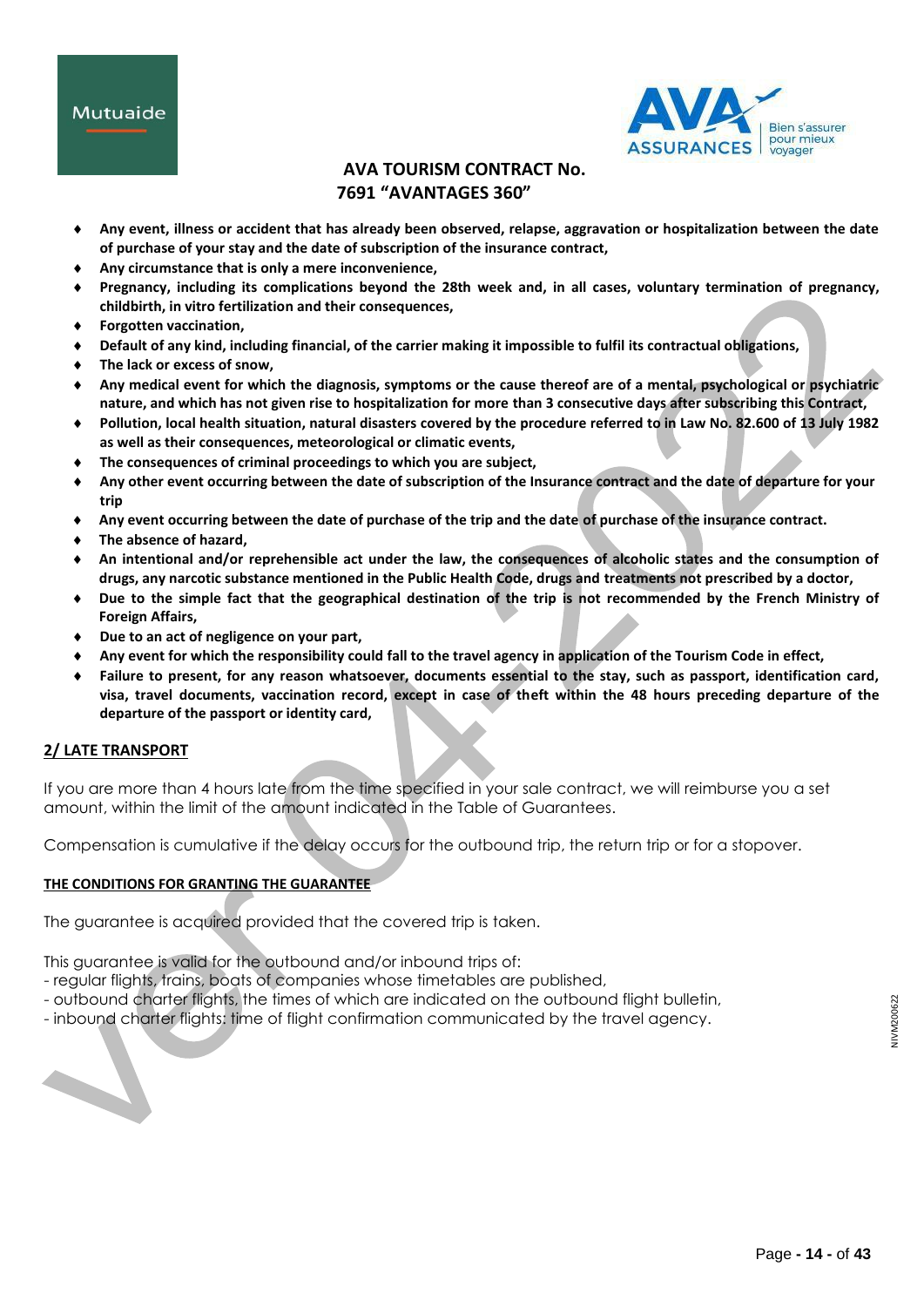



In the event of a dispute, the "ABC WORLD AIRWAYS GUIDE" is considered as the source of reference for determining the schedule of flights and connections.

## **WHAT ARE YOUR OBLIGATIONS IN THE EVENT OF A CLAIM?**

You must:

- Notify **AVA - 25 Rue de Maubeuge – 75009 PARIS** upon your return and, at the latest, in the 15 days after your return. If this time frame is not respected and, as a result, we incur a loss, you will lose all entitlement to compensation.
- Provide to **AVA - 25 Rue de Maubeuge – 75009 PARIS**
	- The tickets and the purchase invoice for them, the stub of the boarding pass,
	- A certificate of delay established and stamped by the transport company or its representative. This certificate must include the expected arrival time at the destination, the actual arrival time recorded and must be nominative if you are unable to provide the stub of your boarding pass or proof of your presence on board.
	- Any other supporting documentation that could be requested of you.

#### **IMPORTANT:**

**Should you fail to comply with the obligations listed above, it will be impossible to establish the reality of the transport delay and, therefore, you will not be able to be compensated. Furthermore, a person who knowingly makes a false declaration or uses fraudulent means or inaccurate documents will forfeit any right to compensation.**

#### **WHAT WE EXCLUDE**

**In addition to the exclusions common to all guarantees, the following are also excluded following delays due to:**

- **Weather conditions,**
- **A state of civil war or foreign war in the country of departure, transfer or arrival of the covered flight,**
- **Your refusal of boarding for the trip initially planned by the authorized organization,**
- **Your refusal to use the covered transport,**
- **Flights that you have not previously confirmed;**
- **Missing the trip for which your reservation was confirmed for any reason,**
- **Your refusal of boarding due to failure to respect the deadline for check-in, that for baggage and/or for presentation for boarding,**
- **A decision by the airport authorities, civil aviation authorities, or other authorities having announced the change in departure times more than 24 hours before the outbound or return travel date shown on your ticket.**

**It is up to us to prove that the delay in transport results from one of the events listed above, except for foreign war where, in application of the provisions of the French Insurance Code, it is your responsibility to prove that the delay in transport results from an event other than foreign war.**

# **3/ BAGGAGE**

We cover, up to the amount indicated in the Table of Guarantees, your luggage, objects and personal effects, 200622 NIVM200622 taken with you or purchased during your trip, away from your principal or secondary place of residence in the event of: NNIN

- theft,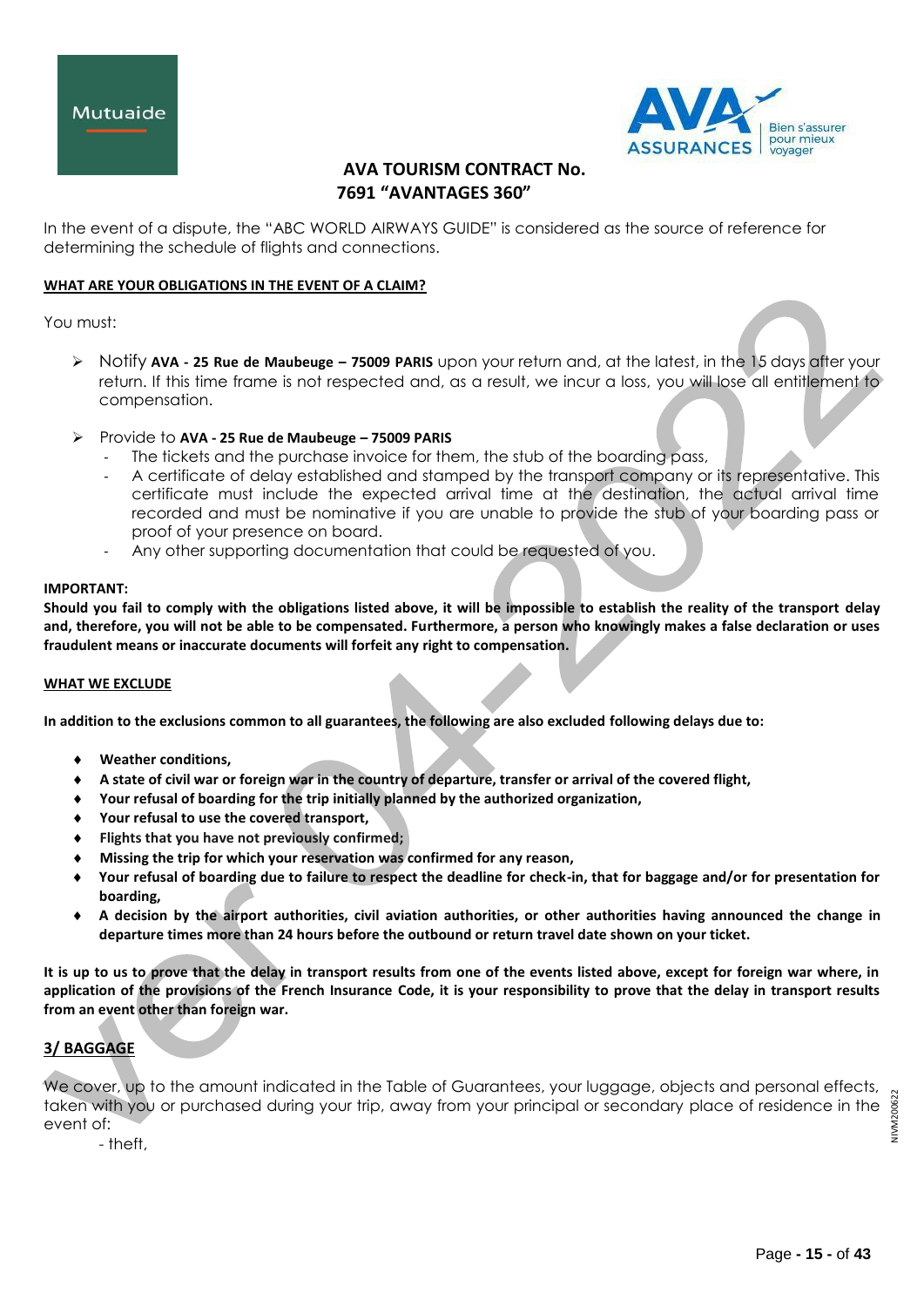



- total or partial destruction,
- loss during transport by a transport company.

## **DELAYED DELIVERY OF YOUR BAGGAGE**

In the event that your personal baggage is not returned to you at the destination airport (on the outbound trip) and if it is returned to you more than 24 hours late, we will reimburse you, with presentation of supporting documents, for the cost of basic necessities, up to the amount indicated in the Table of Guarantees. **However, you cannot combine this indemnity with the other indemnities of the BAGGAGE guarantee.**

#### **WHAT ARE THE LIMITS OF OUR GUARANTEE?**

For precious objects, the reimbursement value may under no circumstances exceed the amount indicated in the Table of Guarantees.

In addition, the items listed above are only covered against proven theft that has been duly declared as such to a competent authority (police, state police, transport company, purser, etc.).

- $\triangleright$  The theft of jewellery is ONLY covered when it is placed in a safe or when it is worn by you.
- $\triangleright$  The theft of any sound and/or image reproduction device and its accessories is ONLY covered when it is placed in a safe or when it is carried by you.

If you use a private car, the risks of theft are covered provided that your baggage and personal effects are placed in the boot of the locked vehicle and out of sight. Only break-in theft is covered.

If the vehicle is parked on the public thoroughfare, the guarantee only applies between 7 a.m. and 10 p.m.

#### **WHAT WE EXCLUDE**

**In addition to the exclusions common to all guarantees, the following are also excluded:**

- **Theft of luggage, personal effects and objects left unattended in a public place or stored in a room made available to several people,**
- **Theft of any sound and/or image reproduction device and their accessories when they have not been placed in a secure lock box while they are not being worn, which implies, de facto, that these devices are not covered when they are entrusted to any transport company (air, sea, rail, road, etc.),**
- **Forgotten, lost (except by a transport company), switched [objects],**
- **Theft without break-in duly observed and described in a report by an authority (police, state police, transport company, steward, etc.),**
- **Accidental damage due to the leakage of liquids, fats, dyes or corrosives contained in your luggage,**
- **Confiscation of goods by the Authorities (customs, police),**
- **Damage caused by moths and/or rodents as well as by cigarette burns or by a non-incandescent heat source,**
- **Theft committed in any vehicle without a boot,**
- **Collections or samples of sales representatives,**
- **Stolen, lost, forgotten or damaged cash, documents, books, tickets or credit cards,**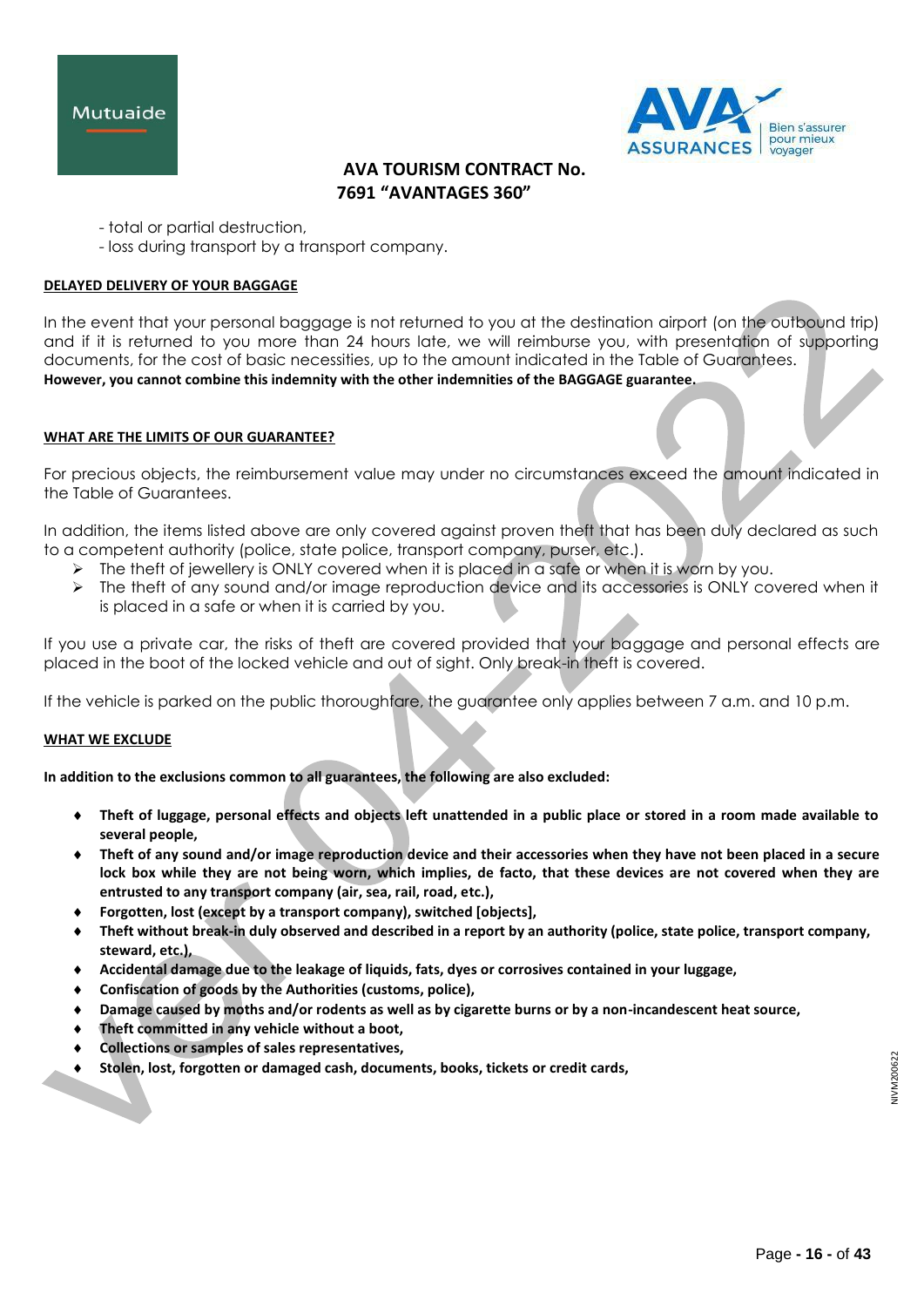



- **Forgotten, lost or damaged official documents: passport, identification card or residence card, vehicle registration card or driving license,**
- **The theft of jewellery when it has not been placed in a secure lock box while not being worn, which implies, de facto, that the jewellery is not covered when it is entrusted to a transport company of any kind (air, sea, rail, road, etc.),**
- **The breakage of fragile objects such as porcelain, glass, ivory, pottery, marble,**
- **Indirect losses such as depreciation and loss of use,**
- **The objects designated hereafter: any prosthesis, equipment of any kind, trailers, securities, paintings, glasses, contact lenses, keys of any kind, documents recorded on tape or film as well as professional equipment, mobile telephones, musical instruments, food products, lighters, pens, cigarettes, alcohol, works of art, cosmetics and photo film.**

## **FOR WHAT AMOUNT DO WE INTERVENE?**

The amount indicated in the Table of Guarantees constitutes the maximum reimbursement for all claims occurring during the guarantee period.

## **HOW IS YOUR COMPENSATION CALCULATED?**

In the event of total or partial destruction, or in the event of loss during transport by a transport company, you are compensated, subject to supporting documentation and based on the replacement value by equivalent objects of the same type, less depreciation.

During the first year from the date of purchase, the amount refunded will be equal to the purchase value of the luggage or valuables. The following year, the reimbursement amount will be calculated for 75% of the purchase price. In subsequent years the value will be reduced by an additional 10%.

In the event of theft, you are compensated, with supporting documentation, on the basis of the replacement value for new, equivalent objects of the same type.

**Under no circumstances is the proportional capital rule provided for in Article L.121-5 of the French Insurance Code applied.**

# **Our reimbursement will be issued after deduction of any reimbursement obtained from the transport company and the deductible.**

# **WHAT ARE YOUR OBLIGATIONS IN THE EVENT OF A CLAIM?**

The declaration of claim must reach **AVA - 25 Rue de Maubeuge – 75009 PARIS** within five working days except in case of unforeseen circumstances or force majeure; if this time frame is not respected and we incur a loss as a result, you will lose all rights to compensation.

The claim declaration must be accompanied by the following items:

- $\checkmark$  the receipt of a complaint filed in the event of theft or declaration of theft to a competent authority (police, state police, transport company, steward, etc.) in the case of theft during the stay or loss by a transport company;
- $\checkmark$  the report of loss or destruction established with the transporter (sea, air, rail, road) when the baggage or objects have been lost, damaged or stolen during the period when they were in  $\frac{3}{8}$ the legal custody of the transporter.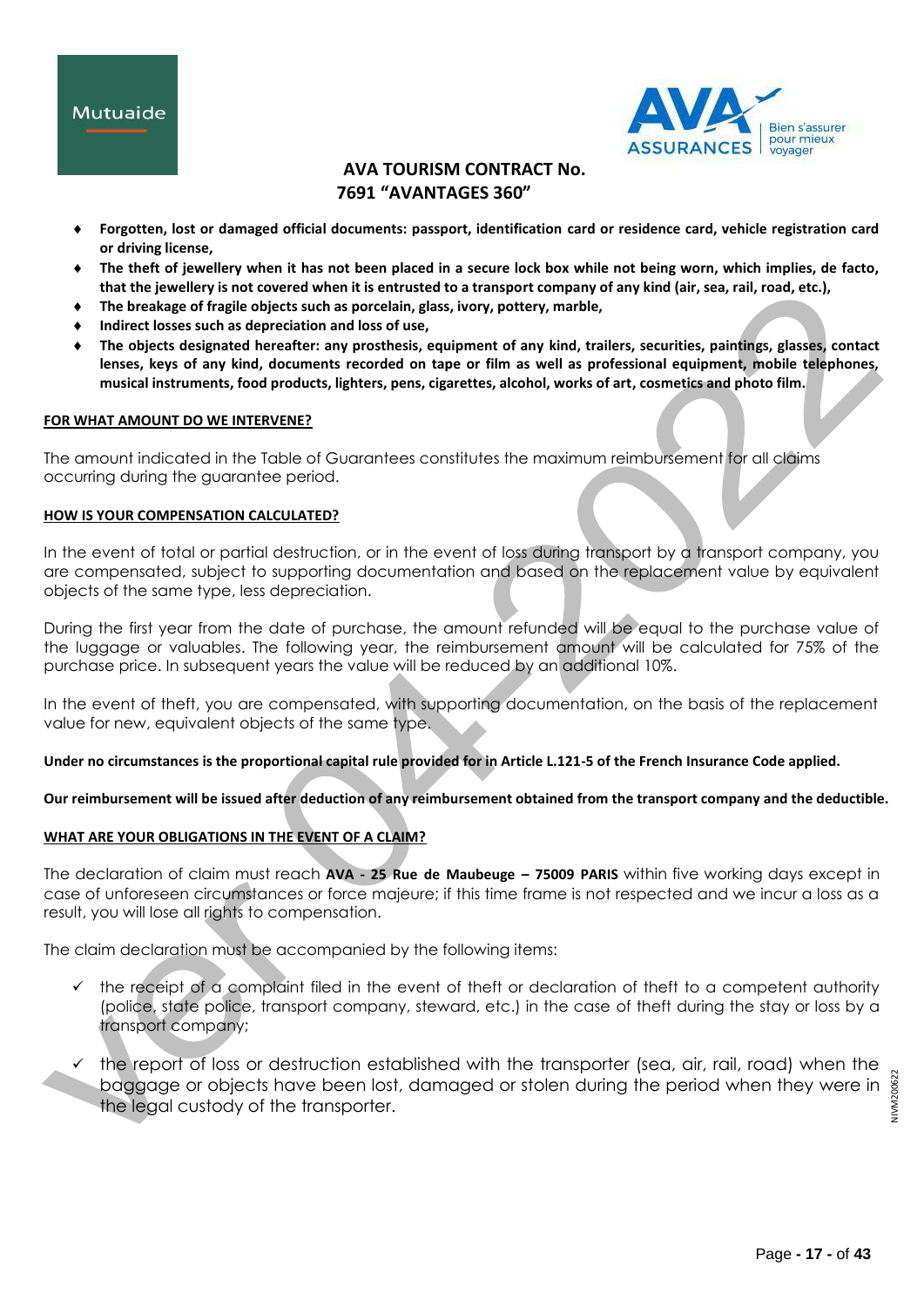# Mutuaide



# **AVA TOURISM CONTRACT No. 7691 "AVANTAGES 360"**

- A copy of the list of items declared as damaged or stolen, given to the transport company,
- The reimbursement letter from the airline or transport company stating the compensation paid to you,
- The original proof of purchase of damaged or stolen items,
- $\checkmark$  In the event of late delivery, the irregularity report established by the transport company, and the baggage delivery note indicating the date and time of delivery.

**In the event of failure to present these documents, you forfeit your rights to compensation. The sums insured cannot be considered as proof of the value of the property for which you are claiming compensation, nor as proof of the existence of this property.**

**You are required to justify, by all means in your power and by all documents in your possession, the existence and value of this property at the time of the incident, as well as the extent of the damage.**

**If knowingly, as justification, you use inaccurate documents or fraudulent means or provide inaccurate or reluctant statements, you will forfeit any right to compensation, without prejudice to the legal action that we would then be entitled to bring against you.**

# **WHAT HAPPENS IF YOU RECOVER ALL OR PART OF THE BAGGAGE, OBJECTS OR PERSONAL EFFECTS?**

You must notify **AVA - 25 Rue de Maubeuge – 75009 PARIS** immediately by registered letter, as soon as you are informed:

if we have not yet compensated you, you must take back said baggage, objects or personal effects; we are then only required to pay for any damage or missing items.

- if we have already compensated you, you can opt within 15 days:
	- $\checkmark$  to either abandon said baggage, objects or personal effects with us,
	- $\checkmark$  or to have said luggage, objects or personal effects returned to you, subject to return of the compensation that you received less, where applicable, the part of this compensation corresponding to damage or missing items.

If you have not expressed a choice within 15 days, we consider that you have opted for abandonment.

# **4/ EXPENSES FOR INTERRUPTION OF STAY**

Following your medical repatriation organized by MUTUAIDE ASSISTANCE or by any other assistance company, we will reimburse you and the covered members of your family or a person accompanying you who is covered under this contract, the costs of stays already paid for and not used (transport not included) pro rata temporis, from the night following the event leading to medical repatriation or hospitalization on site.

Likewise if a member of your family not participating in the trip suffers from a serious illness, an accident resulting in serious bodily injury or death and, as a result, you must interrupt your stay and we proceed with your repatriation, we will reimburse you and the covered members of your family or a person accompanying you who is covered under this contract, pro rata temporis, the costs for the stay already paid and not used (transport not included) from the night following the date of early return.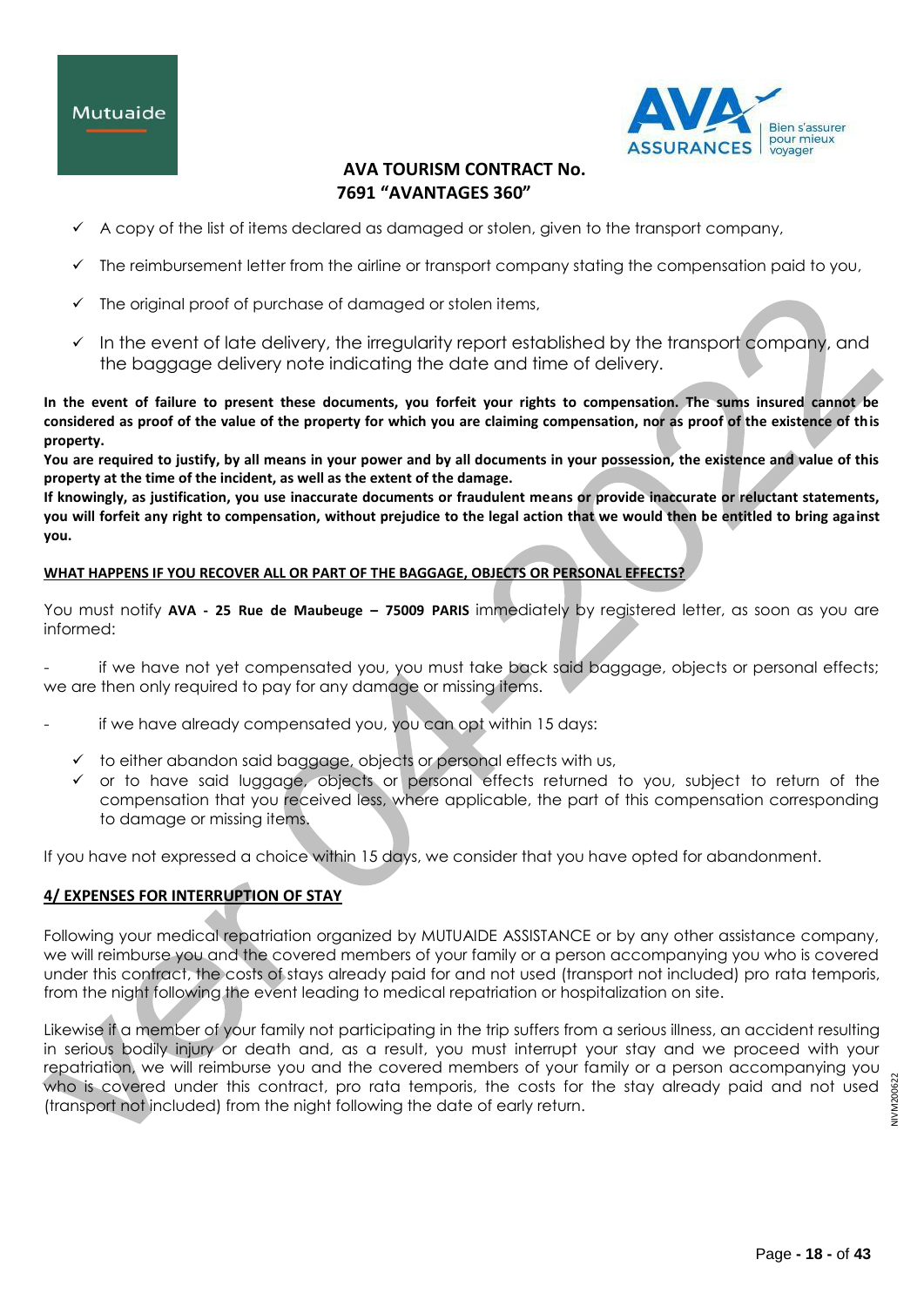



We also intervene in the event of theft, serious damage from fire, explosion, water damage or damage caused by the forces of nature to your professional or private premises, and imperatively involving your presence to take the necessary protective measures. We will reimburse you and the covered members of your family or a person accompanying you who is covered under this contract, pro rata temporis, the accommodation costs already paid and not used (transport not included) from the night following the date of early return.

# **This guarantee cannot be combined with the "Compensation Trip" guarantee. WHAT WE EXCLUDE**

**In addition to the exclusions common to all guarantees, the following are also excluded:**

- **Refund requests from the transport ticket office,**
- **Claims for reimbursement of services not appearing on the travel registration form and, therefore, not guaranteed (even if these services are purchased from the local representative of the organizer on site),**
- **Interruptions of stay for which the causal event was known before the departure for the trip,**

## **WHAT ARE YOUR OBLIGATIONS IN THE EVENT OF A CLAIM?**

You must report your claim to **AVA - 25 Rue de Maubeuge – 75009 PARIS** within five working days of becoming aware of it, except in the event of unforeseen circumstances or force majeure. After this period, if we suffer harm as a result of the late declaration, you lose all right to compensation.

You must send us all the documents necessary for constitution of the file and, thus, prove the merits and the amount of the claim.

In all cases, you will need to provide:

- The originals of the detailed invoices from the tour operator showing the land and transport services,
- The travel booking invoice or the agency's registration form,
- The certificate or supporting documentation from the Assistance Provider confirming the date of repatriation or early return and the reason for it,
- Any other document that we deem necessary for investigating the case.

# **If the medical information necessary for investigating the case is not provided to medical adviser, the case cannot be processed.**

# **5 / EXPENSES FOR INTERRUPTION OF ACTIVITIES**

The Company provides for the reimbursement of cancellation fees (excluding administrative fees) or interruption costs, pro rata temporis, for registration for an Activity within the limits of the amounts indicated in the "Table of Guarantees", remaining as the responsibility of the Insured in application of the special conditions of sale following one of the following events **not known at the time of enrolment**:

For Insured Children

- $\checkmark$  Death or disability of more than 10% determined according to the Company scale attached, following an Accident involving the Insured Child,
- $\checkmark$  Death of one of the parents of the Insured Child,
- $\checkmark$  Illness or Accident\* involving the Insured Child,
- Professional transfer or dismissal for economic reasons of one of the parents \*\* of the Insured Child,
- $\checkmark$  Notice for an Insured Child to be present for a make-up examination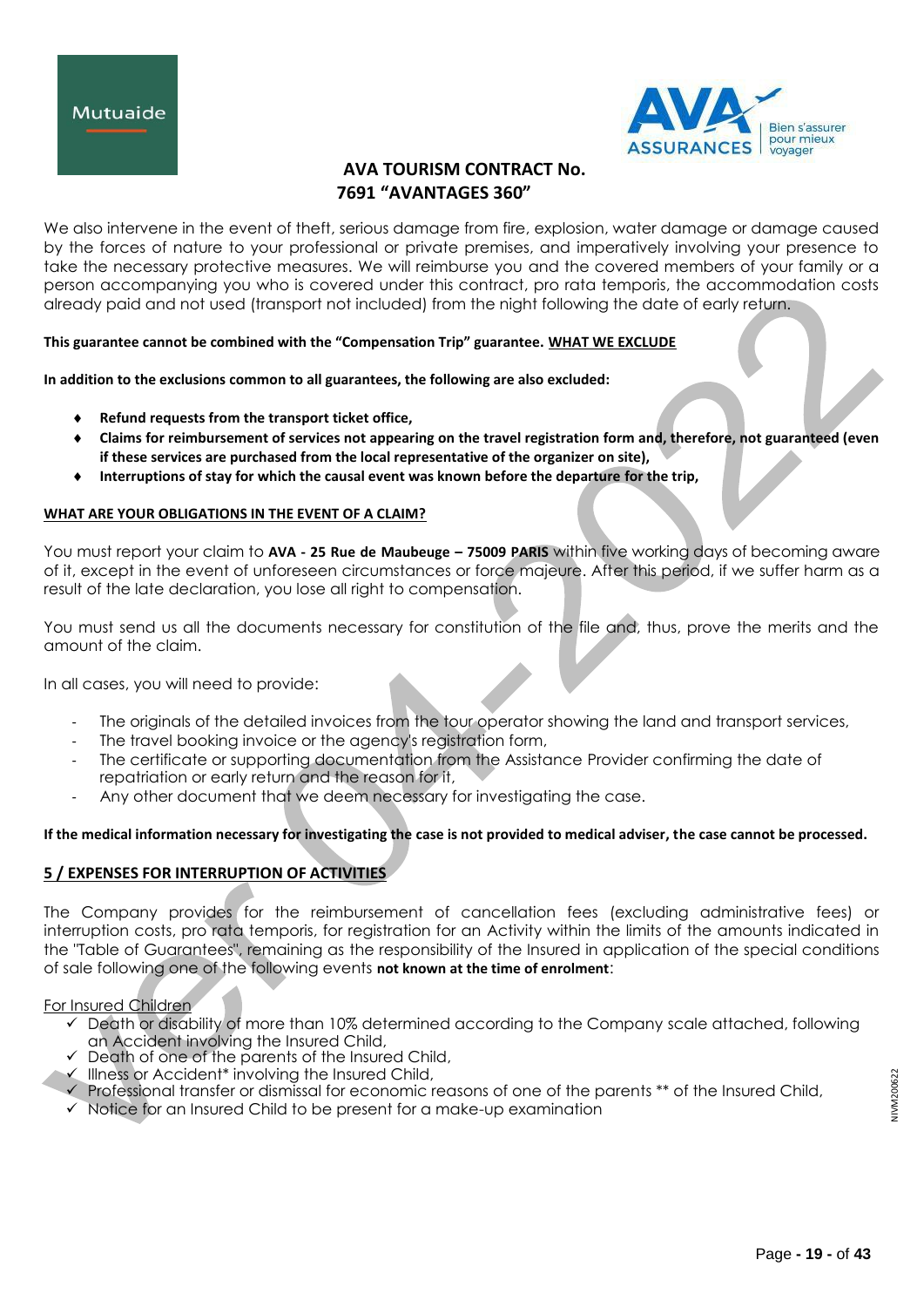



 $\checkmark$  Accident or Illness of the person in charge of looking after the Insured Child, justifying an absence from work of at least 30 consecutive days.

## For Insured Adults

- $\checkmark$  Death or disability of more than 10% determined according to the Company scale attached, following an Accident involving the Insured,
- $\checkmark$  Death of a Family member living under the same roof,
- $\checkmark$  Illness or Accident<sup>\*</sup> of the Insured,
- Professional transfer or dismissal for economic reasons \*\* of the Insured preventing him from practising the Activity,
- Condition of pregnancy not known at the time of registration for the Activity and contraindicated due to the nature of the Activity, difficult pregnancy, miscarriage, therapeutic termination of pregnancy, childbirth and their consequences occurring before the 8th month.

\***Illness or Accident:** inability for the Insured to practice the Activity (for a minimum of 30 days for annual activities) and justified by a medical certificate specifying this impossibility.

**\*\*Professional transfer of the Insured (or his parents in the case of a Child) or his Spouse**: reimbursement of the subscription, subject to a transfer of more than 50 Km and for a minimum of 6 months, at the initiative of the employer.

**\*\*Inability to practice as a result of dismissal:** provided that the Insured (or his parents in the case of a Child) has been under an open-term contract for more than 12 months and that the dismissal occurs after signing up for the Activity.

#### **WHAT WE EXCLUDE**

**In addition to the exclusions common to all guarantees, the following are also excluded:**

- **Refund requests from the transport ticket office,**
- **Claims for reimbursement of services not appearing on the travel registration form and, therefore, not guaranteed (even if these services are purchased from the local representative of the organizer on site),**
- **Interruptions of activities for which the causal event was known before the departure for the trip,**

# **WHAT ARE YOUR OBLIGATIONS IN THE EVENT OF A CLAIM?**

You must report your claim to **AVA - 25 Rue de Maubeuge – 75009 PARIS** within five working days of becoming aware of it, except in the event of unforeseen circumstances or force majeure. After this period, if we suffer harm as a result of the late declaration, you lose all right to compensation.

You must send us all the documents necessary for constitution of the file and, thus, prove the merits and the amount of the claim.

In all cases, you will need to provide:

- the originals of the detailed invoices from the tour operator showing the land and transport services,
- The travel booking invoice or the agency's registration form,
- Any other document that we deem necessary for investigating the case.

**If the medical information necessary for investigating the case is not provided to medical adviser, the case cannot be processed.**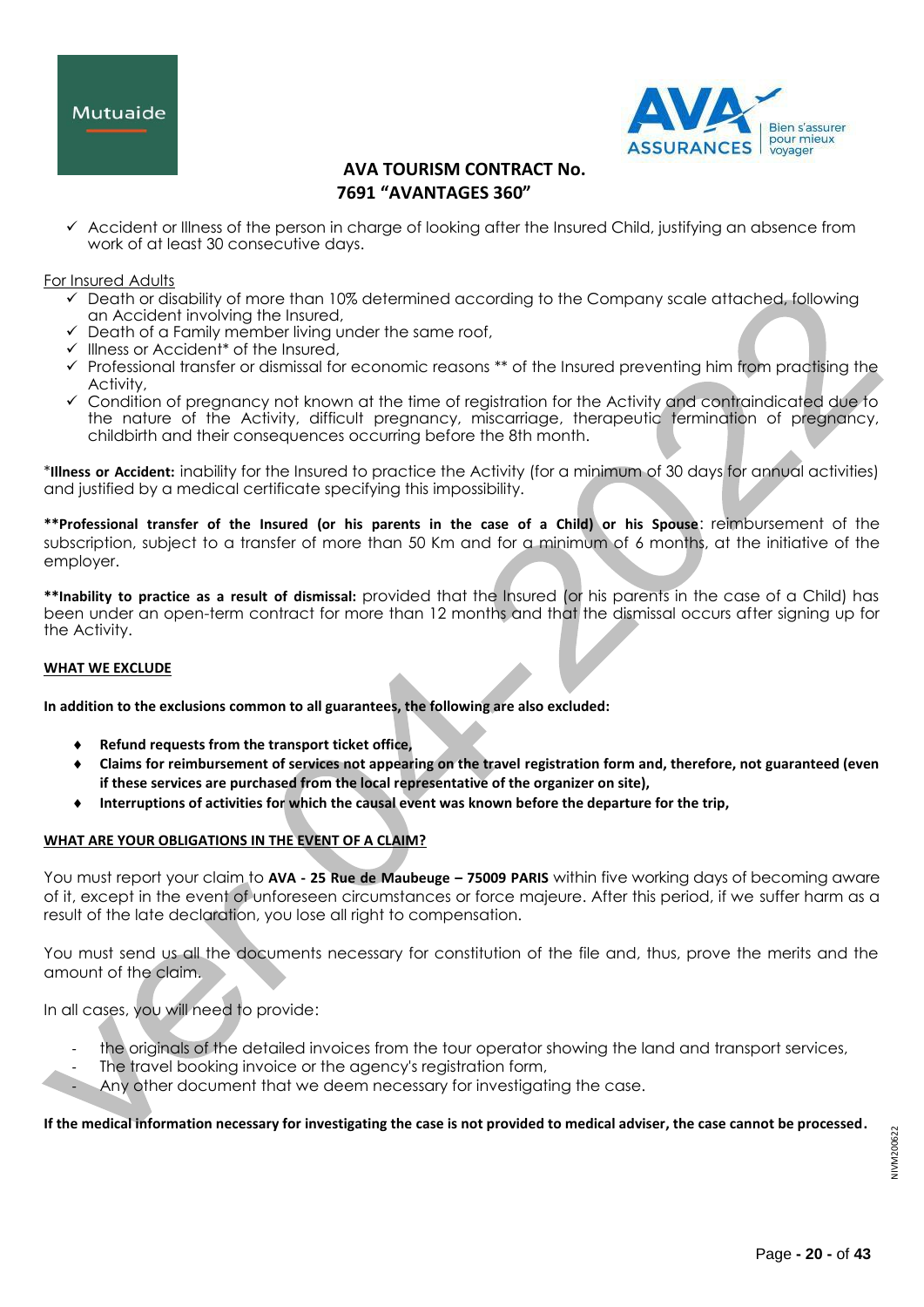

## **6/ DAMAGE TO SPORTS EQUIPMENT**

We guarantee you, up to the amount indicated in the Table of Guarantees, the reimbursement of rental costs with a professional rental company, including replacement with equivalent ski equipment, if your personal sports equipment has become unusable as a result of accidental breakage.

Accidental breakage is understood as any damage or destruction that is externally visible and which adversely affects proper functioning of the rented sports equipment following a fall or collision.

Personal ski equipment refers to skis, snowboards, monoskis, snowshoes, ski poles and boots, purchased less than 5 years ago and of which you are the owner.

#### **WHAT WE EXCLUDE**

**In addition to the exclusions common to all guarantees, we cannot intervene in the following circumstances:**

- **Damage resulting from improper use of personal ski equipment or non-compliance with regulations in effect,**
- **Damage resulting from normal wear and tear of personal ski equipment,**
- **Simple scratches, scrapes or any other damage to personal ski equipment that does not affect its functioning,**
- **Loss, theft or disappearance of personal ski equipment,**
- **Accidental damage due to the release of liquids, greasy, staining or corrosive materials,**
- **Damage caused by moths and/or rodents as well as by cigarette burns or by a non-incandescent heat source,**
- **Indirect losses such as depreciation and loss of use,**
- **Damage to personal ski equipment purchased more than 5 years ago.**

# **WHAT ARE YOUR OBLIGATIONS IN THE EVENT OF A CLAIM?**

You will need to provide:

- $\checkmark$  a statement describing the circumstances of the incident,
- $\checkmark$  proof from a professional describing the nature and extent of the damage to your personal ski equipment,
- $\checkmark$  the original invoice for the purchase of your personal ski equipment and dating back less than 5 years,
- $\checkmark$  the rental invoice for replacement ski equipment,

Supporting documents should be sent to: **AVA** 

**25 Rue de Maubeuge 75009 PARIS**

# **7/ REIMBURSEMENT OF SKI PASSES AND/OR SKI LESSONS**

We will reimburse you for your ski lift pass and/or your unused ski or snowboard lessons, on a prorated basis and within the limit indicated in the Table of Guarantees, from the day following one of the following events:

 $\checkmark$  Your temporary or permanent inability to ski due to a serious illness or accident involving bodily harm, observed medically, or that of your de facto or common law spouse, your ascendants or descendants to the 1st degree, your brothers or sisters,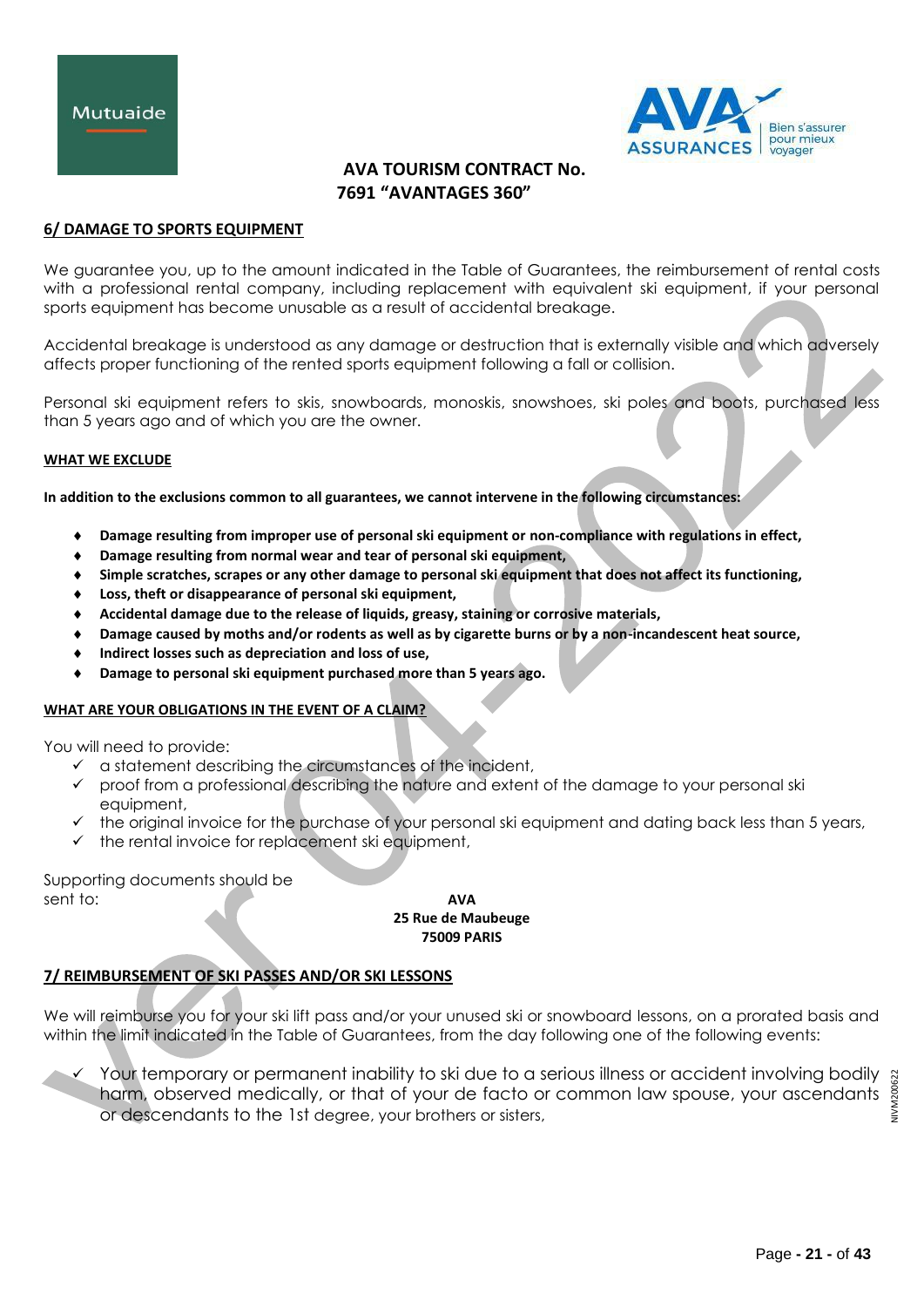



- Y Your death or that of your de facto or common-law spouse, your ascendants or descendants to the 1st degree, your brothers or sisters,
- $\checkmark$  Serious property damage following a burglary, fire, damage by water or natural elements, imperatively involving your presence on site to implement the necessary protective measures or administrative procedures and affecting your main residence at more than 50%.
- $\checkmark$  Following shutdown of the ski lifts, you will have to provide us:
- $\checkmark$  the originals of the "ski lift" passes (or proof of purchase) and/or ski lessons,
	- and, depending on the case, a document proving the event:
		- a medical certificate or medical questionnaire,
		- a death certificate, accompanied by a photocopy of the family record book proving the family relationship,
		- the claim declaration made to your home insurer.

# **WHAT ARE YOUR OBLIGATIONS IN THE EVENT OF A CLAIM?**

You must contact:

**AVA 25 Rue de Maubeuge 75009 PARIS**

# **8/ CIVIL LIABILITY IN PRIVATE LIFE ABROAD**

# **SPECIFIC DEFINITIONS**

#### **Insureds**

Persons domiciled in Mainland France or the French Overseas Departments and having subscribed this policy through a tour operator or a travel agency are considered as Insureds for the "Civil Liability in Private Life Abroad" cover.

# **Domicile**

For the "Civil Liability in Private Life Abroad" guarantee, the domicile of the Insured must be located in Mainland France or an Overseas Department.

# **Bodily harm**

Any bodily injury suffered by a natural person and the resulting damage.

# **Property damage**

Any damage or destruction of a thing or substance. Any physical harm to an animal.

# **Consecutive consequential losses**

Any pecuniary damage resulting from the total or partial deprivation of enjoyment of property or a right, from the loss of a benefit, from the loss of clientele, from the interruption of a service or of an activity, and which is the direct consequence of covered bodily harm or property damage.

# **Harmful event**

Event which causes the harm.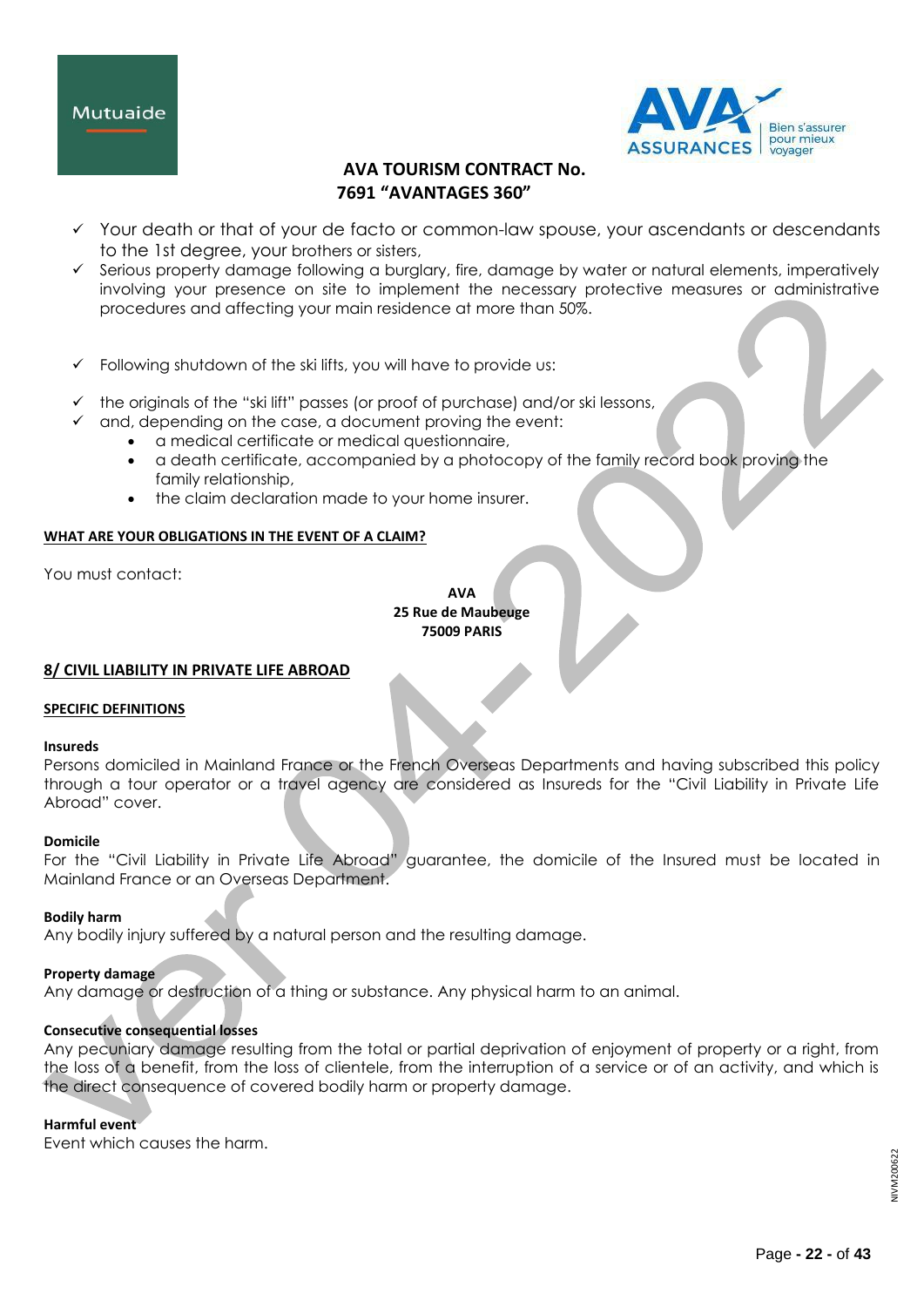



## **Straight deductible**

The sum (or percentage) which remains, in any event, payable by the Insured of the amount of compensation due by the Insurer. The deductible applies per claim, regardless of the number of victims. The deductibles expressed as a percentage apply to the amount of compensation due by the Insurer.

## **Accidental pollution**

The emission, dispersion, discharge or deposit of any solid, liquid or gaseous substance, diffused by the atmosphere, soil or water, which results from a sudden and unforeseen event and which does not occur slowly, gradually or progressively.

#### **Claim**

Any request for compensation, amicable or through legal action, made by the victim of damage or his beneficiaries and sent to the Insured or to the Insurer.

#### **Civil liability**

Legal obligation incumbent on any person to repair the damage he has caused to others.

#### **Claim**

Any loss or set of losses caused to third parties, engaging the liability of the Insured, resulting from a harmful event and having resulted in one or more claims. The causal event is that which causes the harm. A set of harmful events having the same technical cause is assimilated to a single harmful event.

## **Third party**

Anyone other than the Insured

#### **Motorized land vehicle**

Machine that moves on the ground (i.e., other than by air or on water), without being linked to a railway, selfpropelled (propelled by its own motive force) and which is used for the transport of people (even if it's just the driver) or things.

# **PURPOSE OF THEGUARANTEE**

The Insurer guarantees the Insured against the pecuniary consequences of civil liability that may be his responsibility due to consecutive bodily harm, property damage or consequential losses caused to third parties in his private life. Private life is understood as any activity of a non-professional nature.

#### **DEFENCE**

The Insurer covers the defence of the Insured under the conditions mentioned in Article 34, paragraph 1.

#### **WHAT WE EXCLUDE**

**The following are excluded:**

- **The consequences of the intentional fault of the Insured**
- **Damage caused by civil or foreign war, whether declared or not, riots and popular movements, acts of terrorism, attacks or sabotage.**
- **Damage caused by volcanic eruptions, earthquakes, storms, hurricanes, cyclones, floods, tidal waves or other cataclysms.**
- **Damage rendered unavoidable by a voluntary act of the Insured and which causes the insurance contract to lose its random nature as a contract covering uncertain events (article 1964 of the Civil Code).**
- **A fine or any other penal sanction imposed personally on the Insured.**
- **Damage or aggravation of damage caused:**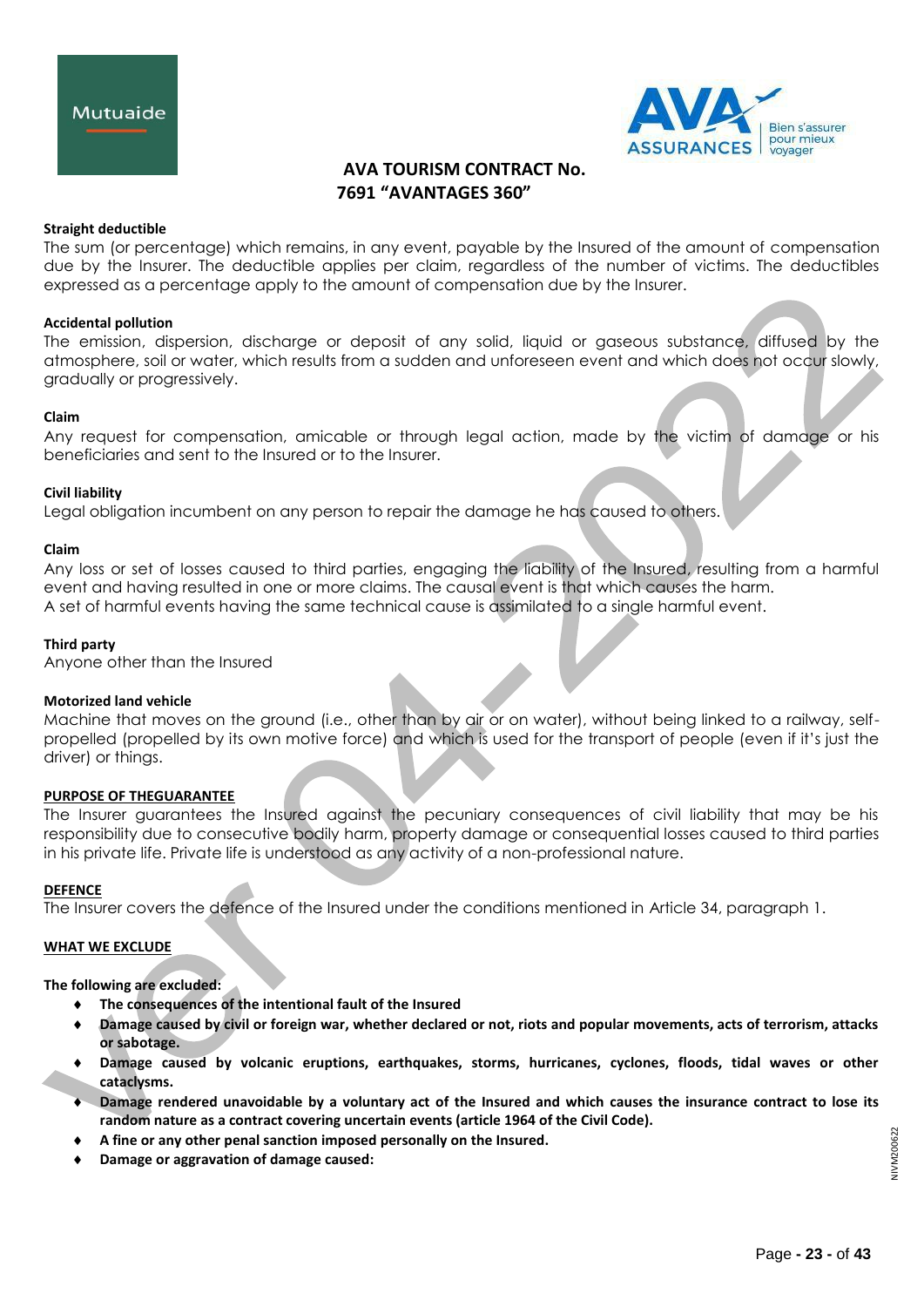



- **- by weapons and/or devices intended to explode by modifying the structure of an atomic nucleus,**
- **- by any nuclear fuel, radioactive product or waste,**
- **- by any source of ionizing radiation (notably any radioisotope).**
	- **The consequences of the presence of asbestos or lead in buildings or structures owned or occupied by the Insured, of research, destruction or neutralization of asbestos or lead, or of the use of products containing asbestos or lead.**
	- **The consequences of contractual commitments accepted by the Insured and which have the effect of aggravating the liability which would have befallen him in the absence of said commitments.**
	- **In the United States of America and Canada:**
- **- punitive damages or exemplary damages,**
- **- damages for pollution,**
	- **Damage of the kind as mentioned in article L. 211-1 of the Insurance Code on the obligation of automobile insurance and caused by motorized land vehicles, their trailers or semi-trailers of which the Insured has ownership, custody or use (including due to or due to the fall of accessories or products serving for use of the vehicle, and the objects and substances it transports).**
	- **Consecutive property damage and consequential losses caused by a fire, explosion or water damage that originated in buildings of which the Insured is the owner, tenant or occupant.**
	- **Thefts committed in the buildings mentioned in the previous exclusion.**
	- **Consecutive property damage** (other than that mentioned in the two preceding exclusions) **and consequential losses caused to property which the Insured has in his custody, is using or storing.**
	- **The consequences of air, sea, river or lake navigation using devices of which the Insured has ownership, custody or use,**
	- **Damage caused by weapons and their ammunition for which possession is prohibited and of which the Insured is the owner or holder without prefectural authorization.**
	- **Damage covered by a legal insurance obligation and resulting from the practice of hunting.**
	- **Damage caused by animals other than pets.**
	- **Damage caused by first category dogs (attack dogs) and second category dogs (guard and defence dogs), defined in article 211-1 of the Rural Code, and by wild animals tamed or held in captivity, mentioned in article 212-1 of the Rural Code, stray or not, of which the Insured is the owner or keeper (law no. 99-5 of 6 January 1999 relative to dangerous and stray animals and animal protection).**
	- **The consequences:**
- **- the organization of sports competitions;**
- **- the practice of sports as a license holder of a sports federation;**
- **- the practice of air or water sports.**

*It is specified that for all claims occurring in the USA or CANADA, the costs of expert's fees, lawyers, legal fees and trial fees, are included in the amount of guarantees and subject to application of the deductible.*

#### **GUARANTEE PERIOD**

The guarantee of this contract is triggered by the harmful event and covers the Insured against the pecuniary consequences of claims, as long as the harmful event occurs between the initial effective date of the guarantee and its termination or expiration, regardless of the date of the other elements constituting the claim (article L. 124-5 of the Insurance Code).

# **AMOUNT OF THE GUARANTEES**

The amounts of cover expressed per claim constitute the limit of the Insurer's commitment for all claims relating to the same harmful event. The date of the claim is that of the harmful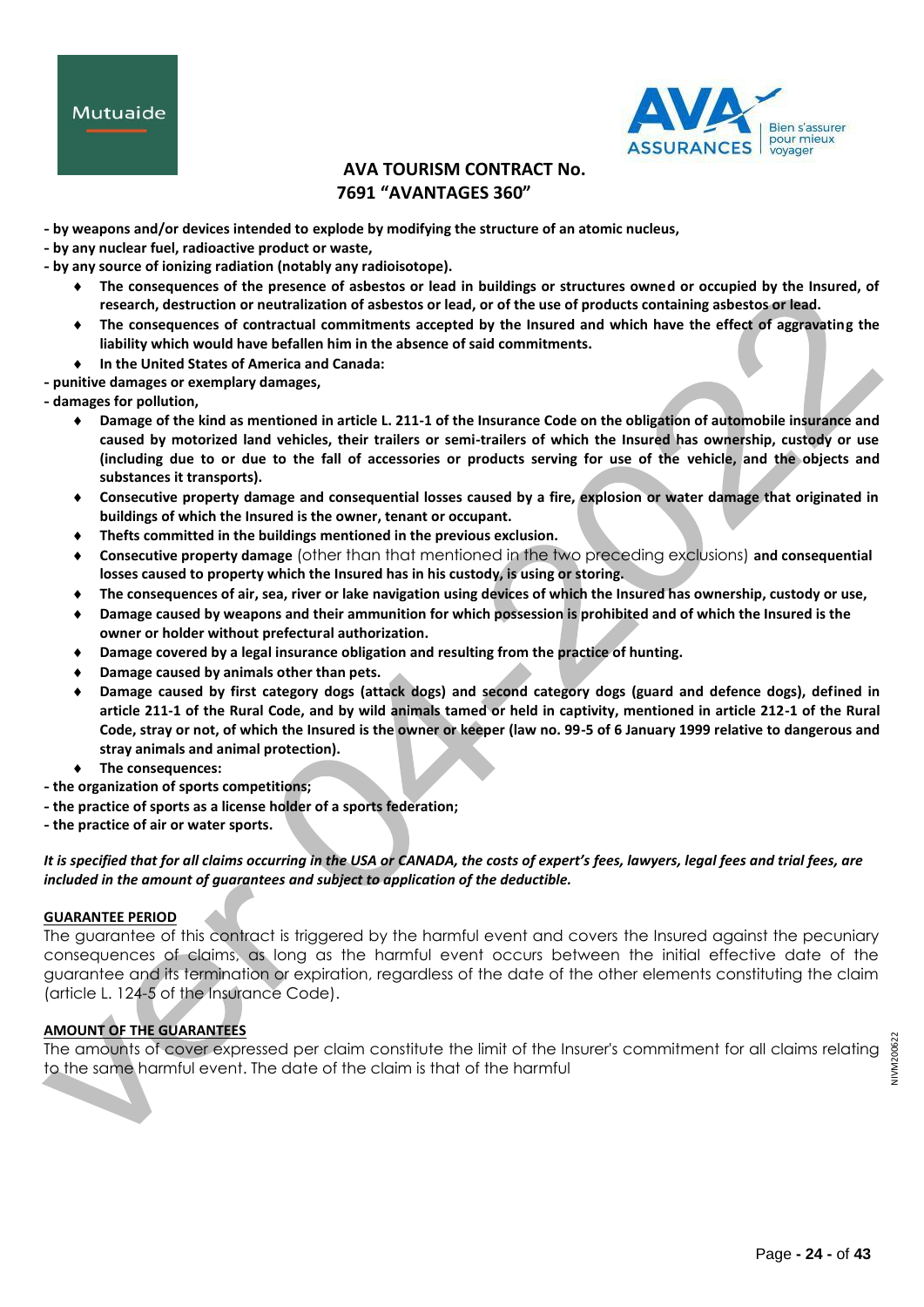



event. The conditions and amounts of guarantee are those in effect on that date. The amount of the guarantee is set as indicated in the Table of Guarantees.

## **WHAT ARE YOUR OBLIGATIONS IN THE EVENT OF A CLAIM?**

You must contact:

**MUTUAIDE - SERVICE ASSURANCE TSA 20296 - 94368 BRY SUR MARNE CEDEX**

## **9/ INDIVIDUAL ACCIDENT**

## **1. SPECIFIC DEFINITIONS**

#### **Subscriber**

The person designated in this capacity under the Special Conditions who signs the contract and agrees to pay the contributions.

#### **Insured**

The person designated in this capacity under the Special Conditions whose injury to physical integrity following an accident leads to payment of the guaranteed compensation.

These persons must be domiciled in Continental France or the French Overseas Departments and have enrolled in this policy through a tour operator or a travel agency.

#### **Domicile**

For the "Individual Accident" guarantee, the domicile of the Insured must be located in Continental France or an Overseas Department.

#### **Us**

TOKIO MARINE EUROPE SA (TOKIO MARINE HCC) Branch for France 6-8 boulevard HAUSSMANN - 75009 PARIS

#### **You**

The Underwriter.

#### **Beneficiary(ies)**

The person or persons who receive the amounts due for a claim.

In the event of death of the Insured, unless another person has been designated by the Insured, the amount specified is paid:

- if the INSURED is married: to the spouse from whom he/she is not legally separated or divorced, or else to his/her children born or to be born, alive or represented, or else to his/her heirs,

- if the INSURED is a signatory of a PACS, his/her partner, or else his/her heirs,

- if the INSURED is widowed or divorced: to his/her children, or else to his/her heirs,

- if the INSURED is single: to his/her heirs.

In all other cases the other sums are paid to the Insured victim of the accident.

**Any person who intentionally caused or provoked the loss is excluded from the Guarantee.**

# **Accident**

Any bodily harm, unintentional on the part of the victim and resulting from the sudden action of an external cause.

By extension to this definition, pathological manifestations that are the direct consequence of this bodily harm are guaranteed.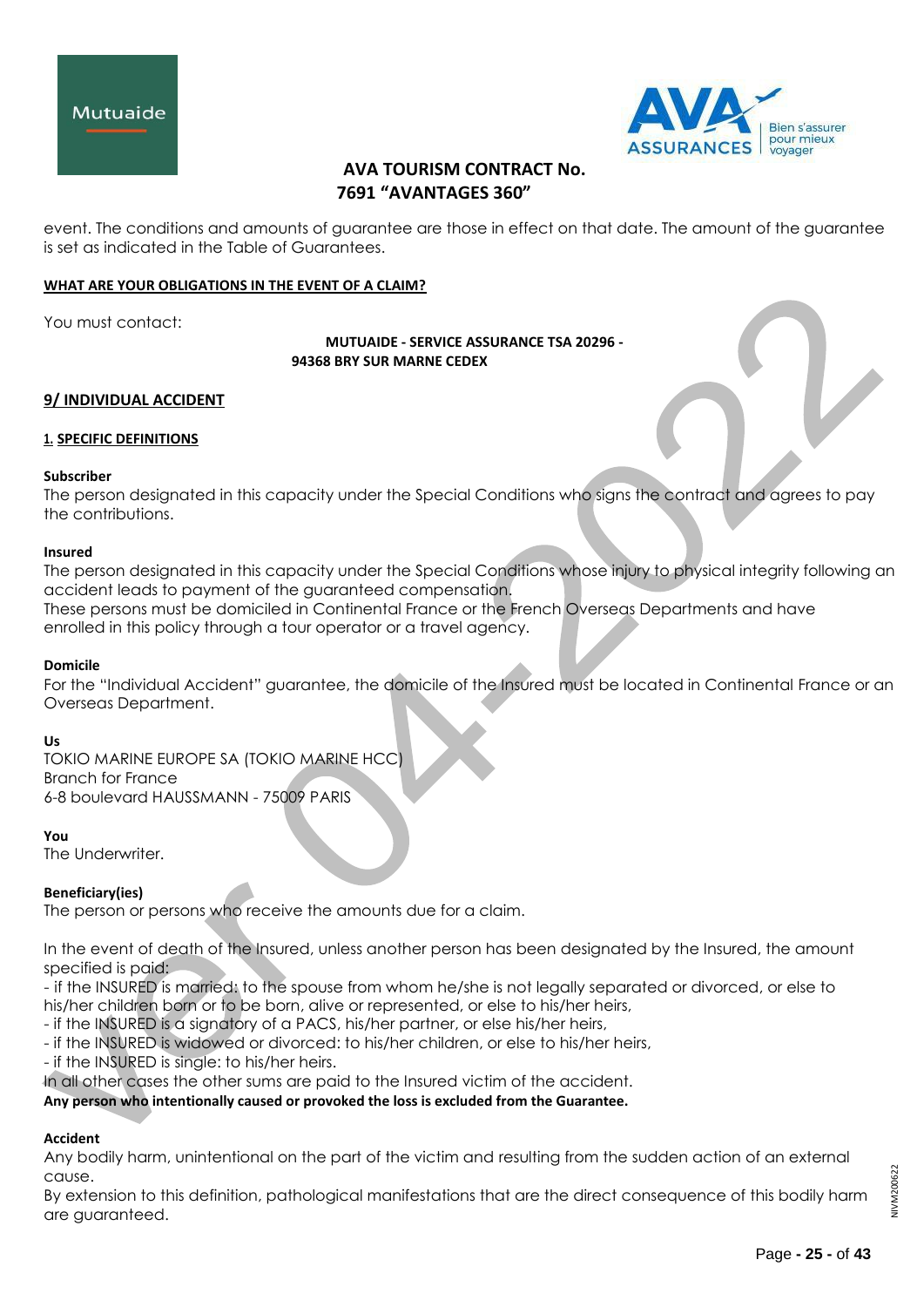



# *The following are assimilated to accidents:*

- injuries caused by fire, steam spray, acid or corrosives, lightning or electrical current;

- asphyxiation by immersion and asphyxiation by unexpected absorption of gases or vapours;

- the consequences of poisoning and bodily harm due to the unintentional absorption of toxic or corrosive substances;

- cases of sunstroke, congestion or freezing following shipwreck, forced landing, collapse, avalanche, flooding or any other accidental events;

- the direct consequences of animal bites or insect bites, excluding diseases (such as malaria and sleeping sickness), the primary origin of which may be linked to such bites or bites;

- injuries that may occur during the practice of scuba diving, including those due to hydrocution (cold water shock) or a decompression incident;

- bodily harm resulting from assault or attack of which the Insured is a victim, unless it is proved that he took an active part as author or instigator of these events;

- the physiological consequences of surgical operations, provided that they were necessitated by an accident included in the guarantee.

## *The following are not assimilated to accidents:*

- aneurysm rupture, myocardial infarction, cerebral embolism, epileptic seizures, subarachnoid haemorrhage.

#### **Illness**

Any decline in health noted by a competent medical authority.

## **Permanent Disability**

Presumed definitive impairment of the Insured's physical capacities. Its significance is quantified by a rate determined by reference to the Social Security Disability scale.

# **2. PURPOSE FOR THE INSURANCE**

The purpose of the contract is to guarantee payment of the benefits defined below, which are specified and the amount of which is set in the Table of Guarantees, in the event of bodily harm that may affect the Insured. Only Insureds under the age of 70 can benefit from the "Individual Accident" cover.

# **3. EXCLUSIONS**

- **Accidents intentionally caused or provoked by the Insured, the consequences of his completed or attempted suicide, as well as accidents caused by the use of drugs or narcotics not medically prescribed.**
- **Accidents occurring when the Insured is a driver of a vehicle and his blood alcohol level is higher than that legally allowed in the country where the accident takes place.**
- **Accidents resulting from participation of the Insured in a fight (except in the case of self-defence or assistance to a person in danger), a duel, an offence or a criminal act.**
- **Accidents occurring during the use as a pilot or crew member of an aircraft making it possible to move through the air or during the practice of sports performed with or from these devices.**
- **Accidents caused by the practice of a sport on a professional basis and the practice, even as an amateur, of any sports requiring the use of motorised mechanical vehicles, whether as an operator or a passenger. Practice of a sport refers to training, trials, as well as participation in sporting events or competitions.**
- **Accidents caused by war, civil or foreign, declared or not.**
- **Accidents caused by ionizing radiation emitted by nuclear fuels or by radioactive products or waste, or caused by weapons or devices intended to explode by modification of the structure of an atomic nucleus.**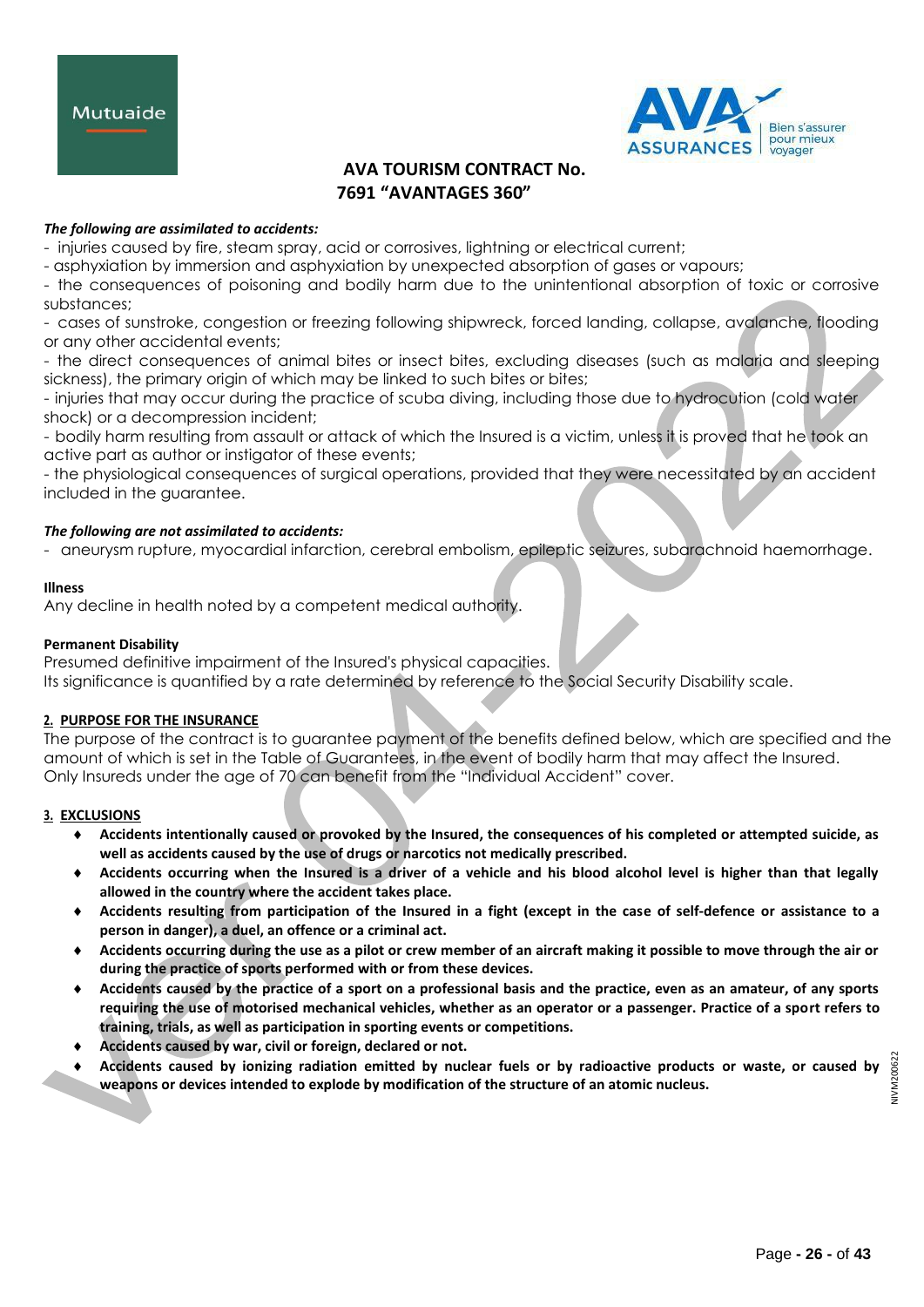



## **4. NATURE OF THE BENEFITS**

#### **DEATH**

If, within a maximum 24 months from the date of the accident having involved the Insured, it leads to his/her death, we guarantee payment to the person or to the collective group of persons designated in the Special Conditions as beneficiaries, of the benefit in the amount indicated in the Table of Guarantees.

When, prior to death, the same accident has led to payment of compensation for permanent disability under the following conditions, the capital shall be reduced by the amount of such compensation.

The officially recognized disappearance of the remains of the Insured at the time of shipwreck, disappearance or destruction of the means of transport in which he was travelling, will create a presumption of death at the end of a period of one year from the day of the accident.

However, if it is found at any time whatsoever after payment of compensation for the disappearance of the Insured, that the latter is still alive, the sums unduly paid in this respect must be reimbursed to us in full.

#### **PERMANENT DISABILITY**

When the accident results in permanent disability, we pay the Insured compensation, the maximum of which corresponds to the rate of 100% on the Social Security Disability scale.

If the disability is only partial, the Insured is only entitled to a fraction of the compensation in proportion to the degree of disability.

Disabilities not mentioned are compensated according to their severity compared to that of the cases listed. The compensation is of a set and contractual nature: it is determined according to the rules stated above, without taking into account the age or profession of the Insured.

The degree of disability will be established when the definitive consequences of the accident can be determined with certainty and, at the latest, unless otherwise agreed between the Insured and us, at the end of the period of one year following the day of the accident.

There is no accumulation of death and disability benefits when they result from the same accident.

## **MULTIPLE DISABILITIES**

When the same accident results in several distinct disabilities, the main disability shall first be assessed under the conditions stated above, and the other disabilities will then be evaluated successively, in proportion to the remaining capacity after addition of the previous ones, without the overall rate exceeding 100 %.

The absolute functional incapacity of a limb or organ is assimilated to the loss of that limb or organ. The loss of limbs or organs which did not function before the accident does not give rise to any compensation. If the accident affects a limb or organ that is already affected, compensation will be determined by the difference between the pre- and post-accident condition. Under no circumstances may the assessment of injuries resulting from the accident be increased by the state of disability of limbs or organs which were not affected by the accident.

Nervous disorders and nerve damage may only be taken into consideration, to the extent that they result from a covered accident, if they result in clearly demonstrated clinical signs on examination.

# **5. DECLARATION IN CASE OF A CLAIM**

In the event of a claim, it is important that we are promptly and fully informed of the circumstances under which it occurred and its possible consequences.

**FORM AND NECESSARY INFORMATION**

**The Insured or his beneficiaries, you yourself, if applicable, or any representative acting on their behalf are required to make, in writing or verbally in exchange for written confirmation, at our Office or with our representatives as designated**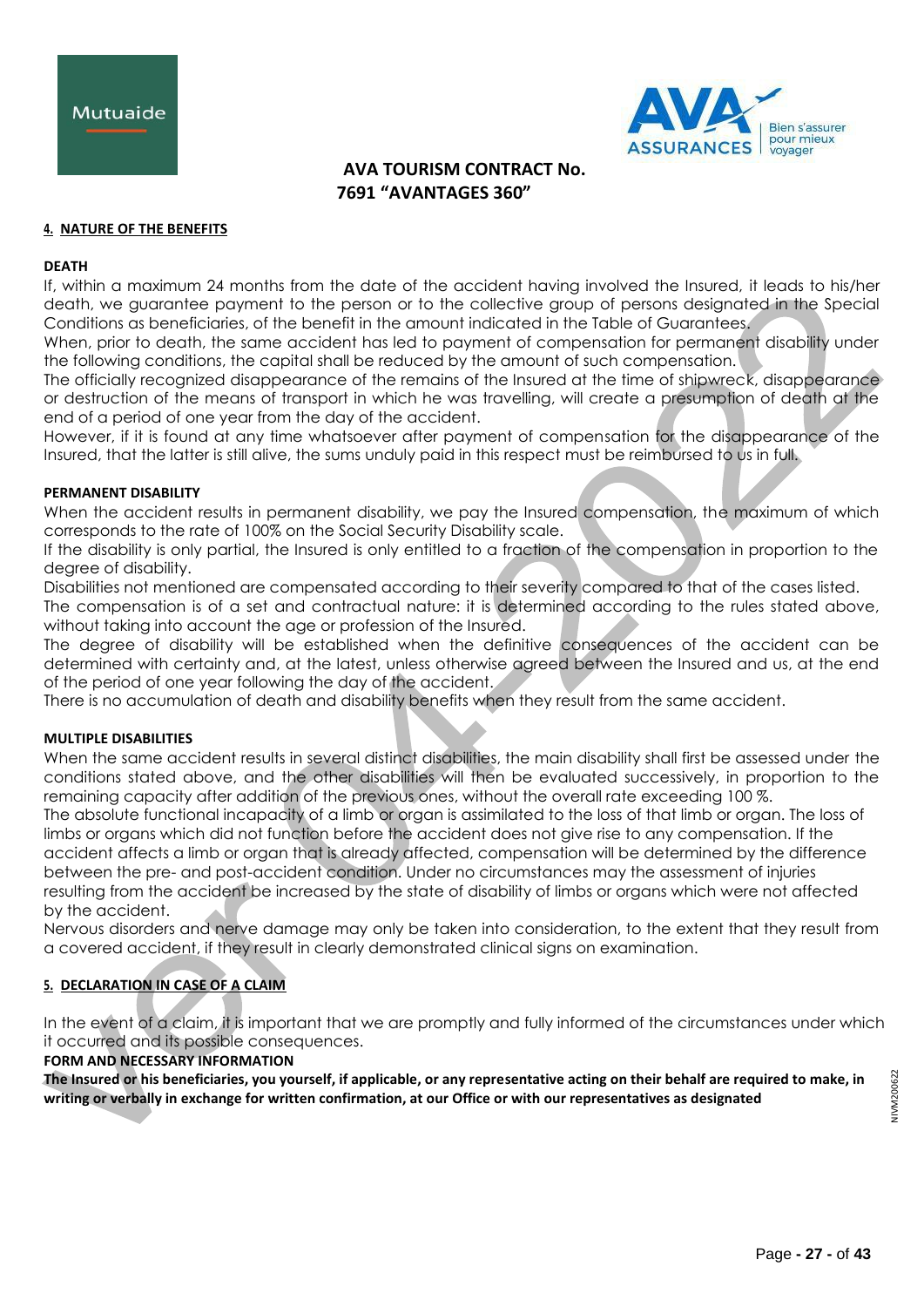



**in the contract, the declaration of any claim within fifteen days at the latest following the date on which they became aware of it. If the declaration of claim is not done within the time frame specified above**, except in unforeseen circumstances or force majeure, we can **enforce forfeiture of the guarantee when we can establish that the delay in the declaration caused us harm (article L.113-2 of the Insurance Code).**

Furthermore, they must provide us with this declaration, all information on the severity, causes and circumstances of the claim and indicate to us, if possible, the names and addresses of the witnesses and responsible parties.

In particular, the declaration of the claim must include:

- the date, circumstances and place of the accident;

- the last name, first name, date of birth, address and profession of the victim(s);

- the initial medical certificate describing the nature of the injuries or wounds as well as their probable consequences;

- if applicable, the report from the police or state police, the names and addresses of the party responsible for the accident and of any witnesses.

The victim or his beneficiaries must make every effort to limit the consequences of the accident and, in particular, rely on the medical care required by the victim's condition.

The representatives and doctors designated by us will have, unless there is justified objection, free access to the victim and his attending physicians to ascertain his condition. Any intentional misrepresentation of the date or circumstances of an accident, duly observed and likely to cause us prejudice, shall result in forfeiture of the right to compensation which, if already paid, must be reimbursed to us.

# **CONTROL**

The Insured is required to undergo an examination by the doctors delegated by us, our representatives will have free access to him whenever we deem it useful, **under penalty for the Insured or for any beneficiary to forfeit their rights in the event that, without valid reason, they refuse to allow examination by our delegates or obstruct the exercise of this examination if, after the notice given forty-eight hours in advance by registered letter, we are faced with persistent refusal or remain unable to conduct our verifications.**

**Any fraud, reluctance or false declaration on your part or that of the beneficiary of the compensation, intended to mislead us about the circumstances or consequences of a claim, result in forfeiture of any right to compensation for the claim in question.**

# **6. PAYMENT OF COMPENSATION**

# **DETERMINATION OF THE CAUSES AND CONSEQUENCES OF THE ACCIDENT**

The causes of the accident, its consequences and the rate of disability are established by agreement between the parties or, in the absence of agreement, by two doctors, each having been designated by one of the parties. In case of disagreement, they will add a third doctor to decide between them; if they do not agree on the choice of the latter, or if one of the parties fails to designate its expert, the appointment will be done at the request of one of the parties by the presiding Judge at the tribunal de grande instance of the domicile of the Insured, with exemption from oath and all other formalities.

Each party shall be responsible for the fees and expenses relating to the involvement of the doctor it has designated, and those required by the involvement of a third doctor would be split equally between them.

# **INDEPENDENT AGGRAVATION OF ACCIDENTAL EVENT**

Whenever the consequences of an accident are aggravated by the general condition of the victim, by a lack of care due to his negligence or by empirical treatment, by a pre-existing illness or disability and, in particular, by a diabetic or haematic condition, the compensation due will be

NIVM200622 NIVM20062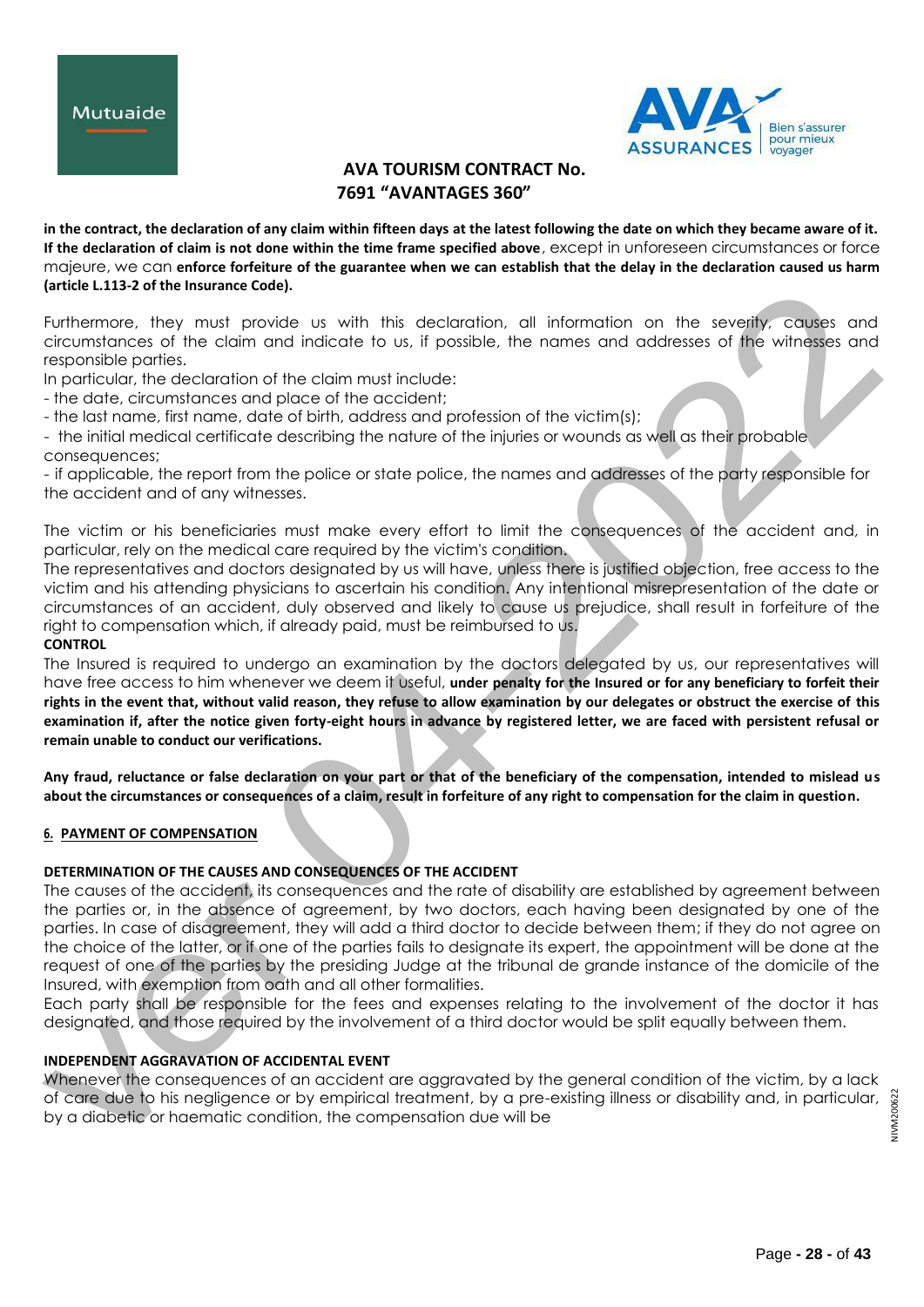



determined on the basis of the consequences of the accident in a fit and normally healthy subject undergoing rational treatment.

# **PAYMENT**

The guaranteed compensation is payable:

- In the event of death and permanent disability, within one month of remittance of the supporting documents on the accidental death of the Insured and the status of the beneficiary, or the agreement of the parties on the degree of disability.

- In the absence of the agreement of the parties, the payment of compensation will take place within fifteen days following a judicial decision that has become enforceable.

## **WHAT ARE YOUR OBLIGATIONS IN THE EVENT OF A CLAIM?**

You must contact:

## **MUTUAIDE - SERVICE ASSURANCE TSA 20296 - 94368 BRY SUR MARNE CEDEX**

# **ARTICLE 3 – DESCRIPTION OF THE GUARANTEES OF ASSISTANCE TO PERSONS**

You are sick, injured, or die during a covered trip. We intervene in the following conditions:

# **TELE-CONSULTATION BEFORE DEPARTURE**

For any request for information and useful details for the organization and smooth running of your trip, you can contact us before your trip 24 hours/day; 7 days/week. The information concerns the following areas:

*Health information*: Health, Hygiene, Vaccination, Precautions to be taken, Main hospitals, Advice for women, Time difference, Travelling with animals.

Our doctors are also available for any information you may need in case of a trip taking place during an epidemic or pandemic.

The information is communicated by telephone and is not the subject of written confirmation or of dispatch of any documents.

Information services are provided between 8:00 a.m. and 7:00 p.m. and within time frames normally necessary to satisfy the request.

However, regardless of the time of the call, we welcome and note your requests as well as your contact details in order to call you back to provide you with the expected answers.

# **REPATRIATION OR MEDICAL TRANSPORT**

You are ill, including in the context of an epidemic or a pandemic, or injured during a covered trip. We organize and cover your repatriation to your home or to a hospital near you.

Only medical requirements are taken into account to determine the date of repatriation, the choice of means of transport or place of hospitalization.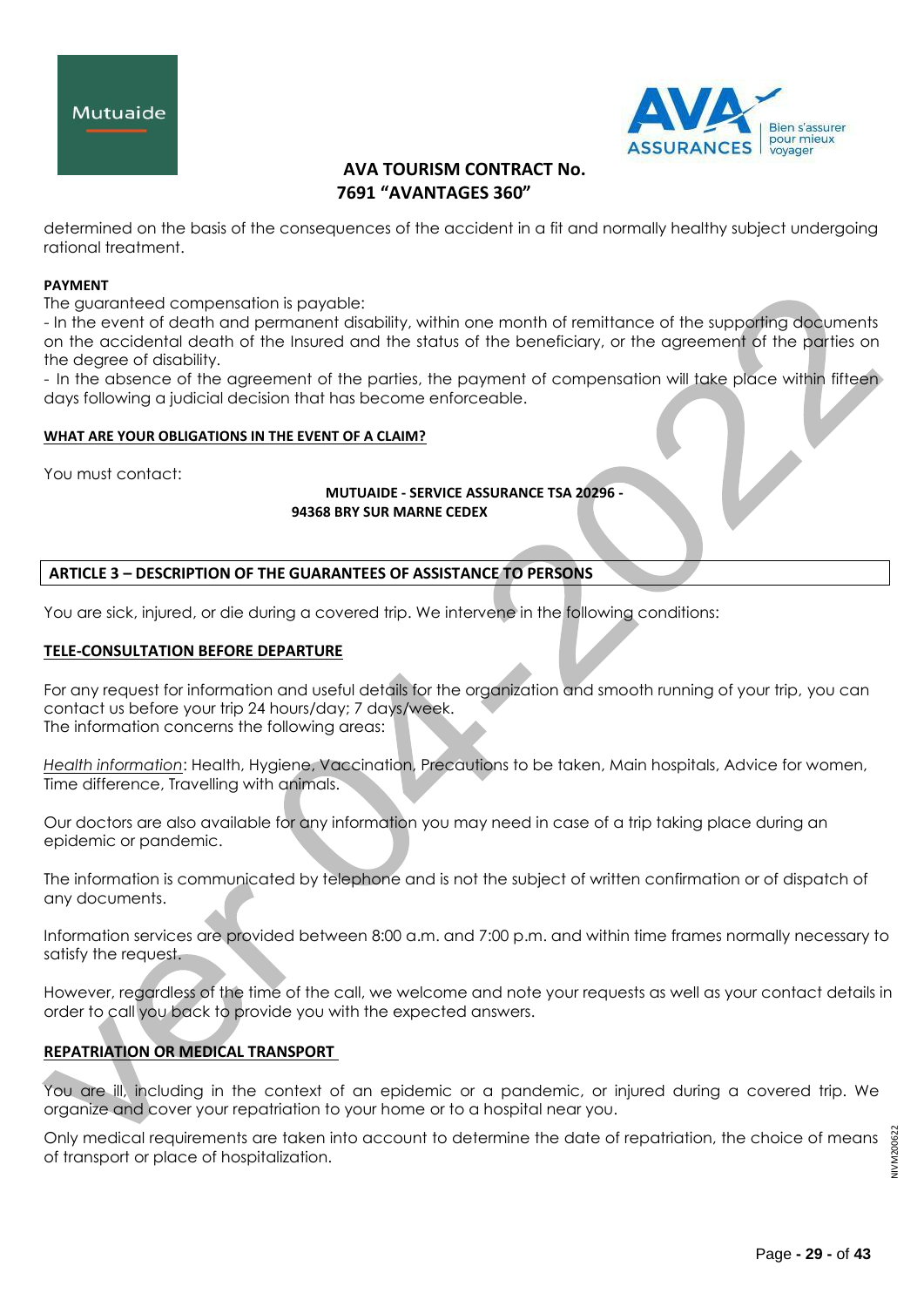



The repatriation decision is taken by our medical consultant, after consulting the temporary practitioner and perhaps the family doctor.

At the time of your repatriation, and on instructions from our medical consultant, we organize and cover the transport of a person to accompany you.

# **Any refusal of the solution offered by our medical team will lead to cancellation of the personal assistance guarantee.**

# **REPATRIATION OF ACCOMPANYING PERSONS**

You are repatriated for medical reasons or you die during a covered trip.

We organize and cover, if they cannot return by the means initially foreseen, the transport home of your beneficiary family members or of an insured person accompanying you when the event occurs, by train in  $1_{st}$ class or by plane in economy class.

# **REPATRIATION OF CHILDREN UNDER AGE 18**

If you are sick or injured and no one is able to look after your children under age 18, we will organize and pay for the round-trip travel, by train in 1st class or plane in economy class, of a person of your choice or one of our hostesses to bring them to your home or that of a member of your family.

# **VISIT OF FAMILY MEMBER/CLOSE FRIEND**

You are hospitalized on site by decision of our medical team, before your medical repatriation, for a period of more than 72 hours. We organize and cover the round-trip transport by train in  $1<sub>st</sub>$  class or by plane in economy class, of a member of your family residing in the same country as you, as well as his expenses for the stay (room, breakfast) to be at your bedside.

Our cover for accommodation is up to the amount indicated in the Table of Guarantees.

# **In any event, the cost of dining or other expenses remain the responsibility of this person. This cover cannot be combined**

# **with the "Repatriation of accompanying persons" cover. RETURN IMPOSSIBLE:**

Your flight has been cancelled following measures to restrict the movement of populations in the event of an epidemic

or pandemic taken by the local government or the airlines.

If you are required to extend your stay, we will organize and cover the hotel costs (room and breakfast) as well as those of your beneficiary family members or an insured companion, up to the amount indicated in the Table of Guarantees.

We organize and cover your repatriation to your home, within the limit indicated in the Table of Guarantees.

# **PROLONGATION OF STAY**

You are hospitalized during a covered trip and our doctors judge that this hospitalization is necessary beyond your initial date of return.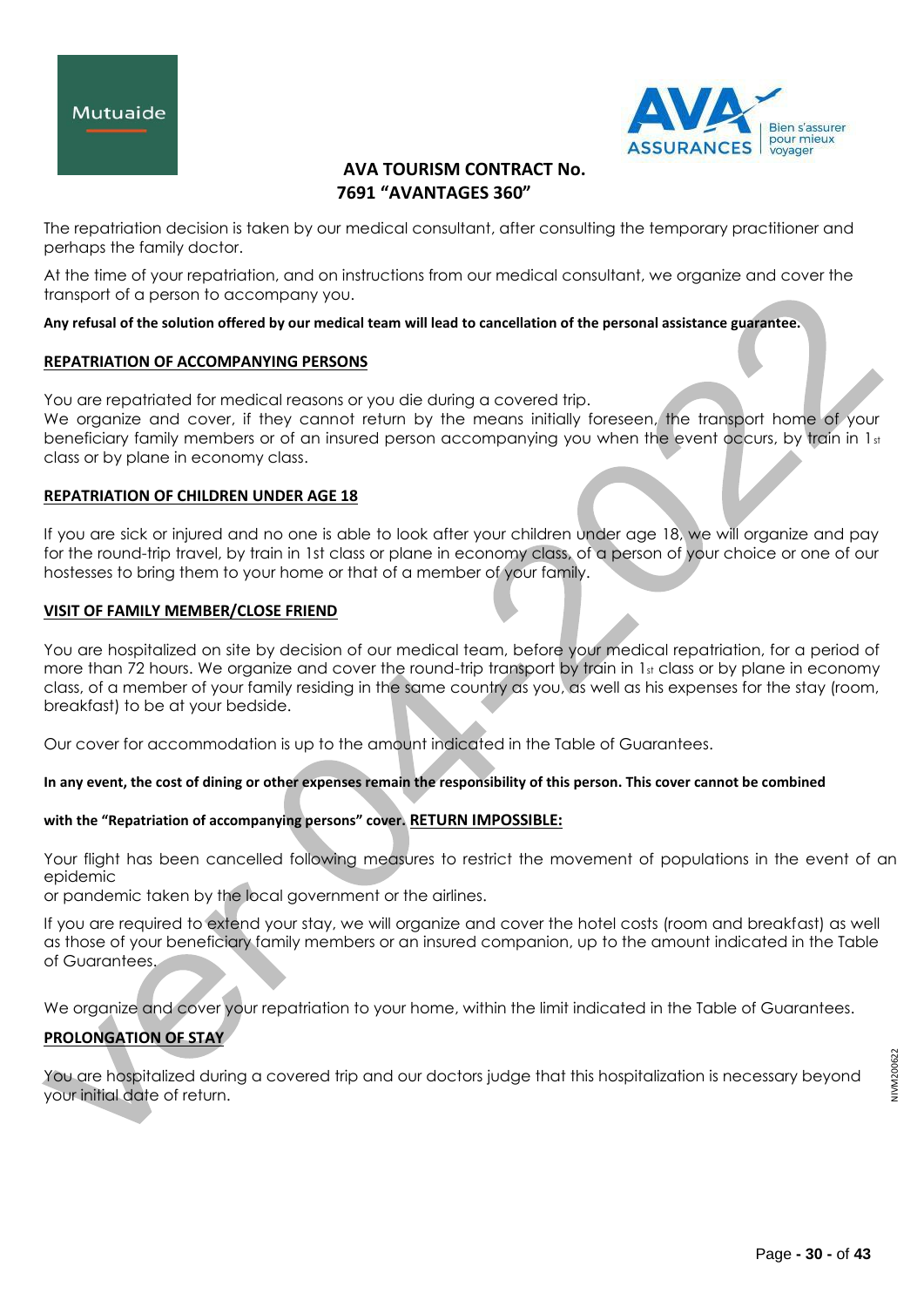



We cover the accommodation costs (room and breakfast) of the beneficiary numbers of your family or of an insured accompanying person to stay at your bedside, up to the amount indicated in the Table of Guarantees.

Only medical requirements are taken into account to grant this guarantee.

**In any event, the cost of dining or other expenses remain the responsibility of this person. This guarantee cannot be** 

#### **combined with the "Visit from a loved one" guarantee.**

# **HOTEL COSTS FOLLOWING PLACEMENT INTO QUARANTINE**

If you are required to extend your stay following your placement into quarantine, we will organize and cover the hotel costs (room and breakfast) as well as those of your beneficiary family members or an insured companion, up to the amount indicated in the Table of Guarantees.

# **MEDICAL EXPENSES (OUTSIDE COUNTRY OF RESIDENCE)**

When medical costs (including in the event of illness related to an epidemic or pandemic) have been incurred with our prior approval, we will reimburse you for the part of these costs which have not been covered by the insurance organizations with which you are affiliated.

We only intervene once the reimbursements have been made by the aforementioned insurance organizations, after application of a deductible, the amount of which is indicated in the table of guarantees, and subject to communication of original proof of reimbursement from your insurance organization.

This reimbursement covers the costs defined below, provided that they relate to care received by you outside your country of residence as a result of an illness or accident occurring outside your country of residence. In this case, we will reimburse the amount of the costs incurred up to the maximum amount indicated in the Table of Guarantees.

In the event that the insurance organization to which you contribute does not cover the medical costs incurred, for example on the occasion of travel outside the E.E.A., to the limit of the amount indicated in the Table of Guarantees, subject to receiving the original invoices for medical expenses from you.

# **This benefit ceases from the day we are able to carry out your repatriation.**

Nature of the costs granting the right to reimbursement (subject to prior approval):

- $\triangleright$  medical fees,
- $\triangleright$  costs for medications prescribed by a doctor or surgeon,
- > ambulance costs prescribed by a doctor for transport to the nearest hospital and only in the event of refusal of coverage by the insurance organizations,
- $\triangleright$  hospitalization costs provided that you are deemed unfit for transport by decision of the Assistance doctors, taken after collecting information from the local doctor (hospitalization costs incurred from the day we are able to repatriate you are not covered),
- emergency dental expenses (capped at the amount indicated in the Table of Guarantees, without application of a deductible).

NIVM200622 NIVM200622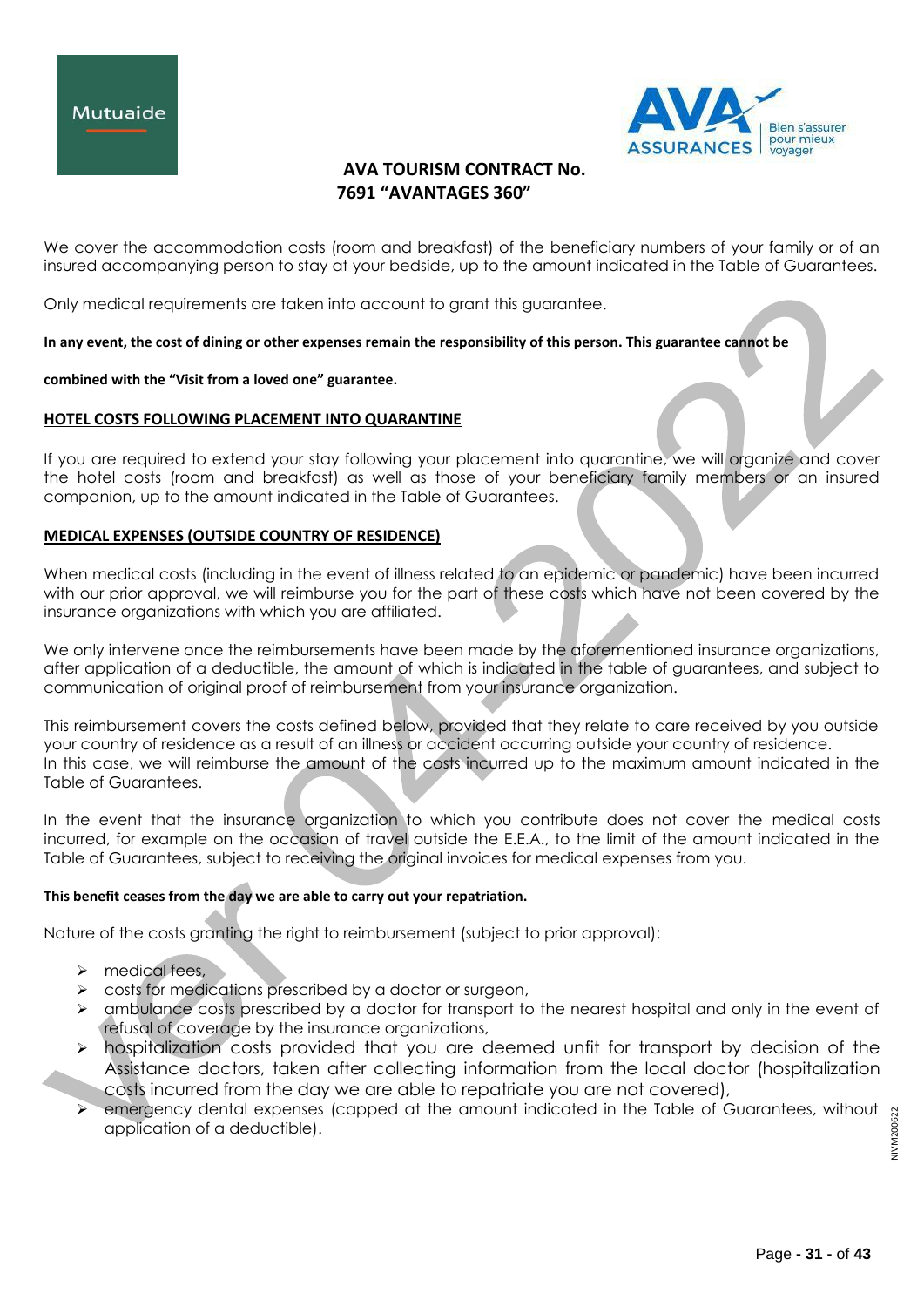

# **EXTENSION OF THE BENEFIT: ADVANCE OF HOSPITALIZATION EXPENSES (OUTSIDE COUNTRY OF RESIDENCE)**

We may, within the limit of the cover provided for above, advance the hospital costs that you must incur outside your country of residence, under the following cumulative conditions:

- MUTUAIDE ASSISTANCE doctors must judge, after collecting information from the local doctor, that it is impossible to repatriate you immediately to your country of residence.
- The care to which the advance applies must be prescribed in agreement with the doctors of MUTUAIDE ASSISTANCE.
- you or any person authorized by you must formally commit by signing a specific document, provided by MUTUAIDE ASSISTANCE at the time of implementation of this service:
	- $\triangleright$  to initiate the procedures to cover the costs with the insurance organizations within 15 days following the date of dispatch of the elements necessary for these procedures by MUTUAIDE ASSISTANCE,
	- $\triangleright$  to reimburse MUTUAIDE ASSISTANCE for the sums received in this respect from the insurance organizations within the week following receipt of these sums.

Only expenses not covered by the insurance organizations will be covered by us and within the limit of the amount specified for the "medical expenses" benefit. You must provide us with the certificate of non-cover from these insurance organizations within a week of receipt.

**In order to protect our subsequent rights, we reserve the right to ask you or your beneficiaries for a letter of commitment committing you to take the steps with social organizations and reimburse us for the sums collected.**

**Should you fail to have completed the procedures for cover with the insurance organizations within the allotted time, or if you fail to provide MUTUAIDE ASSISTANCE the certificate of non-cover from these insurance organizations within the allotted time, under no circumstances will you be able to take advantage of the "medical expenses" benefit and you will have to reimburse all of the hospitalization costs advanced by MUTUAIDE ASSISTANCE, which will initiate, if necessary, any useful recovery procedure, the cost of which will be your responsibility.**

**CESSATION OF COVER OF MEDICAL COSTS**

- **Abroad:** Termination of cover at the end of the Insured's stay, in accordance with the date appearing on his Enrolment Request and his Assistance Card.
- **In France** (Mainland France, Principality of Monaco, Corsica, DROM-CTOM) Final return: Termination of cover upon return of the Insured to France.

# **WHAT ARE YOUR OBLIGATIONS IN THE EVENT OF A CLAIM?**

# **For reimbursement of your medical expenses (excluding hospitalization)**

To benefit from reimbursement of your medical expenses (which did not result in hospitalization), you will have to provide the AVA management service with the following documents:

- AVA enrolment number and contract number no. 7691,
- RIB (for 1st request for reimbursement only),
- Original or digitized invoices for care paid for,
- Originals of medical prescriptions or in digital form,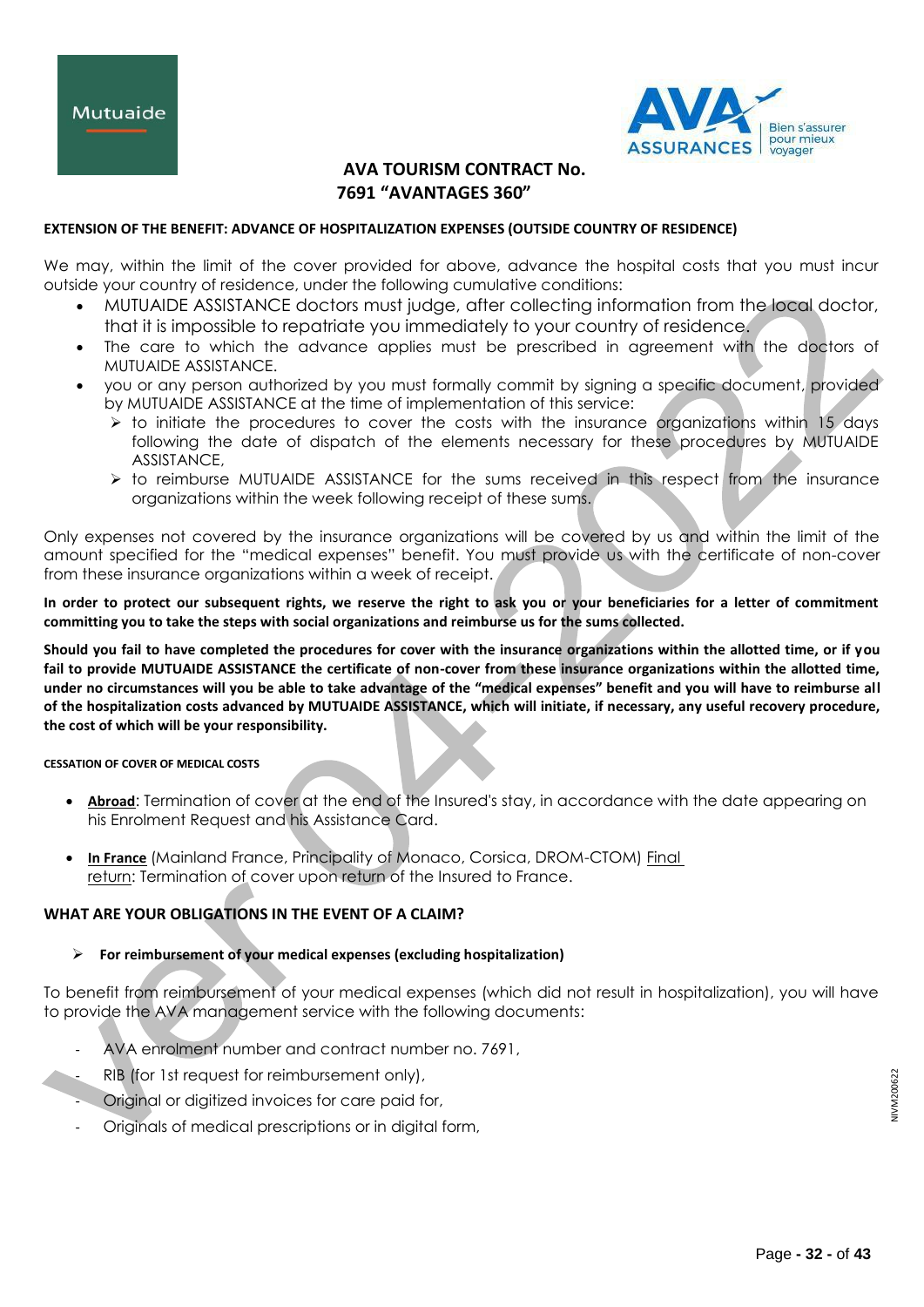



The reimbursement request form.

**For medical expenses of less than 500 €, you can scan the invoices and send them to us by email (keep the originals, they may be requested for verification by the Insurer).**

## **In case of request for advance of hospitalization costs**

Contact MUTUAIDE ASSISTANCE as soon as possible at **01.55.98.58.55** for a request for advance of hospitalization costs.

## **SENDING OF MEDICATIONS ABROAD**

During a trip outside your country of residence, you are deprived of medicines that are essential for your health, following loss or theft. We handle the search and transport of these medications, in the event that these medications or their equivalents recommended by the doctors of MUTUAIDE ASSISTANCE are not found on site (subject to obtaining the contact details of your primary care physician).

We cover the shipment of medications by the fastest means, subject to local and French legal constraints.

## **The customs fees as well as the cost of purchasing the medications remain your responsibility.**

## **REPATRIATION OF REMAINS**

You die during a covered trip. We organize the repatriation of your remains to the place of the funeral in your country of residence.

In this context, we cover:

- $\checkmark$  Charges for transport of remains,
- $\checkmark$  Costs related to conservation care imposed by applicable legislation,

 $\checkmark$  The costs directly necessitated by transporting the remains (handling, specific transport arrangements, preparation) up to the amount indicated in the Table of Guarantees.

# **EARLY RETURN**

If you have to prematurely interrupt your trip in the cases listed below, we will cover your additional transport costs and those of the beneficiary members of your family or of a person insured under this contract accompanying you, if the transport tickets provided for your return and theirs cannot be used because of this event, on the basis of a train ticket in  $1<sub>st</sub>$  class or a plane ticket in economy class.

We intervene in the event of:

- hospitalization of a member of your family, of a person responsible for the care of your minor and/or disabled child who has remained at home or of your professional replacement.
- death of a member of your family, of a person responsible for the care of your minor and/or disabled child who has remained at home, of your professional replacement,
- serious event affecting your main residence in your country of residence.

#### **COVER OF LOCAL TELEPHONE PLAN**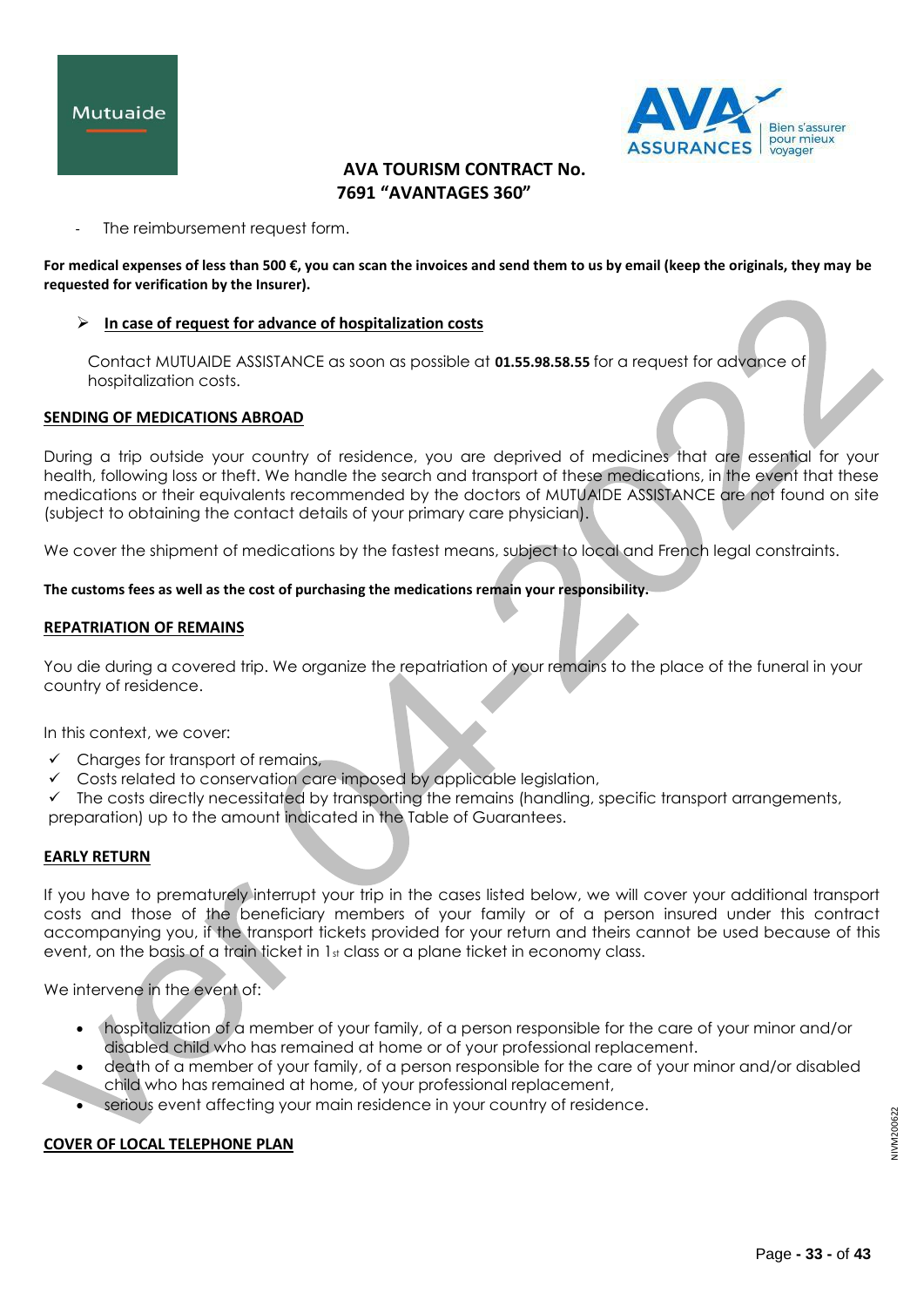



During a covered trip outside your country of residence, you are quarantined. We cover the costs of setting up a local telephone plan, up to the limit indicated in the Table of Guarantees.

# **LEGAL ASSISTANCE ABROAD**

During a covered trip outside your country of residence, you are the subject of prosecution, imprisonment for non-compliance or involuntary violation of local laws and regulations.

We advance the bail required by the local authorities to allow your provisional release, up to the amount indicated in the Table of Guarantees.

This advance must be reimbursed within one month following presentation of our request for reimbursement. If the bail is refunded to you before the end of this period by the authorities of the country, it must be returned to us immediately.

We can reimburse you, up to the amount indicated in the Table of Guarantees, the fees of legal representatives upon whom you may have to freely call if action is brought against you, provided that the alleged acts are not punishable under criminal sanctions according to the legislation of the country.

## **This guarantee does not apply for acts related to your professional activity or the custody of a motorized land vehicle**.

## **EXPENSES FOR SEARCH AND RESCUE**

We cover, up to the amount indicated in the Table of Guarantees, the costs for search and rescue at sea or in the mountains following an event that puts your life at risk. Only the costs billed by a company duly approved for these activities can be reimbursed.

#### **In any case, we cannot take the place of local emergency relief organizations.**

# **CASH ADVANCE (only abroad)**

During a covered trip outside your country of residence, your means of payment or your official documents (passports, national identification card, etc.) have been lost or stolen.

By simply calling our service, we will inform you about the steps to be taken (filing a complaint, replacement of documents, etc.).

The information communicated is the documentary information referred to in article 66.1 of the modified law of 31 December 1971. It does not represent legal advice.

Subject to a certificate of theft or loss issued by the local authorities, we can grant you an advance of funds up to the amount indicated in the Table of Guarantees, in exchange for an acknowledgment of debt remitted to MUTUAIDE ASSISTANCE.

This advance is to be repaid to MUTUAIDE ASSISTANCE within 30 days of the funds being made available.

#### **In the absence of payment, we reserve the right to initiate any useful recovery proceedings.**

# **PSYCHOLOGICAL SUPPORT FOLLOWING PLACEMENT INTO QUARANTINE**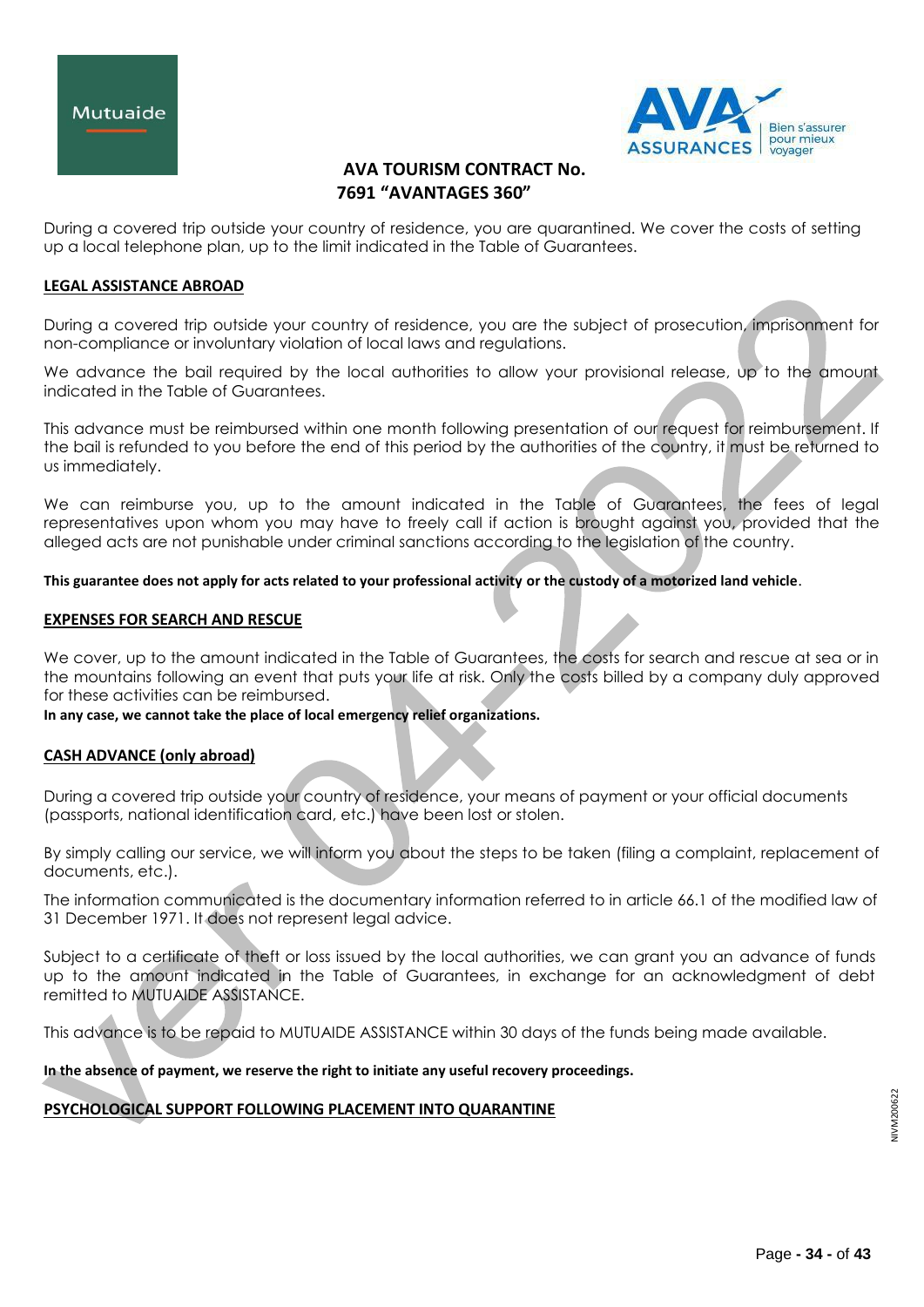



In the event of significant trauma following an event related to a context of epidemic or pandemic, we can, at your request, put you in contact with a psychologist by telephone, within the limit indicated in the Table of Guarantees. These sessions are completely confidential.

This listening work is not to be confused with the psychotherapeutic work done by licensed practitioners. In any case, due to the physical absence of the caller, this service cannot replace psychotherapy.

## **EMERGENCY SUITCASE**

In the event that you no longer have enough usable personal effects at your disposal due to your quarantine or your hospitalization following an Epidemic or Pandemic, we cover, on presentation of supporting documents, basic necessities, up to the amount indicated in the Table of Guarantees.

# **ARTICLE 4 – DESCRIPTION OF THE GUARANTEES OF ADDITIONAL ASSISTANCE TO PERSONS**

When, during your trip, you are the victim of an Illness or an accident resulting in your emergency hospitalization for more than 48 hours and your repatriation, we provide you with additional services and benefits, provided that you make the request within fifteen days of your return home.

## **These services are only provided in France and operate from Monday to Saturday (excluding public holidays) from 8 a.m. to 7 p.m., provided that you contact us by 7 p.m. the day before at the latest.**

#### **HOUSEKEEPER following repatriation**

Following your repatriation by us following an Illness linked to an epidemic or a pandemic, if you cannot perform your usual household chores, we look for, arrange and cover assistance from a housekeeper, within the limit indicated in Table of Guarantees.

# **DELIVERY OF HOUSEHOLD SHOPPING following repatriation due to an illness linked to an epidemic or a pandemic**

Following your repatriation by us following an illness linked to an epidemic or a pandemic, if you are not able to leave your home, we organize and cover, within the limit of local availability, the costs of delivery of your shopping within the limit set in the Table of Guarantees.

# **PSYCHOLOGICAL SUPPORT following repatriation due to an Illness linked to an epidemic or a pandemic**

In the event of significant trauma following an event related to an epidemic or a pandemic, we can, at your request, put you in contact with a psychologist by telephone after you return home, within the limit indicated in the Table of Guarantees. These sessions are completely confidential.

This listening work is not to be confused with the psychotherapeutic work done by licensed practitioners. In any case, due to the physical absence of the caller, this service cannot replace psychotherapy.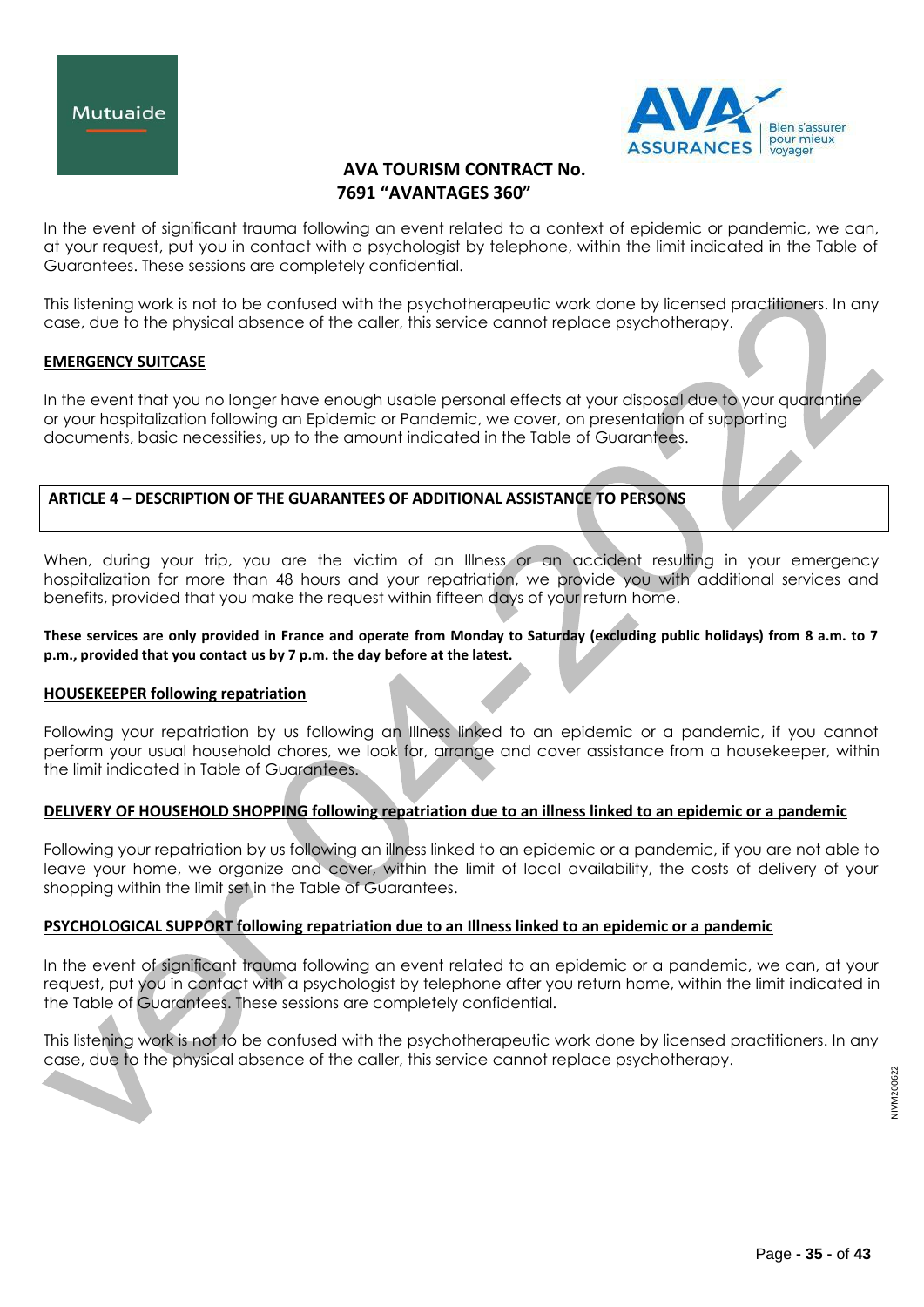

# **ARTICLE 5 - EXCLUSIONS FROM ASSISTANCE TO PERSONS AND ADDITIONAL ASSISTANCE TO PERSONS**

**We do not become involved under the following circumstances:**

- **Travel taken for the purpose of diagnosis and/or treatment,**
- **Medical and hospitalization expenses in the country of residence,**
- **Drunkenness, suicide or attempted suicide and their consequences,**
- **Any voluntary mutilation of the Beneficiary,**
- **Ailments or benign injuries which can be treated on site and/or which do not prevent the Beneficiary/Insured from continuing their trip,**
- **The conditions of pregnancy, unless there are unforeseeable complications, and in all cases, the conditions of pregnancy beyond the 36th week, abortion, the consequences of childbirth,**
- **Convalescence and ailments during treatment, not yet consolidated and involving a risk of sudden aggravation,**
- **Illness diagnosed previously that have resulted in hospitalisation in the 6 months preceding the date of departure on the trip,**
- **Events related to medical treatment or surgery that are not unforeseen, fortuitous or accidental,**
- **Prosthesis costs: optical, dental, acoustic, functional, etc.**
- **The consequences of infectious risk situations in an epidemic context that are subject to quarantine or preventive measures or specific surveillance by the international health authorities and/or local health authorities of the country where you are staying and/or national of your country of origin, unless otherwise specified in the guarantee.**
- **The costs of spa treatment, cosmetic treatment, vaccination and the associated costs,**
- **Stays in a nursing home and the associated costs,**
- **Rehabilitation, physiotherapy, chiropractic and related expenses,**
- **Comfort treatment: costs of glasses, contact lenses, routine examinations and tests or health check-ups, preventive tests or treatment, examinations and control tests.**
- **Expected hospitalizations.**

# **ARTICLE 6 - GENERAL EXCLUSIONS**

**We do not become involved under the following circumstances:**

- **Services which have not been requested during the trip or which have not been organized by us, or in agreement with us, do not give the right, a posteriori, to a refund or compensation,**
- **Expenses for dining, hotel, except those specified in the description of guarantees,**
- **Damage intentionally caused by the Beneficiary/Insured and that resulting from his participation in a crime, an offence or an altercation, except in the case of self-defence,**
- **The amount of convictions and their consequences,**
- **The use of narcotics or drugs not prescribed medically,**
- **The state of alcoholic intoxication,**
- **Customs duties,**
- **Participation as a competitor in a competitive sport or in a rally giving the right to national or international ranking which is organized by a sports federation for which a license is issued, as well as training for these competitions,**
- **The professional practice of any sport,**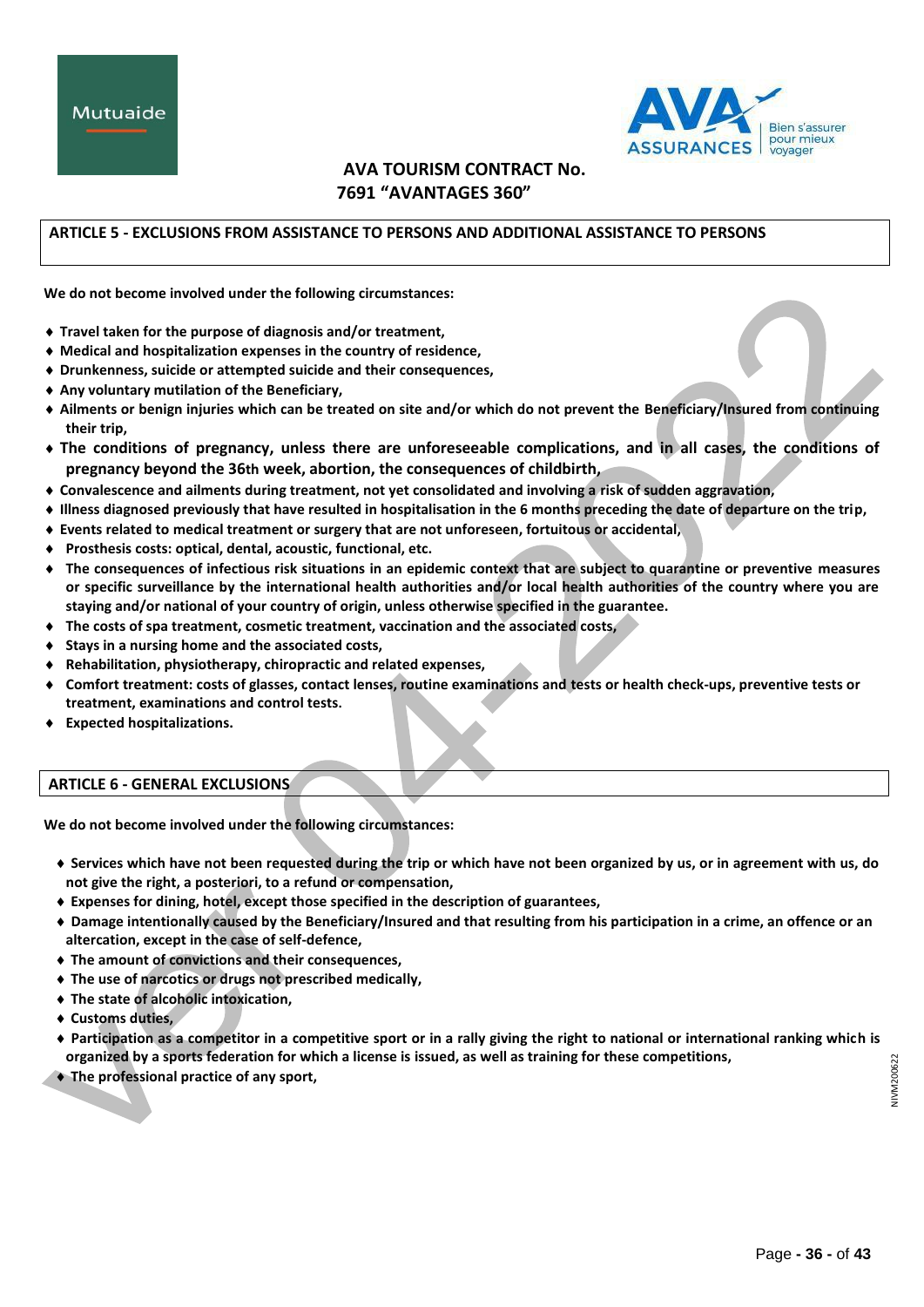



- **Participation in competitions or endurance or speed tests and their preparatory tests, aboard any land, water or air locomotion vehicle,**
- **The consequences of non-compliance with recognized safety rules related to the practice of any leisure sport activity,**
- **Expenses incurred after the return trip or expiration of the guarantee,**
- **Accidents resulting from your participation, even as an amateur, in the following sports: motor sports (regardless of the motor vehicle used), air sports, high mountain mountaineering, bobsleigh, hunting of dangerous animals, ice hockey, skeleton, combat sports, caving, snow sports with an international, national or regional classification,**
- **Voluntary failure to comply with the regulations of the country visited or the practice of activities not authorised by the local authorities,**
- **Official prohibitions, seizures or constraints by the public authorities,**
- **Use by the Beneficiary of air navigation devices,**
- **The use of war devices, explosives and firearms,**
- **Damage resulting from wilful or intentional misconduct of the Beneficiary in accordance with article L.113-1 of the Insurance Code,**
- **Suicide and attempted suicide,**
- **Epidemics and Pandemics, unless otherwise stipulated in the guarantee, pollution, natural disaster,**
- **Civil or foreign war, riots, strikes, popular movements, acts of terrorism, hostage-taking,**
- **Disintegration of an atomic nucleus or any irradiation coming from a source of radioactive energy.**

**Under no circumstances may the liability of MUTUAIDE ASSISTANCE be engaged for breaches or setbacks in the performance of its obligations resulting from cases of force majeure, or due to events such as civil or foreign war, riots or popular movements, lockouts, strikes, terrorist attacks, acts of terrorism, piracy, storms and hurricanes, earthquakes, cyclones, volcanic eruptions or other cataclysms, the disintegration of an atomic nucleus, the explosion of devices and the radioactive nuclear effects, epidemics, the effects of pollution and natural disasters, the effects of radiation or any other unforeseen event or force majeure, as well as their consequences.**

# **ARTICLE 7 – OPERATING RULES FOR ASSISTANCE SERVICES**

Only the telephone call of the Beneficiary at the time of the event permits implementation of assistance services.

Upon receipt of the call, MUTUAIDE ASSISTANCE, after having verified the rights of the requesting party, organizes and pays for the services provided for in this agreement.

To benefit from a service, MUTUAIDE ASSISTANCE may ask the Beneficiary to justify the status he invokes and to produce, at his expense, the items and documents proving this right.

The Beneficiary must allow our doctors access to any medical information concerning the person for whom we are intervening. This information will be treated in accordance with medical confidentiality.

**MUTUAIDE ASSISTANCE can in no way replace the local emergency relief organizations and intervene within the limits of the agreements given by the local authorities, nor cover the costs thus incurred, with the exception of the costs of transport by ambulance or by taxi to the nearest place where appropriate care can be provided, in the event of mild illness or minor injuries that do not require repatriation or medical transport.**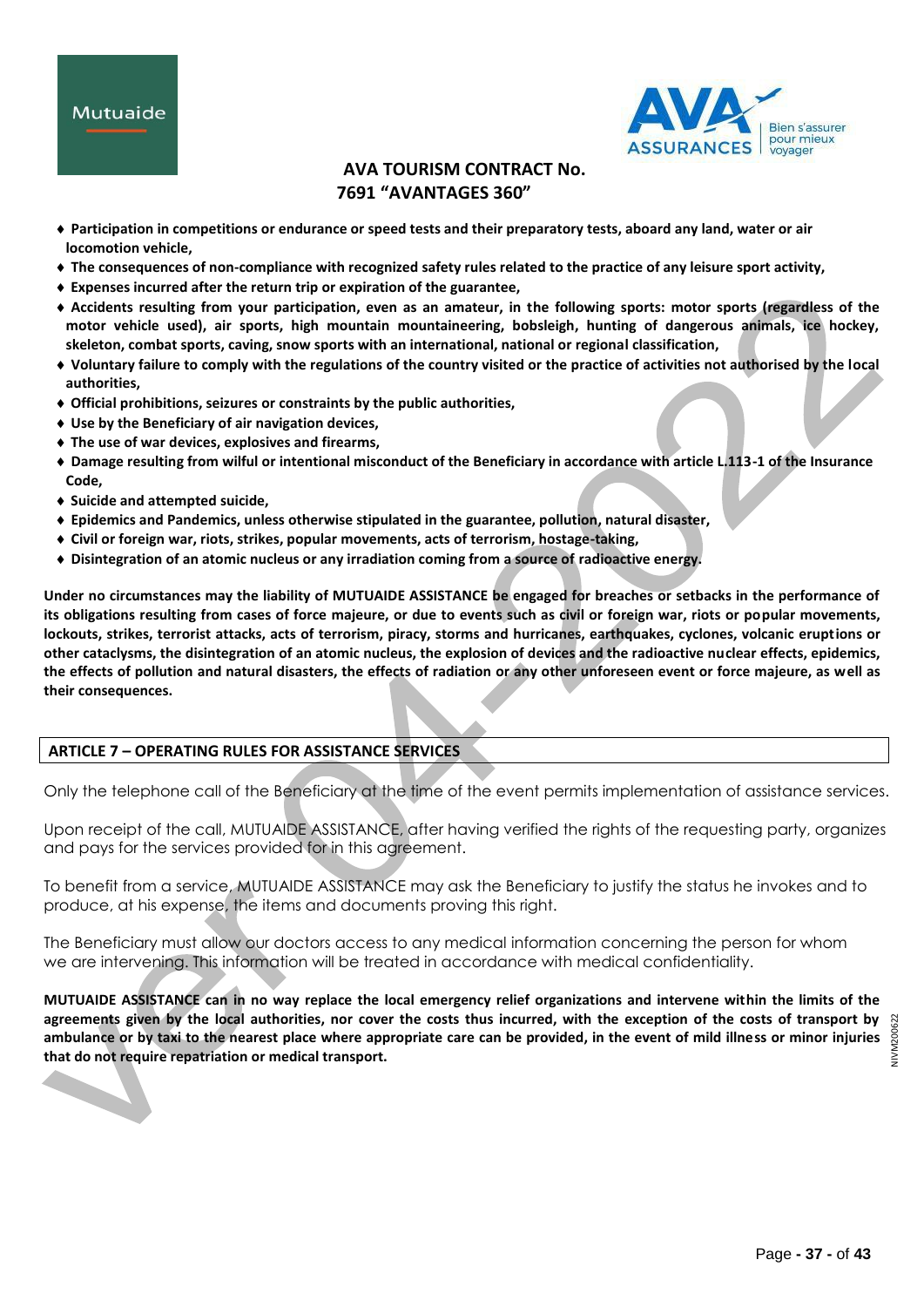



The interventions that MUTUAIDE ASSISTANCE comes to perform are conducted in full compliance with national and international laws and regulations. They are, therefore, linked to obtaining the necessary authorizations from the competent authorities.

When MUTUAIDE ASSISTANCE has paid for the transport of a Beneficiary, the latter must return the ticket initially foreseen and unused.

MUTUAIDE ASSISTANCE decides on the nature of the air ticketing made available to the Beneficiary according to the possibilities offered by the air carriers and the duration of the trip.

# **ARTICLE 8 – CONDITIONS OF REIMBURSEMENT**

Refunds to the Beneficiary can only be made by us upon presentation of original paid invoices corresponding to costs incurred with our approval.

Refund requests must be sent to:

## **MUTUAIDE ASSISTANCE Service Gestion des Sinistres 126, rue de la Piazza - CS 20010 – 93196 Noisy le Grand CEDEX**

# **ARTICLE 9 – HANDLING OF COMPLAINTS**

1. In case of disagreement or dissatisfaction with the implementation of your contract, we invite you to let MUTUAIDE know by calling *01.55.98.58.55* or by writing to *[voyage@mutuaide.fr](mailto:voyage@mutuaide.fr)* for the Assistance guarantees listed below:

- $\checkmark$  Tele-consultation before departure
- $\checkmark$  Repatriation or medical transport
- $\checkmark$  Repatriation of accompanying persons
- $\checkmark$  Repatriation of children under age 18
- $\checkmark$  Visit of family member/close friend
- $\checkmark$  Return impossible
- $\checkmark$  Extension of stay
- $\checkmark$  Hotel costs following placement into quarantine
- $\checkmark$  Repatriation of remains
- $\checkmark$  Early return
- Cover of local telephone plan
- Legal Assistance Abroad
- $\checkmark$  Medical expenses outside country of residence
- $\checkmark$  Payment of expenses for search and rescue

If you are not satisfied with the answer you get, you can send a letter to:

#### **MUTUAIDE SERVICE QUALITÉ CLIENTS**

**126, rue de la Piazza - CS 20010 – 93196 Noisy le Grand CEDEX**

MUTUAIDE agrees to acknowledge receipt of your letter within 10 working days. It will be processed within 2 months at most.

If the disagreement persists, you may refer the matter for Insurance Mediation by postal mail at: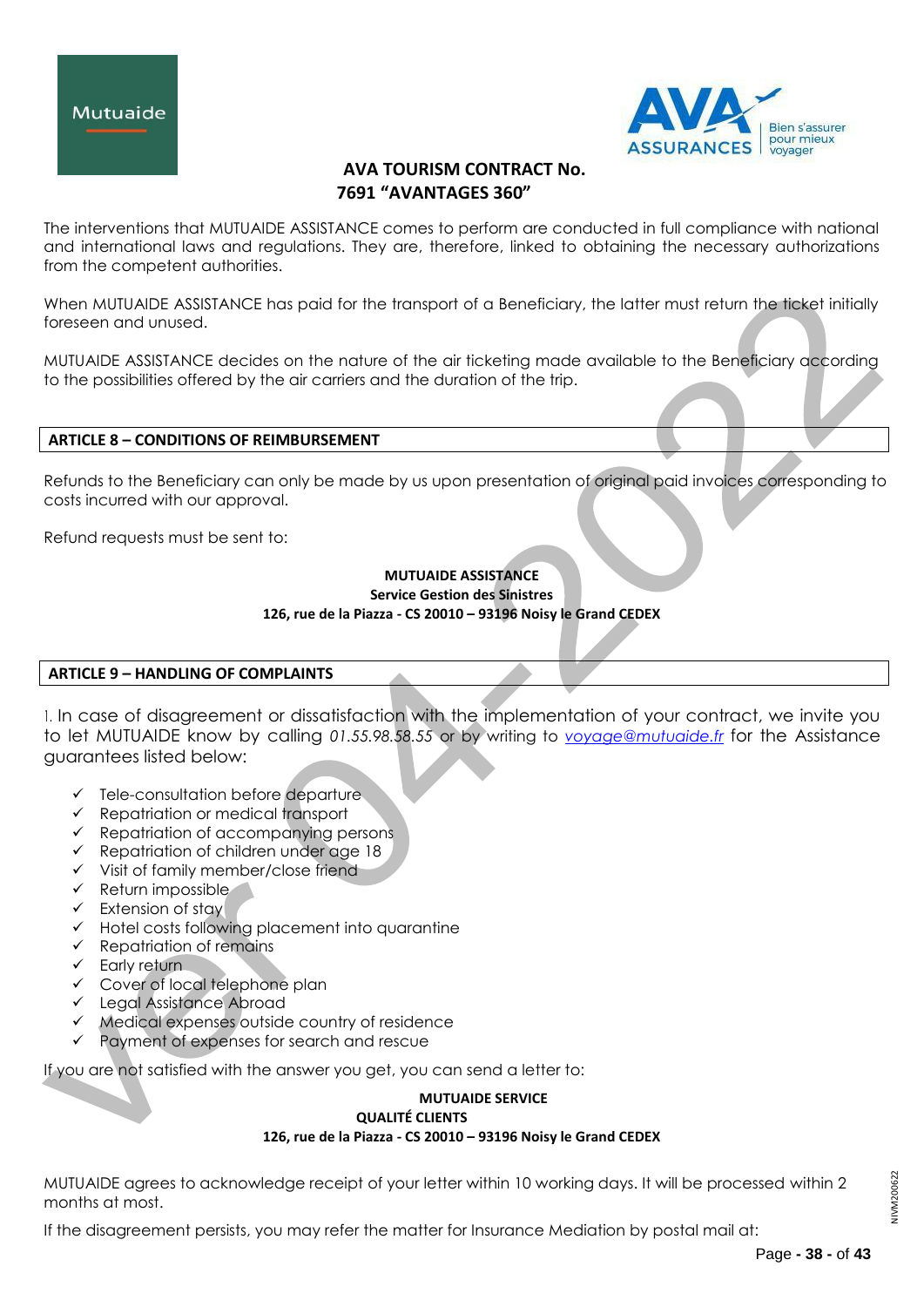



## **La Médiation de l'Assurance TSA 50110 75441 Paris Cedex 09**

2. In case of disagreement or dissatisfaction with the implementation of your contract, we invite you to contact AVA TOURISME by calling *01.53.20.44.23* or by writing to [reclamation@ava.fr](mailto:reclamation@ava.fr) for the Insurance guarantees listed below:

- Cancellation
- $\checkmark$  Flight delay
- $\checkmark$  Baggage
- $\checkmark$  Fees for interruption of stay
- $\checkmark$  Interruption of activities
- $\checkmark$  Damage to sports equipment
- $\checkmark$  Flight delay

If you are not satisfied with the answer you get, you can send a letter to:

## **MUTUAIDE Service Assurance TSA 20296 94368 Bry sur Marne Cedex**

MUTUAIDE agrees to acknowledge receipt of your letter within 10 working days. It will be processed within 2 months at most.

If the disagreement persists, you may refer the matter for Insurance Mediation by postal mail at:

# **La Médiation de l'Assurance TSA 50110 75441 Paris Cedex 09**

3. In the event of difficulty in implementing the Civil Liability in Private Life Abroad and the Individual Accident guarantees, the Subscriber or the Insured may send their complaint to:

# **TOKIO MARINE EUROPE SA (TOKIO MARINE HCC) 6-8 boulevard HAUSSMANN - CS 40064 – 75 441 PARIS CEDEX 09 Tel: 01 53 29 30 00 - Fax: 01 42 97 43 87 Or [reclamations@tmhcc.com](mailto:reclamations@tmhcc.com)**

The Insurer acknowledges receipt of the complaint within a period which must not exceed 10 working days from receipt thereof, unless the response itself is provided to the customer within this period. It sends the response to the insured within a period which must not exceed two months from the date of receipt.

Finally, if your disagreement persists after the answer has been given, you may refer the matter for Insurance Mediation provided that no legal action has been taken:

> **La Médiation de l'Assurance TSA 50110 75441 Paris Cedex 09**

NIVM200622 NIVM20062 The Insurance Mediation service is not competent to render decisions concerning contracts subscribed to cover professional risks.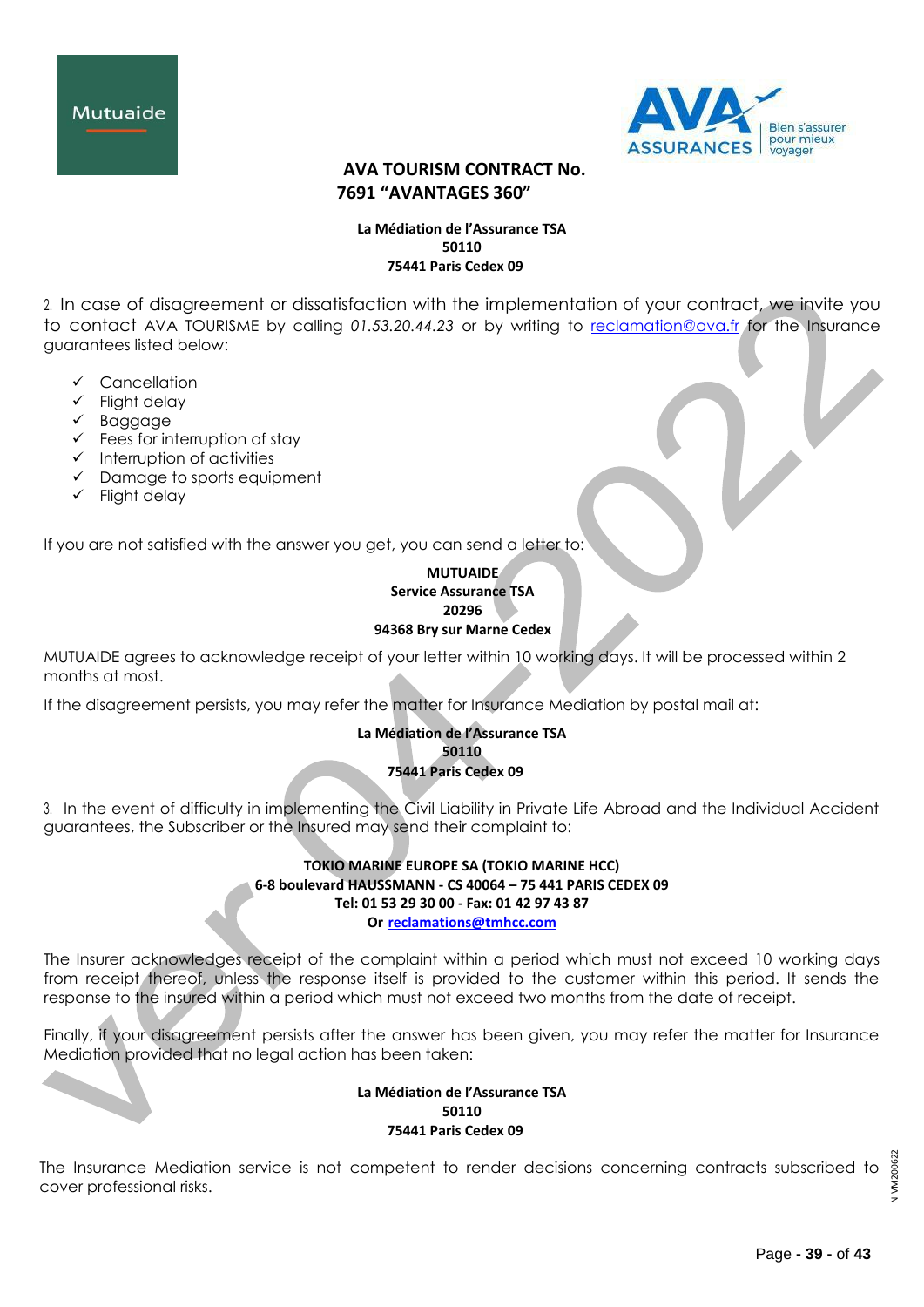

## **ARTICLE 10 – COLLECTION OF DATA**

The Beneficiary acknowledges being informed that the Insurer processes his personal data in accordance with regulations relative to the protection of personal data in effect and that, moreover:

- the answers to the questions asked are mandatory and that, in the event of false declarations or omissions, the consequences for him may be invalidity of enrolment in the contract (article L 113-8 of the Insurance Code) or the reduction of indemnities (article L 113-9 of the Insurance Code),

• The processing of personal data is necessary for acceptance and execution of its contract and its guarantees, for the management of commercial and contractual relationships, and for the execution of legal, regulatory or administrative provisions in effect.

• The data collected and processed is kept for the period necessary for execution of the contract or the legal obligation. This data is then archived in accordance with the durations specified by the provisions relative to time limits.

• The recipients of the data concerning him are, within the limits of their powers, the services of the Insurer in charge of establishment, management and execution of the Insurance Contract and guarantees, its delegates, agents, partners, subcontractors and re-insurers, within the framework of their duties.

It can also be sent, if necessary, to professional bodies as well as to all persons involved in the contract such as lawyers, experts, court officials and ministerial officers, trustees, guardians or investigators.

Information concerning him may also be transmitted to the Underwriter, as well as to all persons authorized as Authorized Third Parties (courts, arbitrators, mediators, relevant ministries, supervisory and regulatory authorities and all public bodies authorized to receive it as well as departments in charge of control such as statutory auditors, auditors as well as departments in charge of internal control).

• In its capacity as a financial organization, the Insurer is subject to the legal obligations resulting mainly from the Monetary and Financial Code with regard to money laundering and against the financing of terrorism and, as such, it monitors contracts, which may result in the drafting of a declaration of suspicion or a measure of freezing of assets.

The data and documents concerning the Beneficiary are kept for a period of five (5) years from the end of the contract or termination of the relationship.

• His personal information will also be able to be used within the framework of processing to fight against insurance fraud, which may lead, if applicable, to placement on a list of persons presenting a risk of fraud.

This registration may have the effect of extending examination of his case, or even the reduction or refusal of the benefit of a right, benefit, contract or service offered.

In this context, personal data concerning him (or concerning persons or parties who are concerned by the contract may be processed by any authorized persons working within the entities of the Insurer Group in the context of the fight against fraud. This data may also be intended for the authorized personnel of organizations directly concerned by fraud (other insurance organizations or intermediaries; judicial authorities, mediators, arbitrators, court officials, legal officers; third-party organizations authorized by a legal provision and, if applicable, victims of acts of fraud or their representatives).

In the event of a fraud alert, the data is kept for a maximum of six (6) months to qualify the alert and then  $\frac{10}{9}$ deleted, unless the alert is relevant. In the event of a relevant alert, the data is kept for up to five (5) years  $\frac{8}{2}$ following closure of the fraud case, or until the end of the legal proceedings and the applicable limitation  $\frac{5}{5}$ periods. NIVM200622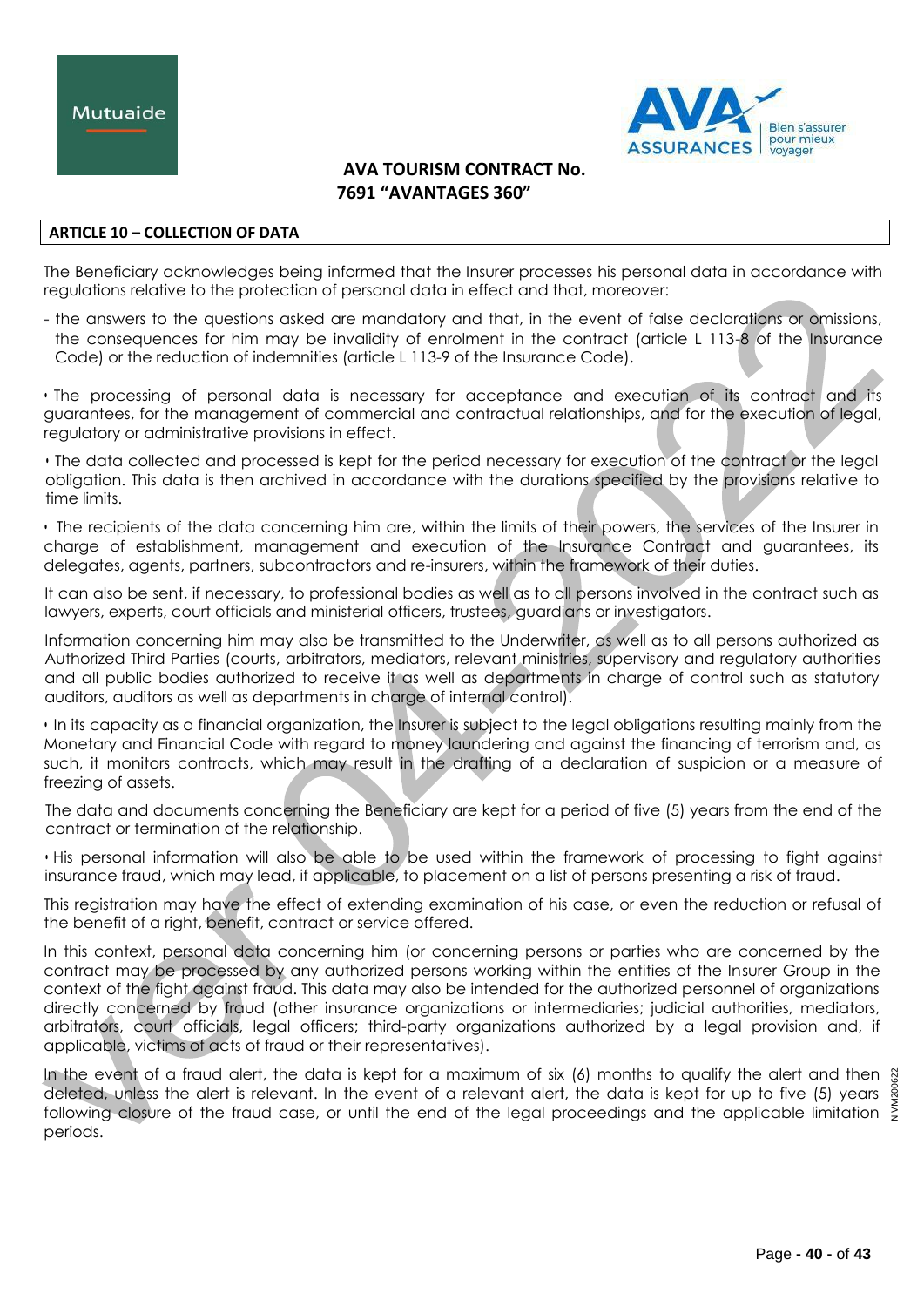



For people registered on a list of suspected fraudsters, their data is deleted after 5 years from the date of placement on this list.

• In its capacity as Insurer, it is founded in carrying out the processing of data relative to violations, condemnations and measures of security, either at the time of subscription of the insurance contract, or during the period of execution, or within the framework of managing legal action.

• Personal data may be used by the Insurer within the framework of processing implemented by the insurer, the purpose of which is research and development to improve the quality or relevance of its future insurance or assistance products and service offers.

• Personal data concerning him may be accessible to some of the Insurer's employees or service providers established in countries outside the European Union.

• By proving his identity, the Beneficiary has a right of access, rectification, deletion and opposition concerning the data processed. He also has the right to ask to limit the use of his data when it is no longer necessary, or to recover, in a structured format, the data that he has provided when it was necessary for the contract or when he consented to the use of this data.

He has the right to provide instructions relative to the fate of his personal data after his death. These instructions, general or specific, concern the storage, removal and communication of his data after his death.

These rights can be exercised with the Insurer's Data Protection Representative:

- by email: sent to [DRPO@MUTUAIDE.fr](mailto:DRPO@MUTUAIDE.fr)
- by postal mail: by writing to the following address: Délégué représentant à la protection des données MUTUAIDE ASSISTANCE – 126, rue de la Piazza - CS 20010 – 93196 Noisy le Grand CEDEX.

After having made a request to the Data Protection Representative without having received satisfaction, he has the possibility of contacting the CNIL (Commission Nationale de l'informatique et des Libertés).

# **ARTICLE 11 – SUBROGATION**

MUTUAIDE ASSISTANCE is subrogated, for the amount of the indemnities paid and the services provided by it, in the rights and actions of the Beneficiary, against any person responsible for the facts which justified its involvement. When the services provided in execution of the agreement are fully or partially covered by another company or institution, MUTUAIDE ASSISTANCE is subrogated in the rights and actions of the Beneficiary against this company or this institution.

# **ARTICLE 12 – TIME LIMIT**

In application of article L 114-1 of the Insurance Code, any action resulting from this contract is time-barred two years after the event giving rise to it. This period is extended to ten years for death guarantees, with the actions of beneficiaries being time-barred, at the latest, thirty years after this event.

However, this period does not run:

 in the event of reluctance, omission, false or inaccurate statement on the risk incurred, from the day that the Insurer became aware of it;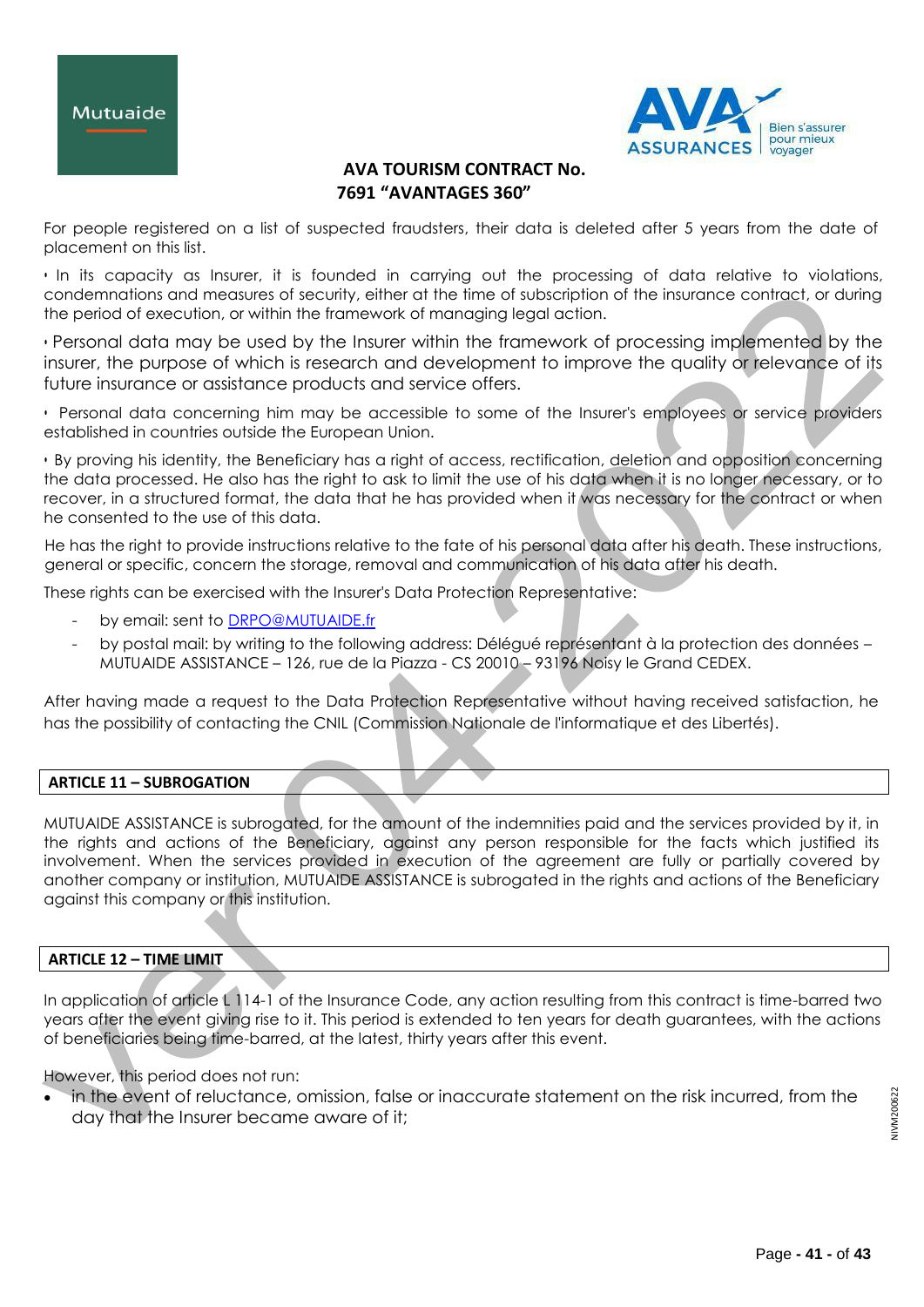



 in the event of a claim, from the day that the concerned parties became aware of it, if they prove that they were unaware of it until then.

When the action of the Insured against the Insurer is due to the recourse of a third party, this time limit only starts from the day that this third party brought legal action against the Insured or was indemnified by this latter party.

This time limit may be interrupted, in accordance with article L 114-2 of the Insurance Code, by one of the following ordinary causes of interruption:

- recognition by the debtor of the right of the party against whom the time limit was reached (article 2240 of the Civil Code);
- a lawsuit, even in summary proceedings, until the end of the proceedings. The same applies when it is brought before a court that does not have jurisdiction or when the act of referral to the court is annulled by the effect of a procedural defect (articles 2241 and 2242 of the Civil Code). The interruption is void if the petitioner withdraws his request or allows the procedure to expire, or if his request is definitively rejected (article 2243 of the Civil Code);
- a precautionary measure taken in application of the Code of Civil Enforcement Procedures or an act of forced execution (article 2244 of the Civil Code).

# It is reminded that:

Notification made to one of the joint debtors regarding legal action or an act of forced execution, or recognition by the debtor of the right of the party against whom the time limit had expired interrupts the time limit against all the others, even against their heirs.

However, notification made to one of the heirs of a joint debtor or the recognition of this heir does not interrupt the time limit with regard to the other joint heirs, even in the event of a mortgage claim, if the obligation is divisible. This notification or recognition only interrupts the time limit with regard to the other co-debtors, for the part owed by this heir.

To interrupt the time limit period for the whole debt, with regard to the other co-debtors, it is necessary to notify all the heirs of the deceased debtor or to recognize of all these heirs (article 2245 of the Civil Code).

Notification made to the principal debtor or his recognition interrupts the time limit against the guarantor (article 2246 of the Civil Code).

The time limit can also be interrupted by:

- the appointment of an adjuster following a claim;
- sending a registered letter with acknowledgment of receipt (sent by the Insurer to the Insured regarding the action for payment of the contribution, and sent by the Insured to the Insurer regarding settlement of the claim).

# **ARTICLE 13 – SETTLEMENT OF DISPUTES**

Any dispute arising between the Insurer and the Beneficiary relative to determination and payment of benefits shall be submitted, by one of the parties, in the absence of amicable resolution, to the competent court at the domicile of the beneficiary, in accordance with the provisions of article R 114-1 of the Insurance Code.

# **ARTICLE 14 – FALSE DECLARATIONS**

**When they change the subject of the risk or reduce our opinion of it:**

 **Any reluctance or intentionally false declaration on your part will void the contract. We will retain any premiums paid and we will be entitled to demand payment of the premiums due, as provided for in article L 113.8 of the Insurance Code.**